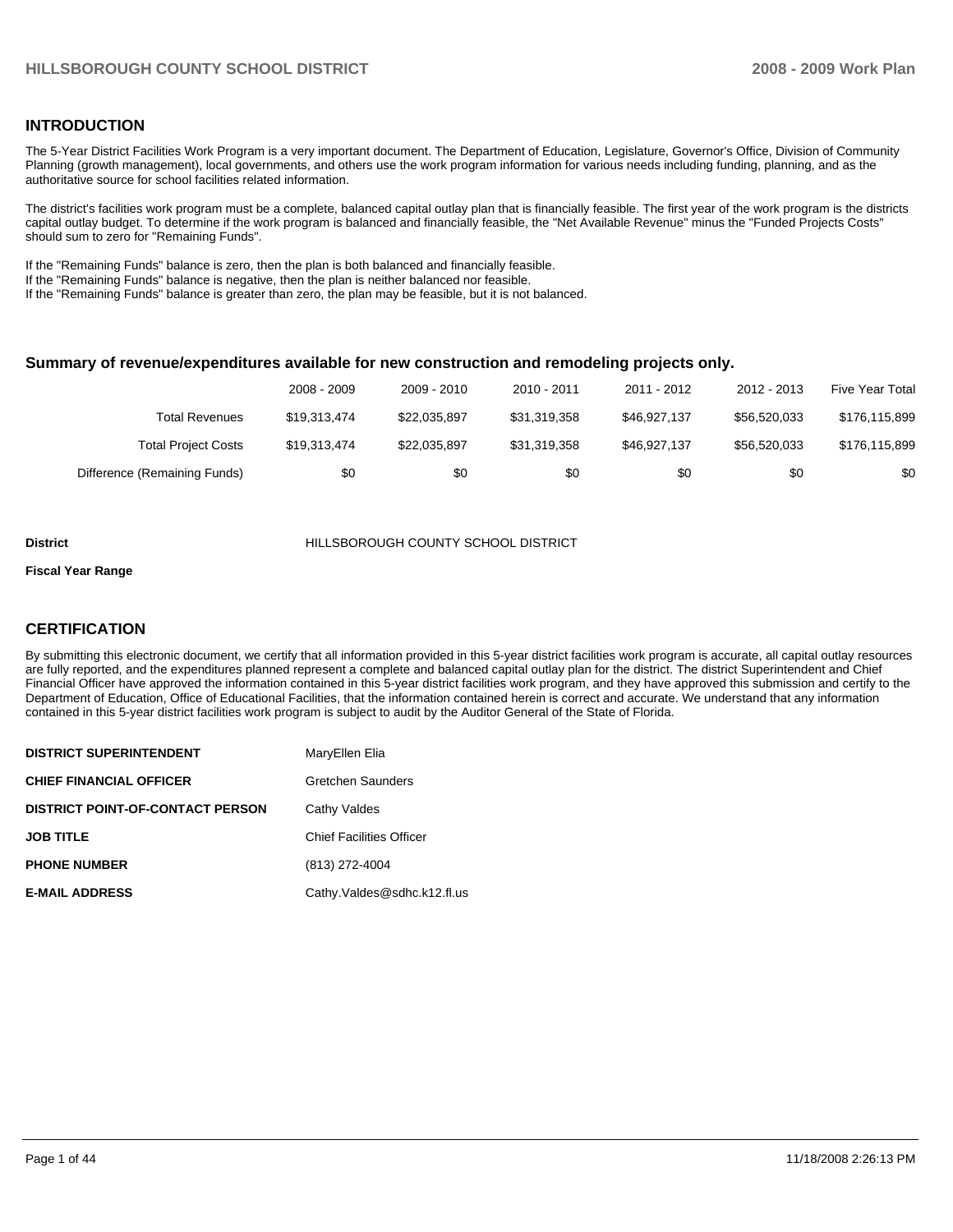# **Expenditures**

#### **Expenditure for Maintenance, Repair and Renovation from 2-Mills and PECO**

Annually, prior to the adoption of the district school budget, each school board must prepare a tentative district facilities work program that includes a schedule of major repair and renovation projects necessary to maintain the educational and ancillary facilities of the district.

|                           | Item                                                                                                                                                                                                                                                                                                                                                                                                                                                                                                                                                                                                                                                                                                                                                                                                                                                                                                                                                              |              | 2009 - 2010<br>Projected | 2010 - 2011<br>Projected | 2011 - 2012<br>Projected | 2012 - 2013<br>Projected | <b>Total</b> |  |  |  |  |
|---------------------------|-------------------------------------------------------------------------------------------------------------------------------------------------------------------------------------------------------------------------------------------------------------------------------------------------------------------------------------------------------------------------------------------------------------------------------------------------------------------------------------------------------------------------------------------------------------------------------------------------------------------------------------------------------------------------------------------------------------------------------------------------------------------------------------------------------------------------------------------------------------------------------------------------------------------------------------------------------------------|--------------|--------------------------|--------------------------|--------------------------|--------------------------|--------------|--|--|--|--|
| <b>HVAC</b>               |                                                                                                                                                                                                                                                                                                                                                                                                                                                                                                                                                                                                                                                                                                                                                                                                                                                                                                                                                                   | \$14,192,180 | \$12,890,544             | \$23,162,688             | \$3,865,950              | \$7,924,200              | \$62,035,562 |  |  |  |  |
| Locations:                | BING ELEMENTARY, BOYETTE SPRINGS ELEMENTARY, BURNETT MIDDLE, BURNEY ELEMENTARY, CANNELLA ELEMENTARY,<br>CLAIR-MEL ELEMENTARY, COLSON ELEMENTARY, CYPRESS CREEK ELEMENTARY, DOWDELL MIDDLE, DURANT SENIOR HIGH.<br>FERRELL MIDDLE MAGNET, FOLSOM ELEMENTARY, FOREST HILLS ELEMENTARY, FOSTER ELEMENTARY, GAITHER SENIOR HIGH,<br>GIBSONTON ELEMENTARY, GRECO MIDDLE SCHOOL, HUNTERS GREEN ELEMENTARY, LEAREY ADULT CENTER, LITHIA SPRINGS<br>ELEMENTARY, LOCKHART ELEMENTARY, LOWRY ELEMENTARY, MANGO ELEMENTARY, MANHATTAN CENTER, MARSHALL<br>MIDDLE, MENDENHALL ELEMENTARY, MINTZ ELEMENTARY, RIVERVIEW ELEMENTARY, ROLAND PARK K-8, SCHWARZKOPF<br>ELEMENTARY, SEFFNER ELEMENTARY, SHORE ELEMENTARY, STEWART MIDDLE, SUMMERFIELD ELEMENTARY, TEMPLE<br>TERRACE ELEMENTARY, TWIN LAKES ELEMENTARY, VELASCO STUDENT SERVICE CENTER, WALDEN LAKE ELEMENTARY,<br>WILLIAMS MIDDLE, YATES ELEMENTARY, YOUNG MIDDLE                                                   |              |                          |                          |                          |                          |              |  |  |  |  |
| Flooring                  |                                                                                                                                                                                                                                                                                                                                                                                                                                                                                                                                                                                                                                                                                                                                                                                                                                                                                                                                                                   | \$0          | \$650,000                | \$150,000                | \$550,000                | \$90,000                 | \$1,440,000  |  |  |  |  |
|                           | Locations: BLAKE SENIOR HIGH, CANNELLA ELEMENTARY, FERRELL MIDDLE MAGNET, FOLSOM ELEMENTARY, MARSHALL MIDDLE, MINTZ<br>ELEMENTARY, RIVERVIEW SENIOR HIGH, RODGERS MIDDLE, VAN BUREN MIDDLE, WALDEN LAKE ELEMENTARY, WILLIAMS<br><b>MIDDLE</b>                                                                                                                                                                                                                                                                                                                                                                                                                                                                                                                                                                                                                                                                                                                     |              |                          |                          |                          |                          |              |  |  |  |  |
| Roofing                   |                                                                                                                                                                                                                                                                                                                                                                                                                                                                                                                                                                                                                                                                                                                                                                                                                                                                                                                                                                   | \$4,522,900  | \$2,668,841              | \$1,507,823              | \$157,060                | \$6,886,644              | \$15,743,268 |  |  |  |  |
|                           | Locations: ADAMS MIDDLE, ALEXANDER ELEMENTARY, BELLAMY ELEMENTARY, BLAKE SENIOR HIGH, BLOOMINGDALE SENIOR HIGH,<br>BRANDON SENIOR HIGH, CHAMBERLAIN SENIOR HIGH, CLEVELAND ELEMENTARY, COLEMAN MIDDLE, CORK ELEMENTARY,<br>CRESTWOOD ELEMENTARY, DICKENSON ELEMENTARY, DUNBAR ELEMENTARY, DURANT SENIOR HIGH, EGYPT LAKE<br>ELEMENTARY, FOLSOM ELEMENTARY, GRECO MIDDLE SCHOOL, HILLSBOROUGH SENIOR HIGH, JEFFERSON SENIOR HIGH,<br>KENLY ELEMENTARY, KNIGHTS ELEMENTARY, MABRY ELEMENTARY, MANGO ELEMENTARY, MANHATTAN CENTER, MITCHELL<br>ELEMENTARY, MORGAN WOODS ELEMENTARY, MORT ELEMENTARY, NORTHWEST ELEMENTARY, PINECREST ELEMENTARY,<br>PLANT CITY SENIOR HIGH, PLANT SENIOR HIGH, RAYMOND O SHELTON ADMINISTRATIVE CENTER, RIVERHILLS ELEMENTARY,<br>RIVERVIEW ELEMENTARY, ROBINSON ELEMENTARY, ROBINSON SENIOR HIGH, SLIGH MIDDLE, SPRINGHEAD ELEMENTARY,<br>TEMPLE TERRACE ELEMENTARY, VAN BUREN MIDDLE, WAREHOUSE, WILLIAMS MIDDLE, YATES ELEMENTARY |              |                          |                          |                          |                          |              |  |  |  |  |
| Safety to Life            |                                                                                                                                                                                                                                                                                                                                                                                                                                                                                                                                                                                                                                                                                                                                                                                                                                                                                                                                                                   | \$0          | \$0                      | \$0                      | \$0                      | \$0                      | \$0          |  |  |  |  |
|                           | Locations: No Locations for this expenditure.                                                                                                                                                                                                                                                                                                                                                                                                                                                                                                                                                                                                                                                                                                                                                                                                                                                                                                                     |              |                          |                          |                          |                          |              |  |  |  |  |
| Fencing                   |                                                                                                                                                                                                                                                                                                                                                                                                                                                                                                                                                                                                                                                                                                                                                                                                                                                                                                                                                                   | \$0          | \$105,000                | \$0                      | \$0                      | \$0                      | \$105,000    |  |  |  |  |
| Locations:                | COLEMAN MIDDLE, GAITHER SENIOR HIGH                                                                                                                                                                                                                                                                                                                                                                                                                                                                                                                                                                                                                                                                                                                                                                                                                                                                                                                               |              |                          |                          |                          |                          |              |  |  |  |  |
| Parking                   |                                                                                                                                                                                                                                                                                                                                                                                                                                                                                                                                                                                                                                                                                                                                                                                                                                                                                                                                                                   | \$126,000    | \$371.000                | \$200,000                | \$690,000                | \$1,070,000              | \$2,457,000  |  |  |  |  |
|                           | Locations: ARMWOOD SENIOR HIGH, CHAMBERLAIN SENIOR HIGH, DICKENSON ELEMENTARY, EGYPT LAKE ELEMENTARY, HUNTERS GREEN<br>ELEMENTARY, KENLY ELEMENTARY, MAINTENANCE CENTRAL, MCLANE MIDDLE, NIFONG BUILDING, PIZZO ELEMENTARY,<br><b>WILSON ELEMENTARY</b>                                                                                                                                                                                                                                                                                                                                                                                                                                                                                                                                                                                                                                                                                                           |              |                          |                          |                          |                          |              |  |  |  |  |
| Electrical                |                                                                                                                                                                                                                                                                                                                                                                                                                                                                                                                                                                                                                                                                                                                                                                                                                                                                                                                                                                   | \$0          | \$100,000                | \$0                      | \$255,000                | \$0                      | \$355,000    |  |  |  |  |
|                           | Locations: DICKENSON ELEMENTARY, GIBSONTON ELEMENTARY, MAINTENANCE OPERATIONS CENTER, ROBLES ELEMENTARY, TAMPA BAY<br><b>BOULEVARD ELEMENTARY</b>                                                                                                                                                                                                                                                                                                                                                                                                                                                                                                                                                                                                                                                                                                                                                                                                                 |              |                          |                          |                          |                          |              |  |  |  |  |
| Fire Alarm                |                                                                                                                                                                                                                                                                                                                                                                                                                                                                                                                                                                                                                                                                                                                                                                                                                                                                                                                                                                   | \$150,000    | \$300,000                | \$750.000                | \$750,000                | \$0                      | \$1.950.000  |  |  |  |  |
|                           | Locations: BRANDON SENIOR HIGH, COLSON ELEMENTARY, DUNBAR ELEMENTARY, FOLSOM ELEMENTARY, FOREST HILLS ELEMENTARY,<br>LEE ELEMENTARY SCHOOL OF TECHNOLOGY, SCHWARZKOPF ELEMENTARY, SEFFNER ELEMENTARY, SEMINOLE ELEMENTARY,<br>TEMPLE TERRACE ELEMENTARY, TWIN LAKES ELEMENTARY, WILSON ELEMENTARY                                                                                                                                                                                                                                                                                                                                                                                                                                                                                                                                                                                                                                                                 |              |                          |                          |                          |                          |              |  |  |  |  |
| Telephone/Intercom System |                                                                                                                                                                                                                                                                                                                                                                                                                                                                                                                                                                                                                                                                                                                                                                                                                                                                                                                                                                   | \$150,000    | \$500,000                | \$750,000                | \$450,000                | \$0                      | \$1,850,000  |  |  |  |  |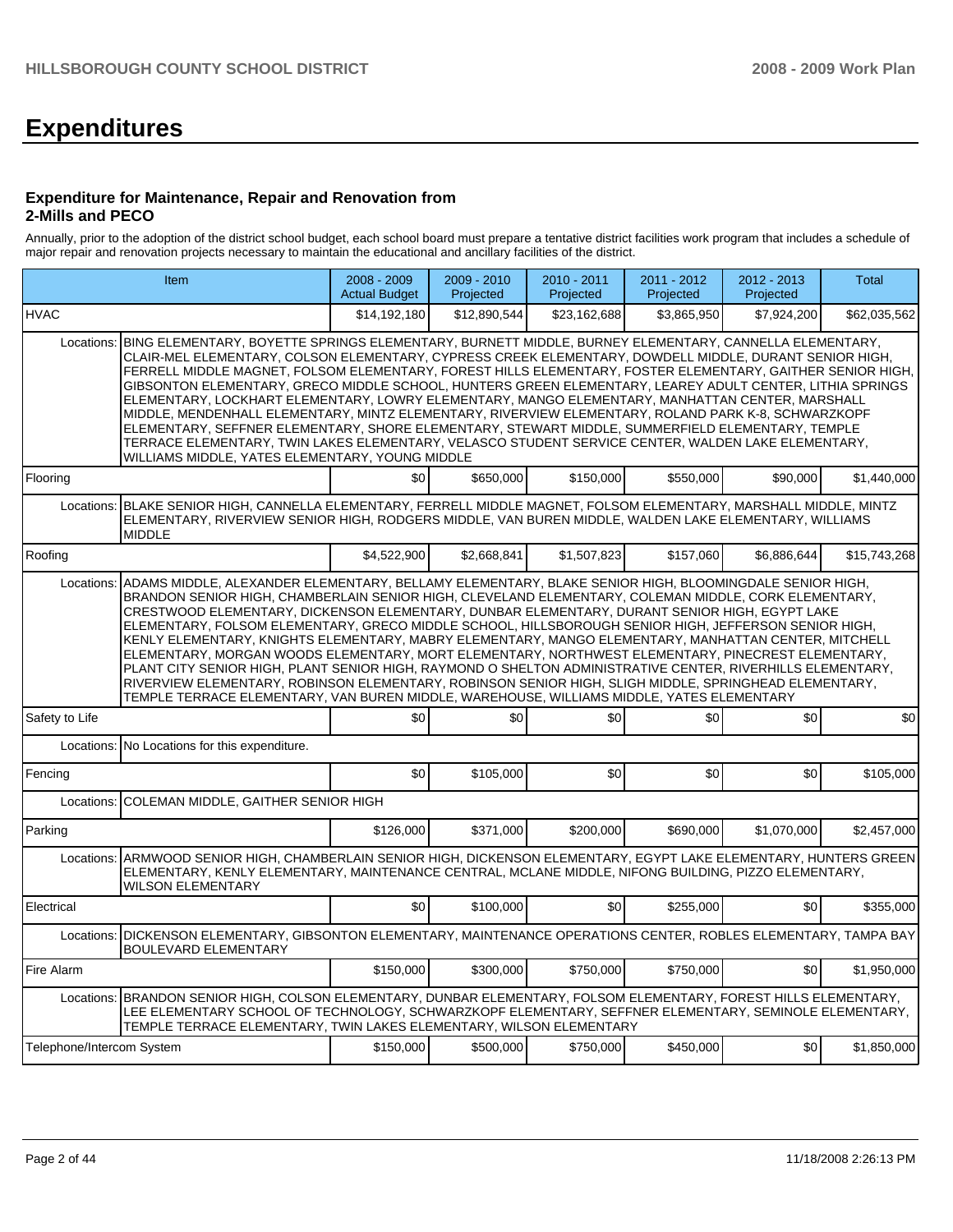|                             | Locations:   COLSON ELEMENTARY, DUNBAR ELEMENTARY, FOLSOM ELEMENTARY, FOREST HILLS ELEMENTARY, LEE ELEMENTARY<br>SCHOOL OF TECHNOLOGY, MAINTENANCE EAST, MAINTENANCE WEST, RIVERHILLS ELEMENTARY, SCHWARZKOPF<br>ELEMENTARY, SEFFNER ELEMENTARY, SEMINOLE ELEMENTARY, TEMPLE TERRACE ELEMENTARY, TWIN LAKES ELEMENTARY,<br><b>WILSON ELEMENTARY</b>                                                                                                                                                                                                                                                                                                                                                                                                                                                                                                                                                                                                                                                                                                           |              |              |              |              |              |               |  |  |  |
|-----------------------------|---------------------------------------------------------------------------------------------------------------------------------------------------------------------------------------------------------------------------------------------------------------------------------------------------------------------------------------------------------------------------------------------------------------------------------------------------------------------------------------------------------------------------------------------------------------------------------------------------------------------------------------------------------------------------------------------------------------------------------------------------------------------------------------------------------------------------------------------------------------------------------------------------------------------------------------------------------------------------------------------------------------------------------------------------------------|--------------|--------------|--------------|--------------|--------------|---------------|--|--|--|
| l Closed Circuit Television |                                                                                                                                                                                                                                                                                                                                                                                                                                                                                                                                                                                                                                                                                                                                                                                                                                                                                                                                                                                                                                                               | \$0          | \$0          | \$0          | \$0          | \$0          | \$0           |  |  |  |
|                             | Locations: No Locations for this expenditure.                                                                                                                                                                                                                                                                                                                                                                                                                                                                                                                                                                                                                                                                                                                                                                                                                                                                                                                                                                                                                 |              |              |              |              |              |               |  |  |  |
| l Paint                     |                                                                                                                                                                                                                                                                                                                                                                                                                                                                                                                                                                                                                                                                                                                                                                                                                                                                                                                                                                                                                                                               | \$450,000    | \$3,990,000  | \$830,000    | \$9,489,000  | \$1,360,000  | \$16,119,000  |  |  |  |
|                             | Locations:   ADAMS MIDDLE, ALEXANDER ELEMENTARY, BELLAMY ELEMENTARY, BING ELEMENTARY, BLAKE SENIOR HIGH, BLOOMINGDALE<br>SENIOR HIGH, BOYETTE SPRINGS ELEMENTARY, BROOKER ELEMENTARY, BUCHANAN MIDDLE, BURNETT MIDDLE, BURNEY<br>ELEMENTARY, CHAMBERLAIN SENIOR HIGH, COLEMAN MIDDLE, DAVIDSEN MIDDLE, DOVER ELEMENTARY, DUNBAR<br>ELEMENTARY, FERRELL MIDDLE MAGNET, FOLSOM ELEMENTARY, FOSTER ELEMENTARY, LEE ELEMENTARY SCHOOL OF<br>TECHNOLOGY, LETO SENIOR HIGH, LOWRY ELEMENTARY, MANN MIDDLE, MINTZ ELEMENTARY, MULRENNAN MIDDLE, OAK<br>GROVE ELEMENTARY, PIERCE MIDDLE, PIZZO ELEMENTARY, PLANT SENIOR HIGH, RIVERHILLS ELEMENTARY, ROBINSON<br>SENIOR HIGH, ROBLES ELEMENTARY, RODGERS MIDDLE, ROLAND PARK K-8, RUSKIN ELEMENTARY, SCHMIDT ELEMENTARY,<br>SCHWARZKOPF ELEMENTARY, SICKLES SENIOR HIGH, SUMMERFIELD ELEMENTARY, TAMPA BAY BOULEVARD ELEMENTARY,<br>TEMPLE TERRACE ELEMENTARY, TOWN & COUNTRY ELEMENTARY, VAN BUREN MIDDLE, WALKER MIDDLE, WAREHOUSE,<br>WILLIAMS MIDDLE, WILSON ELEMENTARY, WITTER ELEMENTARY, WOODBRIDGE ELEMENTARY |              |              |              |              |              |               |  |  |  |
| Maintenance/Repair          |                                                                                                                                                                                                                                                                                                                                                                                                                                                                                                                                                                                                                                                                                                                                                                                                                                                                                                                                                                                                                                                               | \$29,142,572 | \$31,776,169 | \$31,949,343 | \$25,816,769 | \$25,985,115 | \$144,669,968 |  |  |  |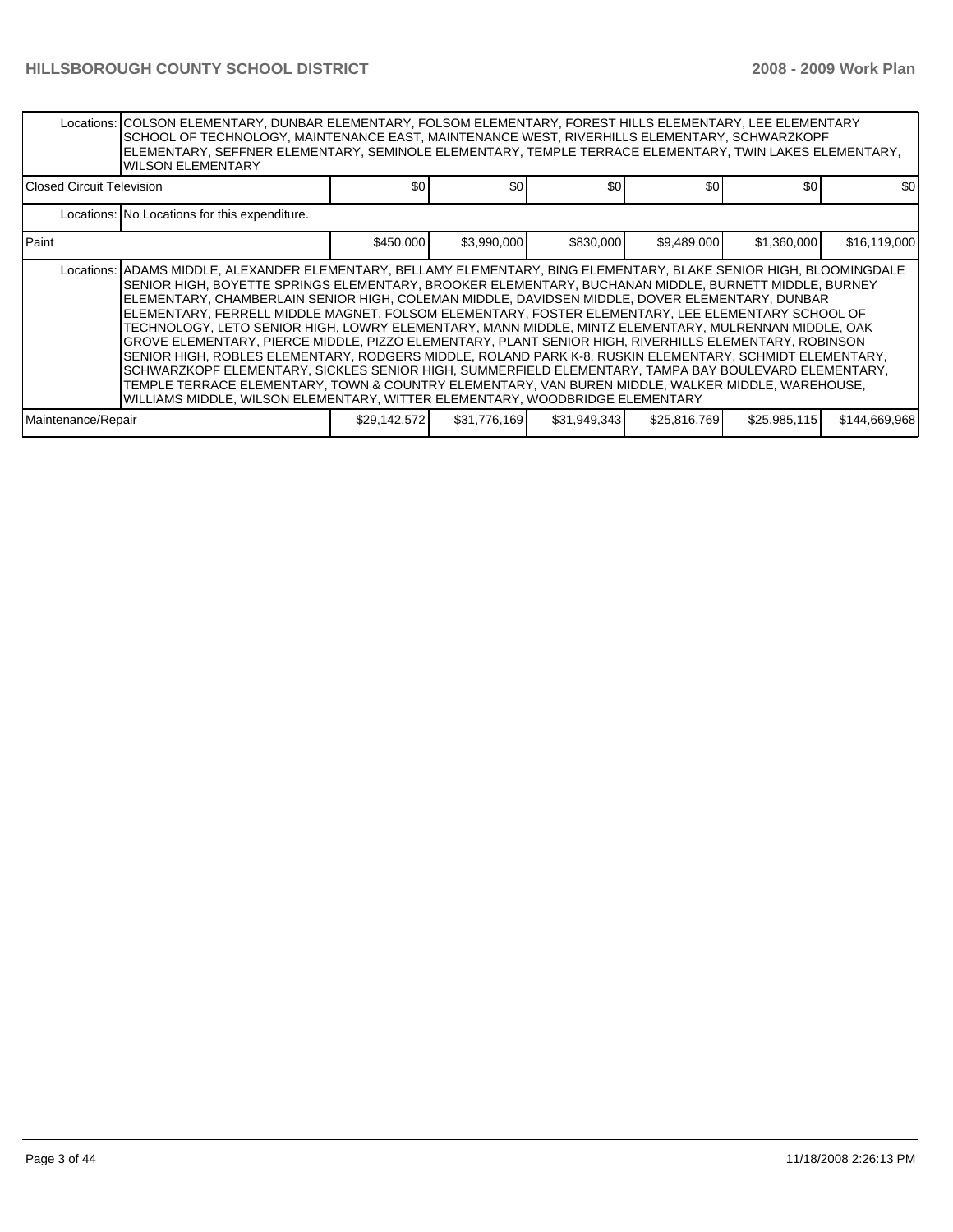| Locations: ADAMS MIDDLE, ALAFIA ELEMENTARY, ALEXANDER ELEMENTARY, ALONSO HIGH, ANDERSON ELEMENTARY, APARICIO-LEVY<br>TECHNICAL CENTER, APOLLO BEACH ELEMENTARY, AREA I DISTRICT OFFICE, AREA VII OFFICE, ARMWOOD SENIOR HIGH,<br>BALLAST POINT ELEMENTARY. BARTELS MIDDLE SCHOOL. BAY CREST ELEMENTARY. BELLAMY ELEMENTARY. BENITO MIDDLE.<br>BEVIS ELEMENTARY, BING ELEMENTARY, BLAKE SENIOR HIGH, BLOOMINGDALE SENIOR HIGH, BOWERS WHITLEY CAREER<br>CENTER, BOYETTE SPRINGS ELEMENTARY, BRANDON ALTERNATIVE, BRANDON SENIOR HIGH, BREWSTER ADULT CENTER,<br>BROOKER ELEMENTARY, BROWARD ELEMENTARY, BRYAN ELEMENTARY, BRYANT ELEMENTARY, BUCHANAN MIDDLE,<br>BUCKHORN ELEMENTARY, BURNETT MIDDLE, BURNEY ELEMENTARY, BURNS MIDDLE, BUS GARAGE, CAHOON ELEMENTARY,<br>CAMINITI EXCEPTIONAL STUDENT EDUCATION CENTER, CANNELLA ELEMENTARY, CARROLLWOOD ELEMENTARY, CARVER<br>EXCEPTIONAL CENTER, CHAMBERLAIN SENIOR HIGH, CHIARAMONTE ELEMENTARY, CHILDREN SERVICES CENTER, CHILES<br>ELEMENTARY, CIMINO ELEMENTARY, CITRUS PARK ELEMENTARY, CLAIR-MEL ELEMENTARY, CLARK ELEMENTARY, CLAYWELL<br>ELEMENTARY, CLEVELAND ELEMENTARY, COLEMAN MIDDLE, COLLINS ELEMENTARY, COLSON ELEMENTARY, CORK<br>ELEMENTARY, CORR ELEMENTARY, CRESTWOOD ELEMENTARY, CYPRESS CREEK ELEMENTARY, D. W. WATERS CENTER,<br>DAVIDSEN MIDDLE, DAVIS ELEMENTARY, DEER PARK ELEMENTARY, DESOTO ELEMENTARY, DICKENSON ELEMENTARY, DOBY<br>ELEMENTARY, DOVER ELEMENTARY, DOWDELL MIDDLE, DUNBAR ELEMENTARY, DURANT SENIOR HIGH, EAST BAY SENIOR HIGH,<br>IEAST COUNTY ALTERNATIVE CENTER, EDISON ELEMENTARY, EGYPT LAKE ELEMENTARY, EISENHOWER MIDDLE, ELEMENTARY<br>M (Temple Heights), ERWIN AREA VOCATIONAL-TECHNICAL CENTER, ESSRIG ELEMENTARY, FARNELL MIDDLE, FERRELL MIDDLE<br>MAGNET, FISHHAWK CREEK ELEMENTARY, FOLSOM ELEMENTARY, FOREST HILLS ELEMENTARY, FOSTER ELEMENTARY,<br>FRANKLIN MIDDLE, FREEDOM SENIOR HIGH, FROST ELEMENTARY, FURNITURE REFINISHING, GAITHER SENIOR HIGH, GARY<br>ADULT CENTER (NEW), GIBSONTON ELEMENTARY, GIUNTA MIDDLE SCHOOL, GORRIE ELEMENTARY, GRADY ELEMENTARY,<br>GRAHAM ELEMENTARY. GRECO MIDDLE SCHOOL. GREEN STREET OFFICES. HAMMOND ELEMENTARY. HERITAGE ELEMENTARY.<br>HILL MIDDLE, HILLSBOROUGH SENIOR HIGH, HUNTERS GREEN ELEMENTARY, INSTRUCTIONAL SERVICES CENTER, IPPOLITO<br>ELEMENTARY, JACKSON ELEMENTARY, JAMES ELEMENTARY SCHOOL, JEFFERSON SENIOR HIGH, JENNINGS MIDDLE, JUST<br>ELEMENTARY, KENLY ELEMENTARY, KIMBELL FULL SERVICE CENTER, KING SENIOR HIGH, KINGSWOOD ELEMENTARY, KNIGHTS<br>(OLD), KNIGHTS ELEMENTARY, LAKE MAGDALENE ELEMENTARY, LANIER ELEMENTARY, LAVOY EXCEPTIONAL STUDENT<br>EDUCATION CENTER, LEAREY ADULT CENTER, LEE ELEMENTARY SCHOOL OF TECHNOLOGY, LENNARD HIGH SCHOOL, LETO<br>SENIOR HIGH, LEWIS ELEMENTARY, LIBERTY MIDDLE, LIMONA ELEMENTARY, LINCOLN ELEMENTARY, LITHIA SPRINGS<br>ELEMENTARY, LOCKHART ELEMENTARY, LOMAX ELEMENTARY, LOPEZ ELEMENTARY, LOWRY ELEMENTARY, LUTZ ELEMENTARY,<br>MABRY ELEMENTARY, MACFARLANE ELEMENTARY, MADISON MIDDLE, MAINTENANCE CENTRAL, MAINTENANCE EAST,<br>MAINTENANCE OPERATIONS CENTER, MAINTENANCE WEST, MANGO ELEMENTARY, MANHATTAN CENTER, MANISCALCO<br>ELEMENTARY, MANN MIDDLE, MARSHALL MIDDLE, MARTINEZ MIDDLE, MCDONALD ELEMENTARY, MCKITRICK ELEMENTARY,<br>MCLANE MIDDLE, MEACHAM CENTER, MEMORIAL MIDDLE, MENDENHALL ELEMENTARY, MIDDLETON SENIOR HIGH, MILES<br>ELEMENTARY, MINTZ ELEMENTARY, MITCHELL ELEMENTARY, MONROE MIDDLE, MORGAN WOODS ELEMENTARY, MORT<br>ELEMENTARY, MULLER ELEMENTARY, MULRENNAN MIDDLE, NELSON ELEMENTARY, NEWSOME SENIOR HIGH, NIFONG BUILDING,<br>NORTH TAMPA ALTERNATIVE CENTER, NORTHWEST ELEMENTARY, OAK GROVE ELEMENTARY, Oak Park Elementary, ORANGE<br>GROVE MIDDLE, PALM RIVER ELEMENTARY, PIERCE MIDDLE, PINECREST ELEMENTARY, PIZZO ELEMENTARY, PLANT CITY<br>SENIOR HIGH, PLANT SENIOR HIGH, POTTER ELEMENTARY, PRIDE ELEMENTARY, PROGRESS VILLAGE MIDDLE, RAMPELLO<br>DOWNTOWN PARTNERSHIP, RANDALL MIDDLE, RAYMOND O SHELTON ADMINISTRATIVE CENTER, REDDICK ELEMENTARY<br>SCHOOL, RIVERHILLS ELEMENTARY, RIVERVIEW ELEMENTARY, RIVERVIEW SENIOR HIGH, ROBINSON ELEMENTARY, ROBINSON<br>SENIOR HIGH, ROBLES ELEMENTARY, RODGERS MIDDLE, ROLAND PARK K-8, ROOSEVELT ELEMENTARY, RUSKIN ELEMENTARY,<br>SCHMIDT ELEMENTARY, SCHWARZKOPF ELEMENTARY, SEFFNER ELEMENTARY, SEMINOLE ELEMENTARY, SESSUMS<br>ELEMENTARY, SHAW ELEMENTARY, SHEEHY ELEMENTARY, SHIELDS MIDDLE, SHORE ELEMENTARY, SICKLES SENIOR HIGH,<br>SIMMONS CAREER CENTER, SLIGH MIDDLE, SMITH MIDDLE SCHOOL, SOUTH COUNTY CAREER CENTER, SPOTO HIGH SCHOOL,<br>SPRINGHEAD ELEMENTARY, STEINBRENNER HIGH SCHOOL, STEWART MIDDLE, SULPHUR SPRINGS ELEMENTARY,<br>SUMMERFIELD CROSSINGS, SUMMERFIELD ELEMENTARY, SYMMES ELEMENTARY, TAMPA BAY BOULEVARD ELEMENTARY,<br>TAMPA BAY TECHNICAL HIGH SCHOOL, TAMPA PALMS ELEMENTARY, TEMPLE TERRACE ELEMENTARY, THONOTOSASSA<br>ELEMENTARY, TINKER ELEMENTARY, TOMLIN MIDDLE, TOWN & COUNTRY ELEMENTARY, TRAPNELL ELEMENTARY, TURKEY<br>CREEK MIDDLE, TURNER ELEMENTARY, TWIN LAKES ELEMENTARY, VALRICO ELEMENTARY, VAN BUREN MIDDLE, VELASCO<br>STUDENT SERVICE CENTER, WALDEN LAKE ELEMENTARY, WALKER MIDDLE, WAREHOUSE, WASHINGTON ELEMENTARY, WEBB<br>MIDDLE, WEST TAMPA ELEMENTARY, WESTCHASE ELEMENTARY, WESTSHORE ELEMENTARY, WHARTON SENIOR HIGH,<br>WILLIAMS MIDDLE, WILSON ELEMENTARY, WILSON MIDDLE, WIMAUMA ELEMENTARY, WITTER ELEMENTARY, WOODBRIDGE<br>ELEMENTARY, YATES ELEMENTARY, YOUNG MIDDLE |              |              |              |              |              |               |
|-----------------------------------------------------------------------------------------------------------------------------------------------------------------------------------------------------------------------------------------------------------------------------------------------------------------------------------------------------------------------------------------------------------------------------------------------------------------------------------------------------------------------------------------------------------------------------------------------------------------------------------------------------------------------------------------------------------------------------------------------------------------------------------------------------------------------------------------------------------------------------------------------------------------------------------------------------------------------------------------------------------------------------------------------------------------------------------------------------------------------------------------------------------------------------------------------------------------------------------------------------------------------------------------------------------------------------------------------------------------------------------------------------------------------------------------------------------------------------------------------------------------------------------------------------------------------------------------------------------------------------------------------------------------------------------------------------------------------------------------------------------------------------------------------------------------------------------------------------------------------------------------------------------------------------------------------------------------------------------------------------------------------------------------------------------------------------------------------------------------------------------------------------------------------------------------------------------------------------------------------------------------------------------------------------------------------------------------------------------------------------------------------------------------------------------------------------------------------------------------------------------------------------------------------------------------------------------------------------------------------------------------------------------------------------------------------------------------------------------------------------------------------------------------------------------------------------------------------------------------------------------------------------------------------------------------------------------------------------------------------------------------------------------------------------------------------------------------------------------------------------------------------------------------------------------------------------------------------------------------------------------------------------------------------------------------------------------------------------------------------------------------------------------------------------------------------------------------------------------------------------------------------------------------------------------------------------------------------------------------------------------------------------------------------------------------------------------------------------------------------------------------------------------------------------------------------------------------------------------------------------------------------------------------------------------------------------------------------------------------------------------------------------------------------------------------------------------------------------------------------------------------------------------------------------------------------------------------------------------------------------------------------------------------------------------------------------------------------------------------------------------------------------------------------------------------------------------------------------------------------------------------------------------------------------------------------------------------------------------------------------------------------------------------------------------------------------------------------------------------------------------------------------------------------------------------------------------------------------------------------------------------------------------------------------------------------------------------------------------------------------------------------------------------------------------------------------------------------------------------------------------------------------------------------------------------------------------------------------------------------------------------------------------------------------------------------------------------------------------------------------------------------------------------------------------------------------------------------------------------|--------------|--------------|--------------|--------------|--------------|---------------|
| Sub Total:                                                                                                                                                                                                                                                                                                                                                                                                                                                                                                                                                                                                                                                                                                                                                                                                                                                                                                                                                                                                                                                                                                                                                                                                                                                                                                                                                                                                                                                                                                                                                                                                                                                                                                                                                                                                                                                                                                                                                                                                                                                                                                                                                                                                                                                                                                                                                                                                                                                                                                                                                                                                                                                                                                                                                                                                                                                                                                                                                                                                                                                                                                                                                                                                                                                                                                                                                                                                                                                                                                                                                                                                                                                                                                                                                                                                                                                                                                                                                                                                                                                                                                                                                                                                                                                                                                                                                                                                                                                                                                                                                                                                                                                                                                                                                                                                                                                                                                                                                                                                                                                                                                                                                                                                                                                                                                                                                                                                                                                                              | \$48,733,652 | \$53,351,554 | \$59,299,854 | \$42,023,779 | \$43,315,959 | \$246,724,798 |
|                                                                                                                                                                                                                                                                                                                                                                                                                                                                                                                                                                                                                                                                                                                                                                                                                                                                                                                                                                                                                                                                                                                                                                                                                                                                                                                                                                                                                                                                                                                                                                                                                                                                                                                                                                                                                                                                                                                                                                                                                                                                                                                                                                                                                                                                                                                                                                                                                                                                                                                                                                                                                                                                                                                                                                                                                                                                                                                                                                                                                                                                                                                                                                                                                                                                                                                                                                                                                                                                                                                                                                                                                                                                                                                                                                                                                                                                                                                                                                                                                                                                                                                                                                                                                                                                                                                                                                                                                                                                                                                                                                                                                                                                                                                                                                                                                                                                                                                                                                                                                                                                                                                                                                                                                                                                                                                                                                                                                                                                                         |              |              |              |              |              |               |

| <b>PECO Maintenance Expenditures</b> | \$9,096,752  | \$10.924.489 | \$14.620.863 | \$13,830,383 | \$13,782,109 | \$62,254,596  |
|--------------------------------------|--------------|--------------|--------------|--------------|--------------|---------------|
| Two Mill Sub Total:                  | \$53.646.641 | \$59.113.554 | \$61.124.475 | \$54.892.127 | \$55,683,608 | \$284,460,405 |

| Other Items                                                                                                 | $2008 - 2009$<br><b>Actual Budget</b> | $2009 - 2010$<br>Projected | $2010 - 2011$<br>Projected | $2011 - 2012$<br>Projected | $2012 - 2013$<br>Projected | Total       |  |  |
|-------------------------------------------------------------------------------------------------------------|---------------------------------------|----------------------------|----------------------------|----------------------------|----------------------------|-------------|--|--|
| Underground Storage Tank                                                                                    | \$1,150,000                           | \$0                        | \$0                        | \$0                        | \$0 <sub>0</sub>           | \$1,150,000 |  |  |
| Locations BUCHANAN MIDDLE, CHAMBERLAIN SENIOR HIGH, MAINTENANCE EAST, MAINTENANCE WEST, TURKEY CREEK MIDDLE |                                       |                            |                            |                            |                            |             |  |  |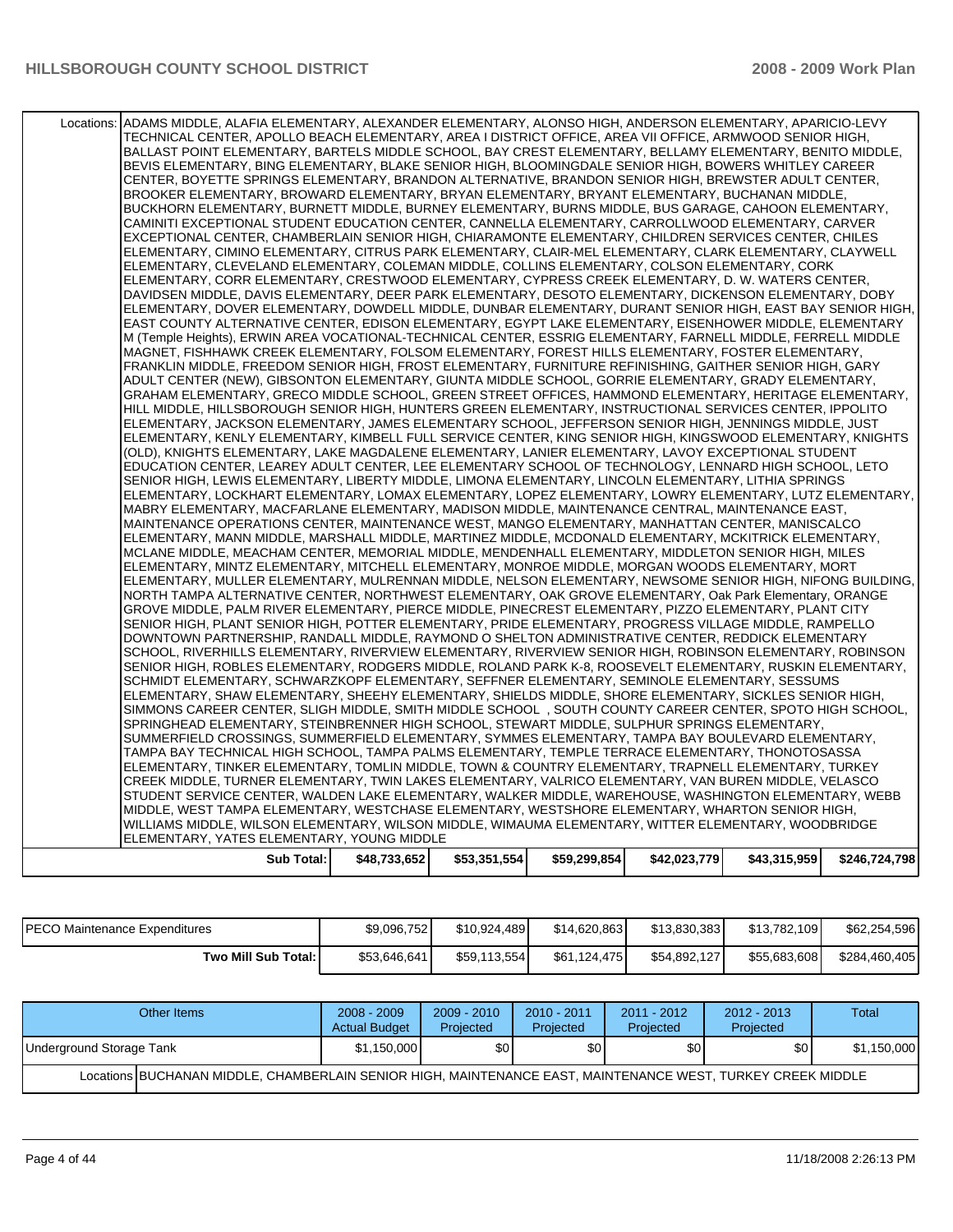| Potable Well/Reclaimed Water    |                                                                                                                                                                                                                                                                                                                                                                                                          | \$288,000   | \$300,000    | \$0          | \$120,000    | \$0          | \$708,000    |
|---------------------------------|----------------------------------------------------------------------------------------------------------------------------------------------------------------------------------------------------------------------------------------------------------------------------------------------------------------------------------------------------------------------------------------------------------|-------------|--------------|--------------|--------------|--------------|--------------|
|                                 | Locations DOVER ELEMENTARY, MANISCALCO ELEMENTARY, PINECREST ELEMENTARY, SICKLES SENIOR HIGH, TURKEY CREEK MIDDLE                                                                                                                                                                                                                                                                                        |             |              |              |              |              |              |
| Track                           |                                                                                                                                                                                                                                                                                                                                                                                                          | \$0         | \$50,000     | \$550,000    | \$753,350    | \$0          | \$1,353,350  |
|                                 | Locations ALONSO HIGH, BURNETT MIDDLE, DURANT SENIOR HIGH, FERRELL MIDDLE MAGNET, HILLSBOROUGH SENIOR HIGH,<br><b>MARSHALL MIDDLE, TOMLIN MIDDLE</b>                                                                                                                                                                                                                                                     |             |              |              |              |              |              |
| Landscaping/Irrigation          |                                                                                                                                                                                                                                                                                                                                                                                                          | \$0         | \$0          | \$0          | \$80,000     | \$0          | \$80,000     |
|                                 | Locations YOUNG MIDDLE                                                                                                                                                                                                                                                                                                                                                                                   |             |              |              |              |              |              |
| <b>Exterior Playcourts</b>      |                                                                                                                                                                                                                                                                                                                                                                                                          | \$0         | \$580,000    | \$95,000     | \$1,040,000  | \$110,000    | \$1,825,000  |
|                                 | Locations BRANDON ALTERNATIVE, BRANDON SENIOR HIGH, CORK ELEMENTARY, DUNBAR ELEMENTARY, EAST BAY SENIOR HIGH,<br>EDISON ELEMENTARY, FERRELL MIDDLE MAGNET, FRANKLIN MIDDLE, KINGSWOOD ELEMENTARY, MENDENHALL<br>ELEMENTARY, MORT ELEMENTARY, OAK GROVE ELEMENTARY, POTTER ELEMENTARY                                                                                                                     |             |              |              |              |              |              |
| Windows                         |                                                                                                                                                                                                                                                                                                                                                                                                          | \$0         | \$375,000    | \$40,000     | \$550,000    | \$75,000     | \$1,040,000  |
|                                 | Locations CARROLLWOOD ELEMENTARY, CITRUS PARK ELEMENTARY, CLAYWELL ELEMENTARY, DICKENSON ELEMENTARY, MANN<br>MIDDLE, ROBINSON SENIOR HIGH, TOMLIN MIDDLE                                                                                                                                                                                                                                                 |             |              |              |              |              |              |
| Doors/Hardware                  |                                                                                                                                                                                                                                                                                                                                                                                                          | \$0         | \$740,000    | \$250,000    | \$685,000    | \$200,000    | \$1,875,000  |
|                                 | Locations CLAIR-MEL ELEMENTARY, CRESTWOOD ELEMENTARY, DOWDELL MIDDLE, FOREST HILLS ELEMENTARY, GIBSONTON<br>ELEMENTARY, HUNTERS GREEN ELEMENTARY, KINGSWOOD ELEMENTARY, LETO SENIOR HIGH, MANN MIDDLE, MENDENHALL<br>ELEMENTARY, SCHMIDT ELEMENTARY, SEFFNER ELEMENTARY, TAMPA BAY BOULEVARD ELEMENTARY, TEMPLE TERRACE<br><b>ELEMENTARY</b>                                                             |             |              |              |              |              |              |
| Restrooms                       |                                                                                                                                                                                                                                                                                                                                                                                                          | \$0         | \$265,000    | \$130,000    | \$240,000    | \$0          | \$635,000    |
|                                 | Locations ALEXANDER ELEMENTARY, EDISON ELEMENTARY, FERRELL MIDDLE MAGNET, FOREST HILLS ELEMENTARY, FOSTER<br>ELEMENTARY, MEMORIAL MIDDLE, WITTER ELEMENTARY                                                                                                                                                                                                                                              |             |              |              |              |              |              |
| Miscellaneous Repair/Renovation |                                                                                                                                                                                                                                                                                                                                                                                                          | \$9,921,741 | \$11,667,489 | \$14,620,863 | \$22,950,381 | \$22,674,758 | \$81,835,232 |
|                                 | Locations ARMWOOD SENIOR HIGH, BLAKE SENIOR HIGH, BLOOMINGDALE SENIOR HIGH, BURNETT MIDDLE, FREEDOM SENIOR HIGH,<br>GAITHER SENIOR HIGH, GRECO MIDDLE SCHOOL, KENLY ELEMENTARY, LAKE MAGDALENE ELEMENTARY, LETO SENIOR HIGH,<br>MABRY ELEMENTARY, MARSHALL MIDDLE, MENDENHALL ELEMENTARY, MINTZ ELEMENTARY, PLANT CITY SENIOR HIGH,<br>ROBLES ELEMENTARY, ROLAND PARK K-8, WILLIAMS MIDDLE, YOUNG MIDDLE |             |              |              |              |              |              |
| <b>Stadium Beachers</b>         |                                                                                                                                                                                                                                                                                                                                                                                                          | \$480,000   | \$750,000    | \$0          | \$0          | \$2,750,000  | \$3,980,000  |
|                                 | Locations ARMWOOD SENIOR HIGH, CHAMBERLAIN SENIOR HIGH, EAST BAY SENIOR HIGH, HILLSBOROUGH SENIOR HIGH, KING SENIOR<br><b>HIGH</b>                                                                                                                                                                                                                                                                       |             |              |              |              |              |              |
| Canopies                        |                                                                                                                                                                                                                                                                                                                                                                                                          | \$160,000   | \$905,000    | \$309,621    | \$0          | \$0          | \$1,374,621  |
|                                 | Locations MAINTENANCE OPERATIONS CENTER, MANHATTAN CENTER, MCKITRICK ELEMENTARY, PIZZO ELEMENTARY, SHAW<br>ELEMENTARY, SOUTH COUNTY CAREER CENTER, SULPHUR SPRINGS ELEMENTARY                                                                                                                                                                                                                            |             |              |              |              |              |              |
| Ceilings                        |                                                                                                                                                                                                                                                                                                                                                                                                          | \$0         | \$0          | \$50,000     | \$0          | \$35,000     | \$85,000     |
|                                 | Locations FERRELL MIDDLE MAGNET, MANGO ELEMENTARY                                                                                                                                                                                                                                                                                                                                                        |             |              |              |              |              |              |
| Drainage                        |                                                                                                                                                                                                                                                                                                                                                                                                          | \$675,000   | \$185,000    | \$0          | \$0          | \$150,000    | \$1,010,000  |
|                                 | Locations FOREST HILLS ELEMENTARY, KING SENIOR HIGH, MANN MIDDLE, PRIDE ELEMENTARY, TAMPA PALMS ELEMENTARY                                                                                                                                                                                                                                                                                               |             |              |              |              |              |              |
| Elevator                        |                                                                                                                                                                                                                                                                                                                                                                                                          | \$0         | \$340,000    | \$0          | \$0          | \$0          | \$340,000    |
|                                 | Locations TOMLIN MIDDLE                                                                                                                                                                                                                                                                                                                                                                                  |             |              |              |              |              |              |
| Gutters                         |                                                                                                                                                                                                                                                                                                                                                                                                          | \$0         | \$50,000     | \$0          | \$0          | \$0          | \$50,000     |
|                                 | Locations BUCHANAN MIDDLE                                                                                                                                                                                                                                                                                                                                                                                |             |              |              |              |              |              |
| <b>Field Lighting</b>           |                                                                                                                                                                                                                                                                                                                                                                                                          | \$350,000   | \$0          | \$0          | \$0          | \$0          | \$350,000    |
|                                 | Locations ROBINSON SENIOR HIGH                                                                                                                                                                                                                                                                                                                                                                           |             |              |              |              |              |              |
| Lockers                         |                                                                                                                                                                                                                                                                                                                                                                                                          | \$0         | \$0          | \$0          | \$40,000     | \$0          | \$40,000     |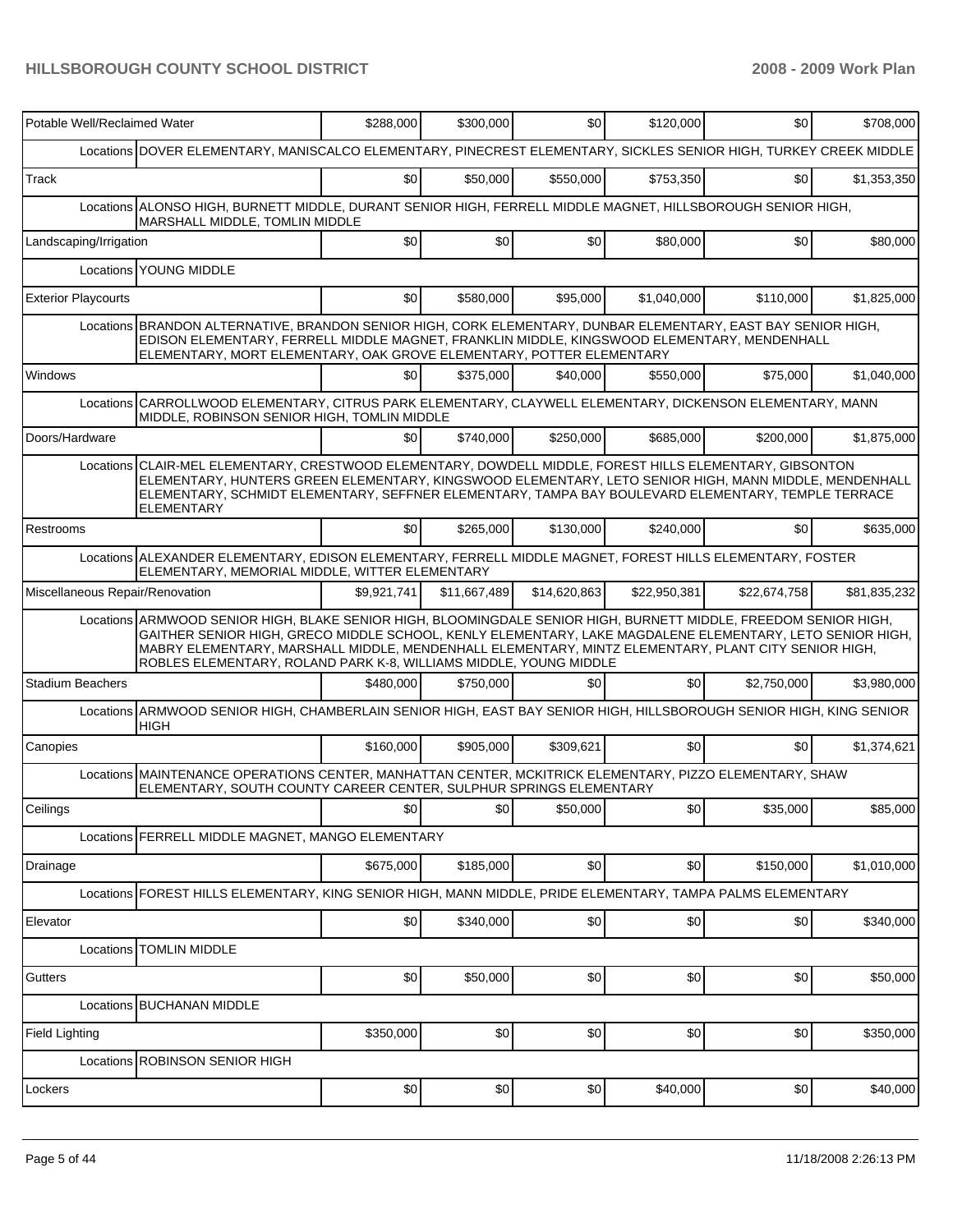|                                                                                                                                                                                                                                                                                                                                                                                                 | Locations TURKEY CREEK MIDDLE                     |              |              |              |              |                  |               |  |  |  |
|-------------------------------------------------------------------------------------------------------------------------------------------------------------------------------------------------------------------------------------------------------------------------------------------------------------------------------------------------------------------------------------------------|---------------------------------------------------|--------------|--------------|--------------|--------------|------------------|---------------|--|--|--|
| Plumbing                                                                                                                                                                                                                                                                                                                                                                                        |                                                   | \$0          | \$54,000     | \$0          | \$0          | \$0              | \$54,000      |  |  |  |
|                                                                                                                                                                                                                                                                                                                                                                                                 | Locations RAYMOND O SHELTON ADMINISTRATIVE CENTER |              |              |              |              |                  |               |  |  |  |
| <b>IWastewater Plant/Lift Station</b>                                                                                                                                                                                                                                                                                                                                                           |                                                   | \$585,000    | \$425,000    | \$400,000    | \$240,000    | \$155,000        | \$1,805,000   |  |  |  |
| Locations ALAFIA ELEMENTARY, BRANDON SENIOR HIGH, CORK ELEMENTARY, ESSRIG ELEMENTARY, GAITHER SENIOR HIGH,<br>JEFFERSON SENIOR HIGH, KENLY ELEMENTARY, KNIGHTS ELEMENTARY, LUTZ ELEMENTARY, MANISCALCO ELEMENTARY,<br>NORTHWEST ELEMENTARY, SHAW ELEMENTARY, SLIGH MIDDLE, TOWN & COUNTRY ELEMENTARY, TRAPNELL ELEMENTARY,<br>TURKEY CREEK MIDDLE, WEST TAMPA ELEMENTARY, WOODBRIDGE ELEMENTARY |                                                   |              |              |              |              |                  |               |  |  |  |
| <b>Waterproofing</b>                                                                                                                                                                                                                                                                                                                                                                            |                                                   | \$400,000    | \$0          | \$0          | \$0          | \$0 <sub>1</sub> | \$400,000     |  |  |  |
|                                                                                                                                                                                                                                                                                                                                                                                                 | Locations <b><i>FRANKLIN MIDDLE</i></b>           |              |              |              |              |                  |               |  |  |  |
|                                                                                                                                                                                                                                                                                                                                                                                                 | Total:                                            | \$62,743,393 | \$70,038,043 | \$75,745,338 | \$68,722,510 | \$69,465,717     | \$346,715,001 |  |  |  |

#### **Local Two Mill Expenditure For Maintenance, Repair and Renovation**

Anticipated expenditures expected from local funding sources over the years covered by the current work plan.

| <b>Item</b>                             | $2008 - 2009$<br><b>Actual Budget</b> | 2009 - 2010<br>Projected | $2010 - 2011$<br>Projected | 2011 - 2012<br>Projected | $2012 - 2013$<br>Projected | <b>Total</b>  |
|-----------------------------------------|---------------------------------------|--------------------------|----------------------------|--------------------------|----------------------------|---------------|
| Remaining Maint and Repair from 2 Mills | \$53,646,641                          | \$59,113,554             | \$61,124,475               | \$54,892,127             | \$55,683,608               | \$284,460,405 |
| Maintenance/Repair Salaries             | \$0                                   | \$0                      | \$0                        | \$0                      | \$0                        | \$0           |
| School Bus Purchases                    | \$0                                   | \$0                      | \$0                        | \$9,000,000              | \$9,000,000                | \$18,000,000  |
| Other Vehicle Purchases                 | \$0                                   | \$0                      | \$0                        | \$0                      | \$0                        | \$0           |
| Capital Outlay Equipment                | \$1,400,000                           | \$1,400,000              | \$1,400,000                | \$1,400,000              | \$1,400,000                | \$7,000,000   |
| Rent/Lease Payments                     | \$360,000                             | \$360,000                | \$360,000                  | \$360,000                | \$360,000                  | \$1,800,000   |
| <b>COP Debt Service</b>                 | \$62,014,588                          | \$62,045,136             | \$62,030,249               | \$62,041,159             | \$62,931,002               | \$311,062,134 |
| Rent/Lease Relocatables                 | \$16,750,000                          | \$10,000,000             | \$5,000,000                | \$5,000,000              | \$5,000,000                | \$41,750,000  |
| <b>Environmental Problems</b>           | \$2,361,250                           | \$2,272,062              | \$2,372,665                | \$2,578,299              | \$2,578,299                | \$12,162,575  |
| ls.1011.14 Debt Service                 | \$1,835,836                           | \$1,835,836              | \$1,835,836                | \$1,835,844              | \$947,570                  | \$8,290,922   |
| Special Facilities Account              | \$0                                   | \$0                      | \$0                        | \$0                      | \$0                        | \$0           |
| <b>Site Purchases</b>                   | \$10,000,000                          | \$5,000,000              | \$5,000,000                | \$5,000,000              | \$5,000,000                | \$30,000,000  |
| <b>Local Expenditure Totals:</b>        | \$148,368,315                         | \$142,026,588            | \$139,123,225              | \$142,107,429            | \$142,900,479              | \$714,526,036 |

## **Revenue**

#### **2 Mill Revenue Source**

Schedule of Estimated Capital Outlay Revenue from each currently approved source which is estimated to be available for expenditures on the projects included in the tentative district facilities work program. All amounts are NET after considering carryover balances, interest earned, new COP's, 1011.14 and 1011.15 loans, etc. Districts cannot use 2-Mill funds for salaries except for those explicitly associated with maintenance/repair projects. (1011.71 (5), F.S.)

| Item                                          | Fund | $2008 - 2009$<br><b>Actual Value</b> | $2009 - 2010$<br>Projected | $2010 - 2011$<br>Projected | 2011 - 2012<br>Projected | $2012 - 2013$<br>Projected           | Total             |
|-----------------------------------------------|------|--------------------------------------|----------------------------|----------------------------|--------------------------|--------------------------------------|-------------------|
| (1) Non-exempt property<br>assessed valuation |      | \$89.695.227.752                     | \$92,386,084,584           | \$95.157.667.122           |                          | \$98.012.397.135   \$100.952.769.049 | \$476,204,145,642 |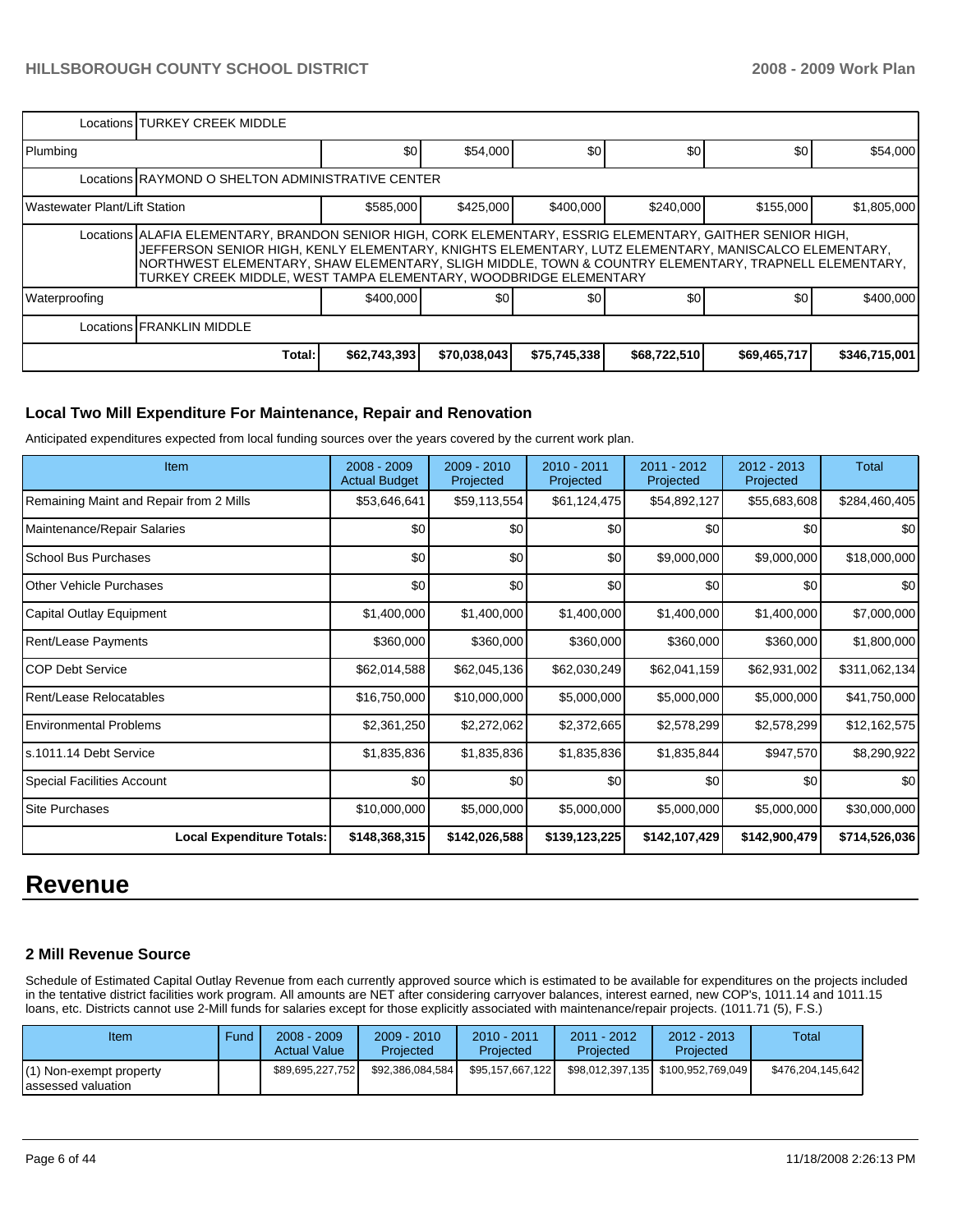| (2) The Millege projected for<br>discretionary capital outlay per<br>ls.1011.71 |     | 1.75             | 1.75          | 1.75          | 1.75          | 1.75          |               |
|---------------------------------------------------------------------------------|-----|------------------|---------------|---------------|---------------|---------------|---------------|
| (3) Full value of the 2-Mill<br>discretionary capital outlay per<br>ls.1011.71  |     | \$149,118,316    | \$153,591,866 | \$158,199,622 | \$162,945,610 | \$167.833.979 | \$791,689,393 |
| (4) Value of the portion of the 2-<br>Mills ACTUALLY levied                     | 370 | \$149,118,316    | \$153,591,866 | \$158,199,622 | \$162,945,610 | \$167.833.979 | \$791,689,393 |
| $(5)$ Difference of lines (3) and (4)                                           |     | \$0 <sub>1</sub> | \$0           | \$0           | \$0           | \$0           | \$0           |

#### **PECO Revenue Source**

The figure in the row designated "PECO Maintenance" will be subtracted from funds available for new construction because PECO maintenance dollars cannot be used for new construction.

| Item                                 | Fund  | $2008 - 2009$<br><b>Actual Budget</b> | $2009 - 2010$<br>Projected | $2010 - 2011$<br>Projected | $2011 - 2012$<br>Projected | $2012 - 2013$<br>Projected | Total        |
|--------------------------------------|-------|---------------------------------------|----------------------------|----------------------------|----------------------------|----------------------------|--------------|
| IPECO New Construction               | 340 l | \$7.865.448                           | \$0 <sub>1</sub>           | \$1,772,342                | \$5.418.337                | \$2,165,914                | \$17,222,041 |
| <b>PECO Maintenance Expenditures</b> |       | \$9,096,752                           | \$10,924,489               | \$14,620,863               | \$13,830,383               | \$13,782,109               | \$62,254,596 |
|                                      |       | \$16,962,200                          | \$10,924,489               | \$16,393,205               | \$19,248,720               | \$15,948,023               | \$79,476,637 |

#### **CO & DS Revenue Source**

Revenue from Capital Outlay and Debt Service funds.

| Item                                     | Fund | $2008 - 2009$<br><b>Actual Budget</b> | $2009 - 2010$<br>Projected | $2010 - 2011$<br>Projected | 2011 - 2012<br>Projected | $2012 - 2013$<br>Projected | Total       |
|------------------------------------------|------|---------------------------------------|----------------------------|----------------------------|--------------------------|----------------------------|-------------|
| CO & DS Cash Flow-through<br>Distributed | 360  | \$1.000.067                           | \$1,000,067                | \$1,000,067                | \$1,000,067              | \$1,000,067                | \$5,000,335 |
| CO & DS Interest on<br>Undistributed CO  | 360  | \$170.552                             | \$170,552                  | \$170.552                  | \$170,552                | \$170,552                  | \$852,760   |
|                                          |      | \$1,170,619                           | \$1,170,619                | \$1,170,619                | \$1,170,619              | \$1,170,619                | \$5,853,095 |

#### **Fair Share Revenue Source**

All legally binding commitments for proportionate fair-share mitigation for impacts on public school facilities must be included in the 5-year district work program. Nothing reported for this section.

#### **Sales Surtax Referendum**

Specific information about any referendum for a 1-cent or ½-cent surtax referendum during the previous year.

**Did the school district hold a surtax referendum during the past fiscal year 2007 - 2008?** No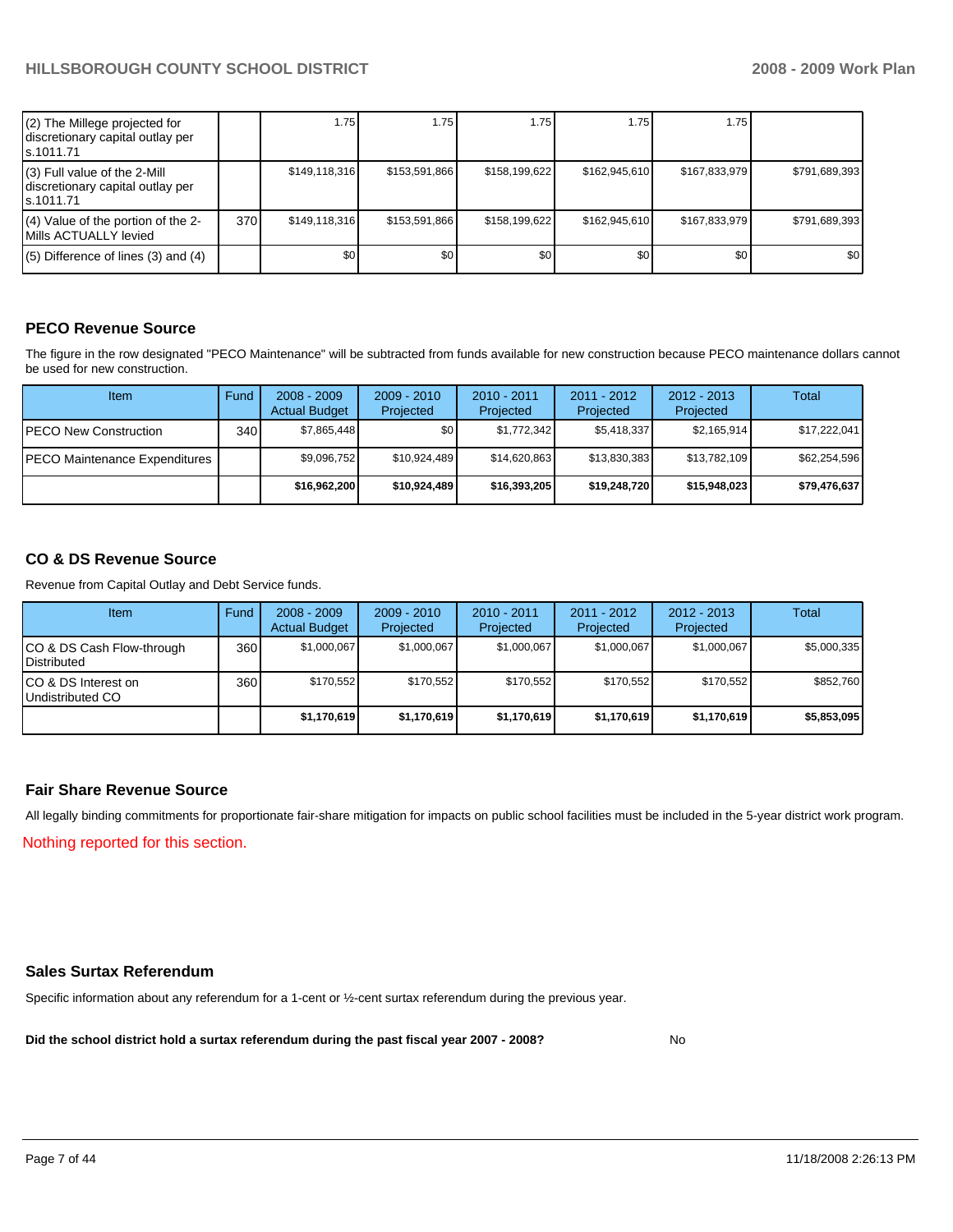#### **Additional Revenue Source**

Any additional revenue sources

| Item                                                                                                   | $2008 - 2009$<br><b>Actual Value</b> | 2009 - 2010<br>Projected | 2010 - 2011<br>Projected | 2011 - 2012<br>Projected | 2012 - 2013<br>Projected | <b>Total</b> |
|--------------------------------------------------------------------------------------------------------|--------------------------------------|--------------------------|--------------------------|--------------------------|--------------------------|--------------|
| Proceeds from a s.1011.14/15 F.S. Loans                                                                | \$0                                  | \$0                      | \$0                      | \$0                      | \$0                      | \$0          |
| District Bonds - Voted local bond<br>referendum proceeds per s.9, Art VII<br><b>State Constitution</b> | \$0                                  | \$0                      | \$0                      | \$0                      | \$0                      | \$0          |
| Proceeds from Special Act Bonds                                                                        | \$0                                  | \$0                      | \$0                      | \$0                      | \$0                      | \$0          |
| Estimated Revenue from CO & DS Bond<br>Sale                                                            | \$0                                  | \$0                      | \$0                      | \$0                      | \$0                      | \$0          |
| Proceeds from Voted Capital<br>Improvements millage                                                    | \$0                                  | \$0                      | \$0                      | \$0                      | \$0                      | \$0          |
| Other Revenue for Other Capital Projects                                                               | \$0                                  | \$0                      | \$0                      | \$0                      | \$0                      | \$0          |
| Proceeds from 1/2 cent sales surtax<br>authorized by school board                                      | \$0                                  | \$0                      | \$0                      | \$0                      | \$0                      | \$0          |
| Proceeds from local governmental<br>infrastructure sales surtax                                        | \$0                                  | \$0                      | \$0                      | \$0                      | \$0                      | \$0          |
| Proceeds from Certificates of<br>Participation (COP's) Sale                                            | \$0                                  | \$0                      | \$0                      | \$0                      | \$0                      | \$0          |
| Classrooms First Bond proceeds amount<br>authorized in FY 1997-98                                      | \$0                                  | \$0                      | \$0                      | \$0                      | \$0                      | \$0          |
| <b>Classrooms for Kids</b>                                                                             | \$0                                  | \$0                      | \$0                      | \$0                      | \$0                      | \$0          |
| <b>District Equity Recognition</b>                                                                     | \$0                                  | \$0                      | \$0                      | \$0                      | \$0                      | \$0          |
| <b>Federal Grants</b>                                                                                  | \$0                                  | \$0                      | \$0                      | \$0                      | \$0                      | \$0          |
| Proportionate share mitigation (actual<br>cash revenue only, not in kind donations)                    | \$0                                  | \$0                      | \$0                      | \$0                      | \$0                      | \$0          |
| Impact fees received                                                                                   | \$7,527,406                          | \$7,300,000              | \$7,300,000              | \$17,500,000             | \$26,250,000             | \$65,877,406 |
| Private donations                                                                                      | \$0                                  | \$0                      | \$0                      | \$0                      | \$0                      | \$0          |
| Grants from local governments or not-for-<br>profit organizations                                      | \$0                                  | \$0                      | \$0                      | \$0                      | \$0                      | \$0          |
| Interest, Including Profit On Investment                                                               | \$2,000,000                          | \$2,000,000              | \$2,000,000              | \$2,000,000              | \$2,000,000              | \$10,000,000 |
| Revenue from Bonds pledging proceeds<br>from 1 cent or 1/2 cent Sales Surtax                           | \$0                                  | \$0                      | \$0                      | \$0                      | \$0                      | \$0          |
| <b>Fund Balance Carried Forward</b>                                                                    | \$0                                  | \$0                      | \$0                      | \$0                      | \$0                      | \$0          |
| Obligated Fund Balance Carried Forward                                                                 | \$0                                  | \$0                      | \$0                      | \$0                      | \$0                      | \$0          |
| <b>Special Facilities Account</b>                                                                      | \$0                                  | \$0                      | \$0                      | \$0                      | \$0                      | \$0          |
| One Cent - 1/2 Cent Sales Surtax Debt<br>Service                                                       | \$0                                  | \$0                      | \$0                      | \$0                      | \$0                      | \$0          |
| <b>Subtotal</b>                                                                                        | \$9,527,406                          | \$9,300,000              | \$9,300,000              | \$19,500,000             | \$28,250,000             | \$75,877,406 |

## **Total Revenue Summary**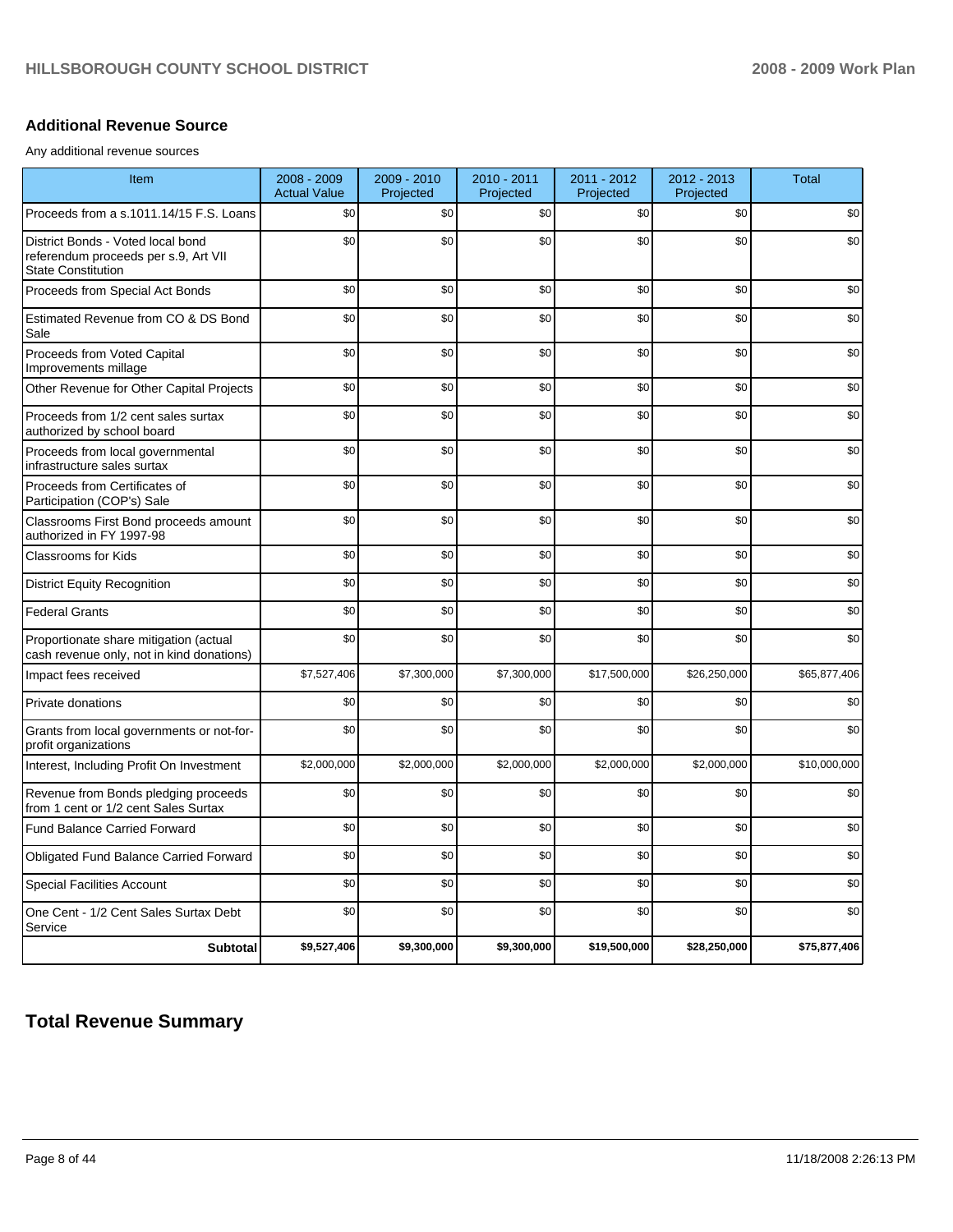| <b>Item Name</b>                                              | $2008 - 2009$<br><b>Budget</b> | $2009 - 2010$<br>Projected | $2010 - 2011$<br>Projected | $2011 - 2012$<br>Projected | $2012 - 2013$<br>Projected | <b>Five Year Total</b> |
|---------------------------------------------------------------|--------------------------------|----------------------------|----------------------------|----------------------------|----------------------------|------------------------|
| Local Two Mill Discretionary Capital<br><b>Outlay Revenue</b> | \$149,118,316                  | \$153,591,866              | \$158,199,622              | \$162,945,610              | \$167,833,979              | \$791,689,393          |
| PECO and 2 Mill Maint and Other 2 Mill<br>Expenditures        | (\$148,368,315)                | (\$142,026,588)            | (\$139, 123, 225)          | (\$142, 107, 429)          | (\$142,900,479)            | (\$714,526,036)        |
| PECO Maintenance Revenue                                      | \$9.096.752                    | \$10.924.489               | \$14.620.863               | \$13.830.383               | \$13,782,109               | \$62,254,596           |
| <b>Available 2 Mill for New Construction</b>                  | \$750.001                      | \$11,565,278               | \$19,076,397               | \$20,838,181               | \$24,933,500               | \$77,163,357           |

| <b>Item Name</b>                      | $2008 - 2009$<br><b>Budget</b> | $2009 - 2010$<br>Projected | $2010 - 2011$<br>Projected | 2011 - 2012<br>Projected | $2012 - 2013$<br>Projected | <b>Five Year Total</b> |
|---------------------------------------|--------------------------------|----------------------------|----------------------------|--------------------------|----------------------------|------------------------|
| ICO & DS Revenue                      | \$1,170,619                    | \$1,170,619                | \$1,170,619                | \$1,170,619              | \$1,170,619                | \$5,853,095            |
| <b>IPECO New Construction Revenue</b> | \$7,865,448                    | \$0                        | \$1,772,342                | \$5,418,337              | \$2,165,914                | \$17,222,041           |
| <b>I</b> Other/Additional Revenue     | \$9,527,406                    | \$9,300,000                | \$9,300,000                | \$19,500,000             | \$28,250,000               | \$75,877,406           |
| <b>Total Additional Revenuel</b>      | \$18,563,473                   | \$10,470,619               | \$12,242,961               | \$26,088,956             | \$31,586,533               | \$98,952,542           |
| <b>Total Available Revenue</b>        | \$19,313,474                   | \$22,035.897               | \$31,319,358               | \$46,927,137             | \$56,520,033               | \$176,115,899          |

# **Project Schedules**

#### **Capacity Project Schedules**

A schedule of capital outlay projects necessary to ensure the availability of satisfactory classrooms for the projected student enrollment in K-12 programs.

| <b>Project Description</b>                              | Location                  |                          | $2008 - 2009$ | $2009 - 2010$ | 2010 - 2011 | 2011 - 2012  | $2012 - 2013$ | Total            | <b>Funded</b> |
|---------------------------------------------------------|---------------------------|--------------------------|---------------|---------------|-------------|--------------|---------------|------------------|---------------|
| <b>New Middle School</b><br>South County<br>Region, 6-8 | Location not<br>specified | Planned<br>Cost:         | \$7,300,000   | \$7,300,000   | \$7,300,000 | \$7,983,690  | \$0           | \$29,883,690 Yes |               |
|                                                         | <b>Student Stations:</b>  |                          | 1,500         | $\Omega$      | $\Omega$    | <sup>0</sup> |               | 1,500            |               |
|                                                         |                           | <b>Total Classrooms:</b> | 66            | $\Omega$      | $\Omega$    | $\Omega$     | $\Omega$      | 66               |               |
|                                                         | Gross Sq Ft:              |                          | 126,897       | $\Omega$      | $\Omega$    | $\Omega$     | 0             | 126,897          |               |
| New Middle School<br>East County Region,<br>$6-8$       | Location not<br>specified | Planned<br>Cost:         | \$0           | \$0           | \$0         | \$0          | \$18,805,675  | \$18,805,675 Yes |               |
|                                                         | <b>Student Stations:</b>  |                          | $\Omega$      | U             | $\Omega$    | 1,500        | $\Omega$      | 1,500            |               |
|                                                         | <b>Total Classrooms:</b>  |                          | $\Omega$      | U             | $\Omega$    | 66           | ∩             | 66               |               |
|                                                         |                           | Gross Sq Ft:             | $\Omega$      | $\Omega$      | $\Omega$    | 126,897      | $\Omega$      | 126,897          |               |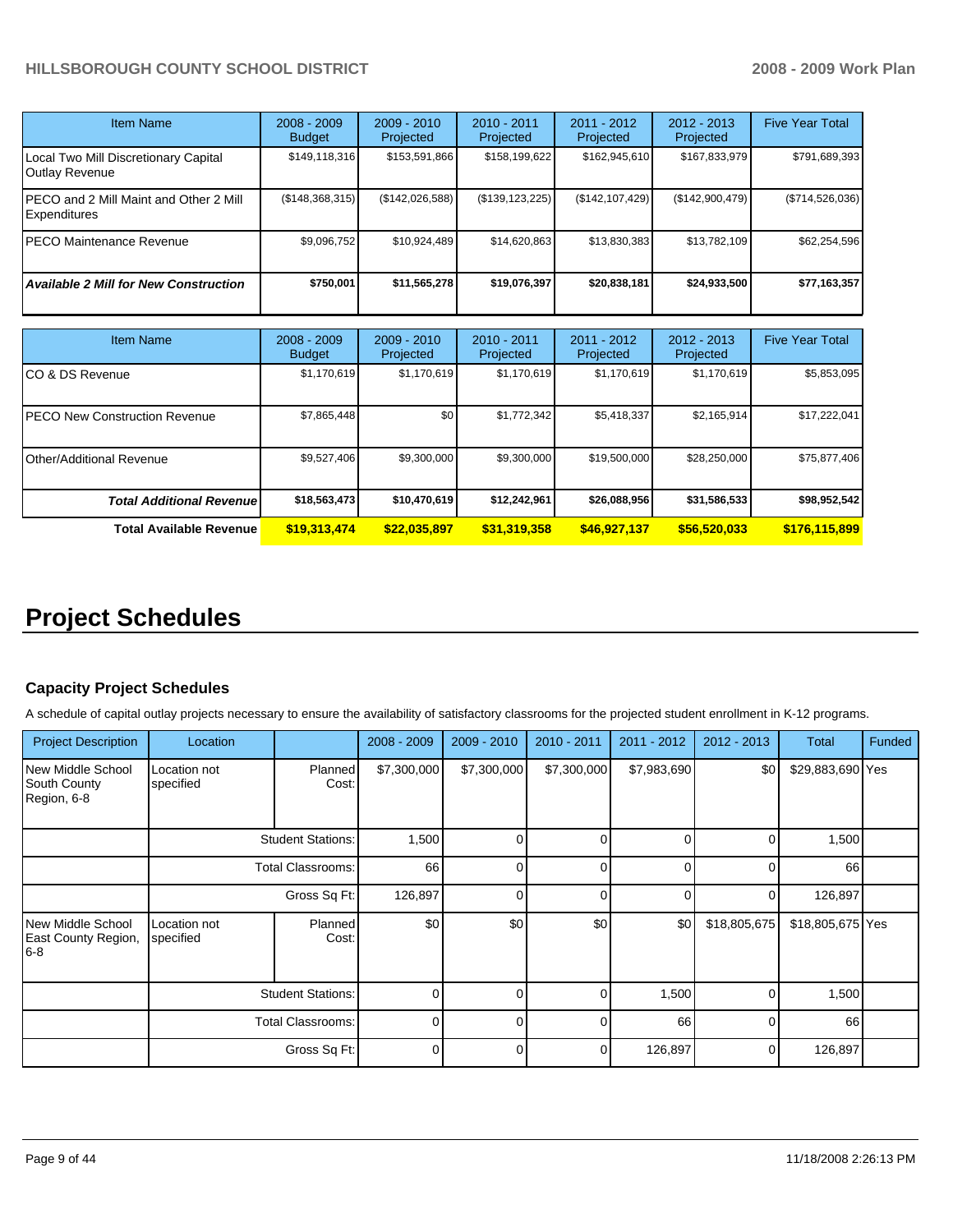| <b>New Elementary</b><br>School South County Specified<br>Region, K-5 | Location not      | Planned<br>Cost:         | \$0 | \$0 | \$0 <sub>l</sub> | \$9,516,310 | \$7,444,325 | \$16,960,635 Yes |  |
|-----------------------------------------------------------------------|-------------------|--------------------------|-----|-----|------------------|-------------|-------------|------------------|--|
|                                                                       |                   | <b>Student Stations:</b> |     |     |                  | 950         |             | 950              |  |
|                                                                       | Total Classrooms: |                          |     |     |                  | 53          |             | 53               |  |
|                                                                       |                   | Gross Sq Ft:             |     |     |                  | 88,607      |             | 88,607           |  |

| <b>Planned Cost:</b>     | \$7,300,000 | \$7,300,000 | \$7,300,000 | \$17,500,000 | \$26,250,000 | \$65,650,000 |
|--------------------------|-------------|-------------|-------------|--------------|--------------|--------------|
| <b>Student Stations:</b> | 1,500       | 0           |             | 2,450        |              | 3,950        |
| <b>Total Classrooms:</b> | 66          | 0           |             | 119 l        |              | 185          |
| Gross Sq Ft:             | 126,897     | 0           |             | 215,504      |              | 342,401      |

## **Other Project Schedules**

Major renovations, remodeling, and additions of capital outlay projects that do not add capacity to schools.

| <b>Project Description</b> | Location                                                                 | $2008 - 2009$<br><b>Actual Budget</b> | 2009 - 2010<br>Projected | $2010 - 2011$<br>Projected | $2011 - 2012$<br>Projected | $2012 - 2013$<br>Projected | <b>Total</b>     | <b>Funded</b> |
|----------------------------|--------------------------------------------------------------------------|---------------------------------------|--------------------------|----------------------------|----------------------------|----------------------------|------------------|---------------|
| Renovation/Remodeling      | <b>CHIARAMONTE</b><br><b>ELEMENTARY</b>                                  | \$0                                   | \$0                      | \$3,492,320                | \$0                        | \$0                        | \$3,492,320 Yes  |               |
| Renovation/Remodeling      | <b>LOPEZ ELEMENTARY</b>                                                  | \$0                                   | \$0                      | \$0                        | \$0                        | \$4,251,140                | \$4,251,140 Yes  |               |
| Renovation/Remodeling      | <b>NORTHWEST</b><br><b>ELEMENTARY</b>                                    | \$0                                   | \$0                      | \$0                        | \$6,515,047                | \$0                        | \$6,515,047 Yes  |               |
| Renovation/Remodeling      | <b>WEST TAMPA</b><br><b>ELEMENTARY</b>                                   | \$4,500,000                           | \$0                      | \$0                        | \$0                        | \$0                        | \$4,500,000 Yes  |               |
| Renovation/Remodeling      | <b>WILSON MIDDLE</b>                                                     | \$0                                   | \$0                      | \$2,743,160                | \$0                        | \$0                        | \$2,743,160 Yes  |               |
| Renovation/Remodeling      | D. W. WATERS CENTER                                                      | \$700,000                             | \$0                      | \$0                        | \$0                        | \$0                        | \$700,000 Yes    |               |
| Renovation/Remodeling      | <b>BUCKHORN</b><br><b>ELEMENTARY</b>                                     | \$0                                   | \$0                      | \$0                        | \$0                        | \$6,774,097                | \$6,774,097 Yes  |               |
| Renovation/Remodeling      | <b>CLAYWELL</b><br><b>ELEMENTARY</b>                                     | \$0                                   | \$0                      | \$0                        | \$8,339,534                | \$0                        | \$8,339,534 Yes  |               |
| Renovation/Remodeling      | <b>ESSRIG ELEMENTARY</b>                                                 | \$0                                   | \$0                      | \$0                        | \$0                        | \$9,093,647                | \$9,093,647 Yes  |               |
| Renovation/Remodeling      | <b>LEWIS ELEMENTARY</b>                                                  | \$0                                   | \$0                      | \$0                        | \$6,515,047                | \$0                        | \$6,515,047 Yes  |               |
| Renovation/Remodeling      | <b>TAMPA PALMS</b><br><b>ELEMENTARY</b>                                  | \$0                                   | \$0                      | \$0                        | \$4,231,346                | \$0                        | \$4,231,346 Yes  |               |
| Renovation/Remodeling      | <b>TRAPNELL</b><br><b>ELEMENTARY</b>                                     | \$0                                   | \$3,500,000              | \$0                        | \$0                        | \$0                        | \$3,500,000 Yes  |               |
| Renovation/Remodeling      | <b>BLOOMINGDALE</b><br><b>SENIOR HIGH</b>                                | \$0                                   | \$0                      | \$12,936,666               | \$0                        | \$0                        | \$12,936,666 Yes |               |
| Renovation/Remodeling      | <b>CAMINITI EXCEPTIONAL</b><br><b>STUDENT EDUCATION</b><br><b>CENTER</b> | \$0                                   | \$0                      | \$4,847,212                | \$0                        | \$0                        | \$4,847,212 Yes  |               |
| Renovation/Remodeling      | <b>LAVOY EXCEPTIONAL</b><br><b>STUDENT EDUCATION</b><br><b>CENTER</b>    | \$0                                   | \$0                      | \$0                        | \$3,826,163                | \$0                        | \$3,826,163 Yes  |               |
| Renovation/Remodeling      | <b>HILL MIDDLE</b>                                                       | \$0                                   | \$0                      | \$0                        | \$0                        | \$10,151,149               | \$10,151,149 Yes |               |
| Remodeling/Renovation      | <b>GAITHER SENIOR HIGH</b>                                               | \$0                                   | \$11,235,897             | \$0                        | \$0                        | \$0                        | \$11,235,897 Yes |               |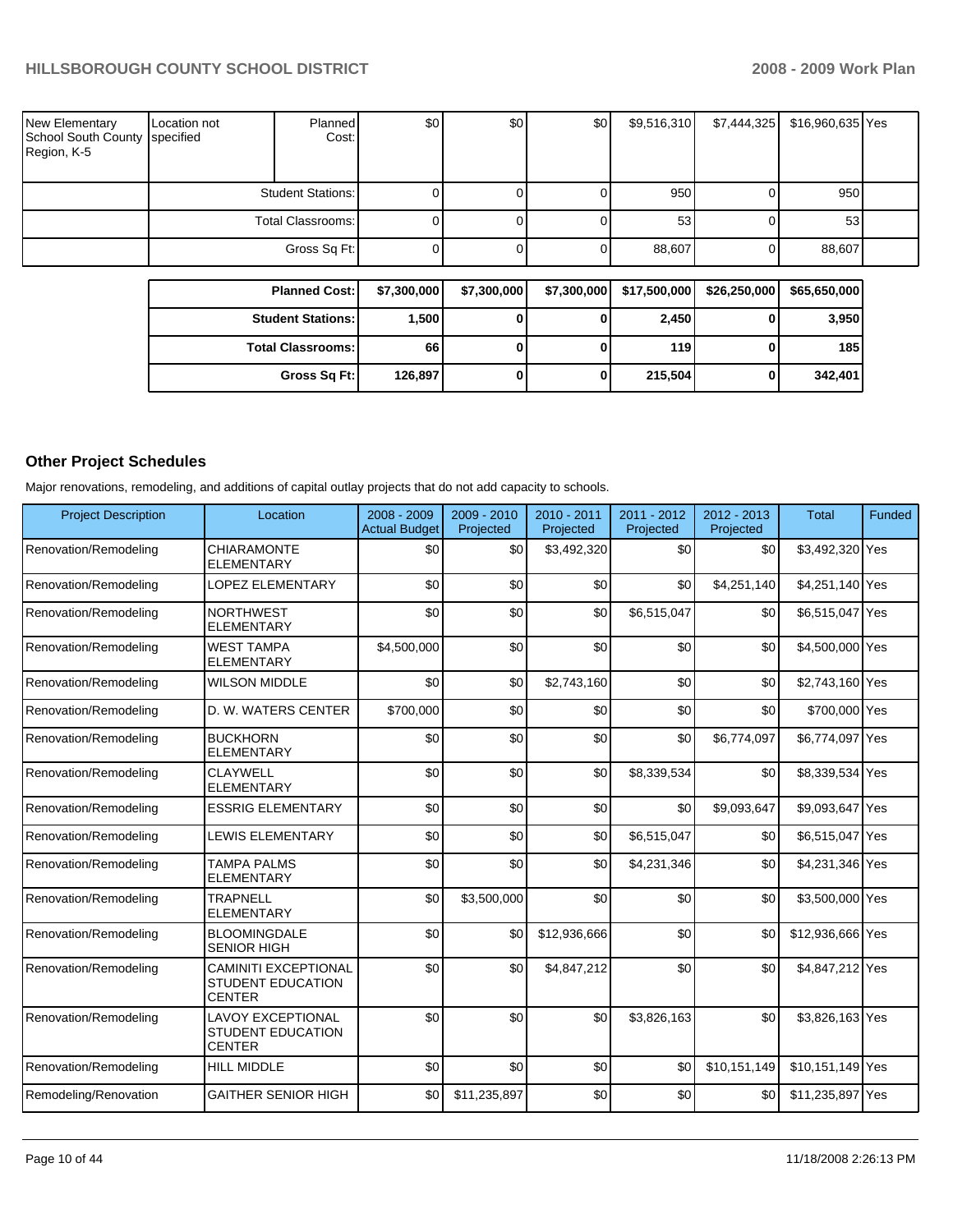| Renovation/Remodeling                               | <b>ERWIN AREA</b><br>VOCATIONAL-<br>TECHNICAL CENTER | \$0          | \$0          | \$11,907,248 | \$0          | \$0 | \$11,907,248 No              |  |
|-----------------------------------------------------|------------------------------------------------------|--------------|--------------|--------------|--------------|-----|------------------------------|--|
| <b>IRenovation for HVAC</b><br><i>I</i> performance | <b>MANGO ELEMENTARY</b>                              | \$1,703,368  | \$0          | \$0          | \$0          | \$0 | \$1,703,368 Yes              |  |
| <b>IRenovation for HVAC</b><br><i>I</i> performance | <b>ISEFFNER ELEMENTARY</b>                           | \$1,703,368  | \$0          | \$0          | \$0          | \$0 | \$1,703,368 Yes              |  |
| <b>IRenovation for HVAC</b><br><i>I</i> performance | <b>I</b> SUMMERFIELD<br><b>ELEMENTARY</b>            | \$1,587,988  | \$0          | \$0          | \$0          | \$0 | \$1,587,988 Yes              |  |
| <b>IRenovation for HVAC</b><br><i>performance</i>   | DOWDELL MIDDLE                                       | \$1,818,750  | \$0          | \$0          | \$0          | \$0 | \$1,818,750 Yes              |  |
|                                                     |                                                      | \$12,013,474 | \$14,735,897 | \$35,926,606 | \$29,427,137 |     | \$30,270,033   \$122,373,147 |  |

#### **Additional Project Schedules**

Any projects that are not identified in the last approved educational plant survey.

Nothing reported for this section.

#### **Non Funded Growth Management Project Schedules**

Schedule indicating which projects, due to planned development, that CANNOT be funded from current revenues projected over the next five years.

Nothing reported for this section.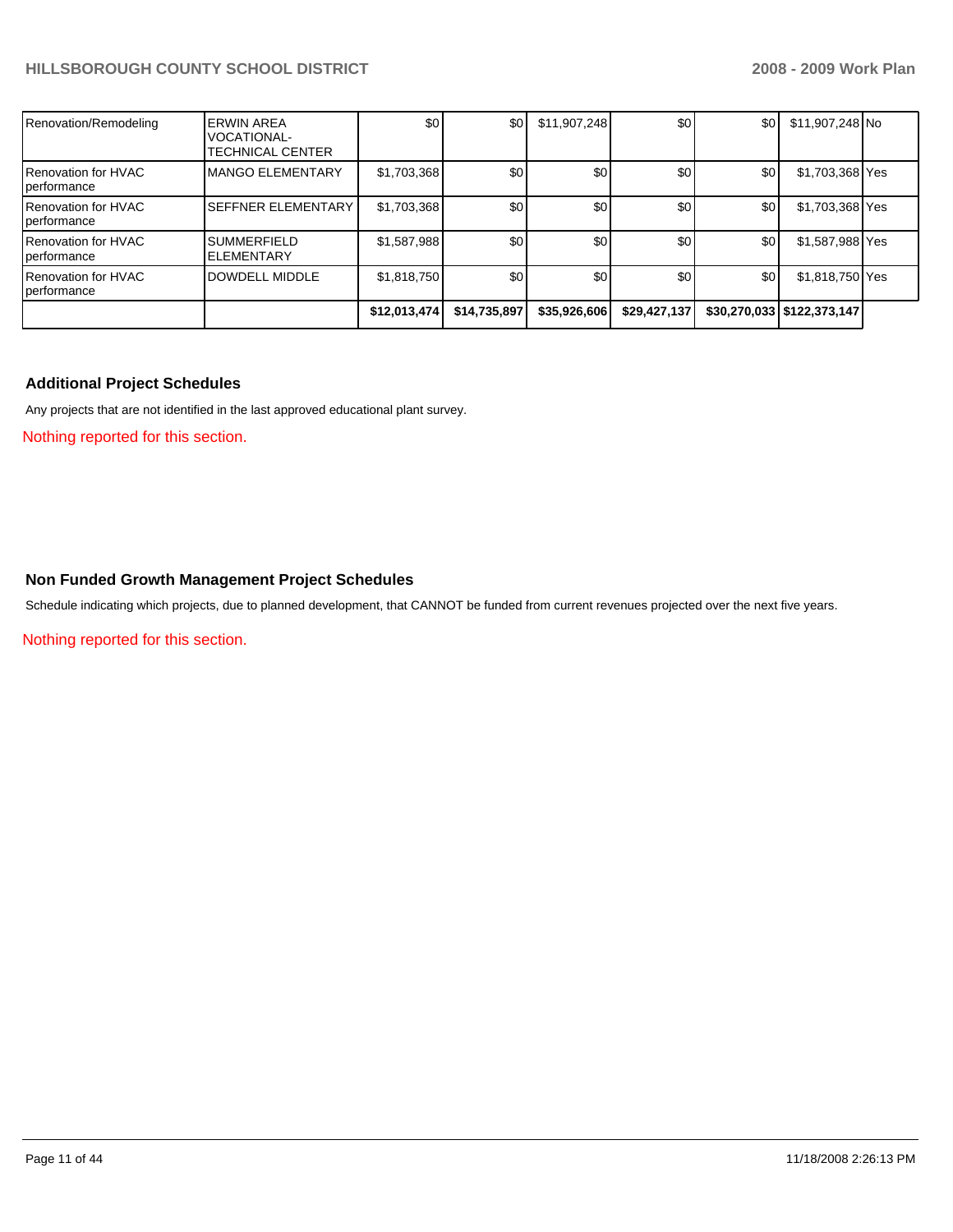## **Capacity Tracking**

| Location                                        | $2008 -$<br>2009 Satis.<br>Stu. Sta. | Actual<br>$2008 -$<br><b>2009 FISH</b><br>Capacity | Actual<br>$2007 -$<br>2008<br><b>COFTE</b> | # Class<br>Rooms | Actual<br>Average<br>$2008 -$<br>2009 Class<br><b>Size</b> | Actual<br>$2008 -$<br>2009<br><b>Utilization</b> | <b>New</b><br>Stu.<br>Capacity | <b>New</b><br>Rooms to<br>be<br>Added/Re<br>moved | Projected<br>$2012 -$<br>2013<br><b>COFTE</b> | Projected<br>$2012 -$<br>2013<br><b>Utilization</b> | Projected<br>$2012 -$<br>2013 Class<br><b>Size</b> |
|-------------------------------------------------|--------------------------------------|----------------------------------------------------|--------------------------------------------|------------------|------------------------------------------------------------|--------------------------------------------------|--------------------------------|---------------------------------------------------|-----------------------------------------------|-----------------------------------------------------|----------------------------------------------------|
| <b>LENNARD HIGH</b><br><b>SCHOOL</b>            | 2,067                                | 1,964                                              | 1,102                                      | 84               | 13                                                         | 56.00 %                                          | $\Omega$                       | $\mathbf 0$                                       | 1,497                                         | 76.00 %                                             | 18                                                 |
| <b>TURNER ELEMENTARY</b>                        | 848                                  | 848                                                | 789                                        | 44               | 18                                                         | 93.00 %                                          | $\overline{0}$                 | $\mathbf 0$                                       | 779                                           | 92.00 %                                             | 18                                                 |
| <b>COLLINS ELEMENTARY</b>                       | 1,146                                | 1,146                                              | 684                                        | 61               | 11                                                         | 60.00 %                                          | $\Omega$                       | $\mathbf 0$                                       | 769                                           | 67.00 %                                             | 13                                                 |
| NORTH TAMPA<br>ALTERNATIVE CENTER               | 426                                  | 426                                                | 177                                        | 21               | 8                                                          | 42.00 %                                          | $\Omega$                       | 0                                                 | 210                                           | 49.00 %                                             | 10                                                 |
| <b>EAST COUNTY</b><br><b>ALTERNATIVE CENTER</b> | 22                                   | 22                                                 | $\Omega$                                   | $\mathbf{1}$     | $\overline{0}$                                             | 0.00%                                            | 0                              | $\mathbf 0$                                       | $\mathbf 0$                                   | 0.00%                                               | $\pmb{0}$                                          |
| <b>GARY ADULT CENTER</b><br>(NEW)               | 528                                  | 0                                                  | $\Omega$                                   | 31               | $\overline{0}$                                             | 0.00%                                            | $\Omega$                       | $\mathbf 0$                                       | $\mathbf 0$                                   | 0.00%                                               | $\mathbf 0$                                        |
| <b>CARVER EXCEPTIONAL</b><br><b>CENTER</b>      | 220                                  | 220                                                | 117                                        | 20               | 6                                                          | 53.00 %                                          | $\mathbf 0$                    | $\mathbf 0$                                       | 170                                           | 77.00 %                                             | $\boldsymbol{9}$                                   |
| <b>BARTELS MIDDLE</b><br><b>SCHOOL</b>          | 1,720                                | 1,548                                              | 841                                        | 72               | 12                                                         | 54.00 %                                          | $\Omega$                       | $\mathbf 0$                                       | 913                                           | 59.00 %                                             | 13                                                 |
| <b>SUMMERFIELD</b><br><b>CROSSINGS</b>          | 959                                  | $\Omega$                                           | 720                                        | 53               | 14                                                         | 0.00%                                            | $\Omega$                       | $\mathbf 0$                                       | 604                                           | 0.00%                                               | 11                                                 |
| <b>DOBY ELEMENTARY</b>                          | 958                                  | 958                                                | 454                                        | 50               | 9                                                          | 47.00 %                                          | $\Omega$                       | $\mathbf 0$                                       | 629                                           | 66.00 %                                             | 13                                                 |
| Oak Park Elementary                             | 753                                  | $\Omega$                                           | 647                                        | 41               | 16                                                         | 0.00%                                            | $\Omega$                       | 0                                                 | 603                                           | 0.00%                                               | 15                                                 |
| SMITH MIDDLE SCHOOL                             | 1,594                                | 1,594                                              | $\Omega$                                   | 65               | $\Omega$                                                   | 0.00%                                            | $\Omega$                       | 0                                                 | 1,034                                         | 65.00 %                                             | 16                                                 |
| <b>DEER PARK</b><br><b>ELEMENTARY</b>           | 1,046                                | $\Omega$                                           | 654                                        | 55               | 12                                                         | 0.00%                                            | $\Omega$                       | $\mathbf 0$                                       | 785                                           | 0.00%                                               | 14                                                 |
| <b>HAMMOND</b><br><b>ELEMENTARY</b>             | 938                                  | $\Omega$                                           | 599                                        | 51               | 12                                                         | 0.00%                                            | $\Omega$                       | $\mathbf 0$                                       | 629                                           | 0.00%                                               | 12                                                 |
| <b>REDDICK ELEMENTARY</b><br><b>SCHOOL</b>      | 948                                  | $\Omega$                                           | $\Omega$                                   | 52               | $\Omega$                                                   | 0.00%                                            | $\Omega$                       | 0                                                 | 669                                           | 0.00%                                               | 13                                                 |
| <b>ELEMENTARY M (Temple</b><br>Heights)         | 636                                  | 0                                                  | $\Omega$                                   | 36               | $\overline{0}$                                             | 0.00%                                            | $\Omega$                       | $\Omega$                                          | 569                                           | 0.00%                                               | 16                                                 |
| STEINBRENNER HIGH<br><b>SCHOOL</b>              | 2,484                                | $\Omega$                                           | $\Omega$                                   | 101              | $\Omega$                                                   | 0.00%                                            | $\Omega$                       | $\mathbf 0$                                       | 1,406                                         | 0.00%                                               | 14                                                 |
| <b>ADAMS MIDDLE</b>                             | 1,604                                | 1,444                                              | 1,251                                      | 67               | 19                                                         | 87.00 %                                          | $\overline{0}$                 | $\mathbf 0$                                       | 1,180                                         | 82.00 %                                             | 18                                                 |
| <b>FOREST HILLS</b><br><b>ELEMENTARY</b>        | 1,105                                | 1,105                                              | 1,108                                      | 60               | 18                                                         | 100.00%                                          | $\Omega$                       | $\Omega$                                          | 860                                           | 78.00 %                                             | 14                                                 |
| <b>MEMORIAL MIDDLE</b>                          | 1,160                                | 1,044                                              | 788                                        | 51               | 15                                                         | 75.00 %                                          | $\mathbf 0$                    | 0                                                 | 772                                           | 74.00 %                                             | 15                                                 |
| <b>ALEXANDER</b><br><b>ELEMENTARY</b>           | 726                                  | 726                                                | 658                                        | 39               | 17                                                         | 91.00 %                                          | 0                              | 0                                                 | 607                                           | 84.00 %                                             | 16                                                 |
| PIERCE MIDDLE                                   | 1,430                                | 1,287                                              | 1,035                                      | 62               | 17                                                         | 80.00 %                                          | $\mathbf 0$                    | 0                                                 | 1,014                                         | 79.00 %                                             | 16                                                 |
| <b>ANDERSON</b><br><b>ELEMENTARY</b>            | 464                                  | 464                                                | 373                                        | 24               | 16                                                         | 80.00 %                                          | 0                              | 0                                                 | 398                                           | 86.00 %                                             | 17                                                 |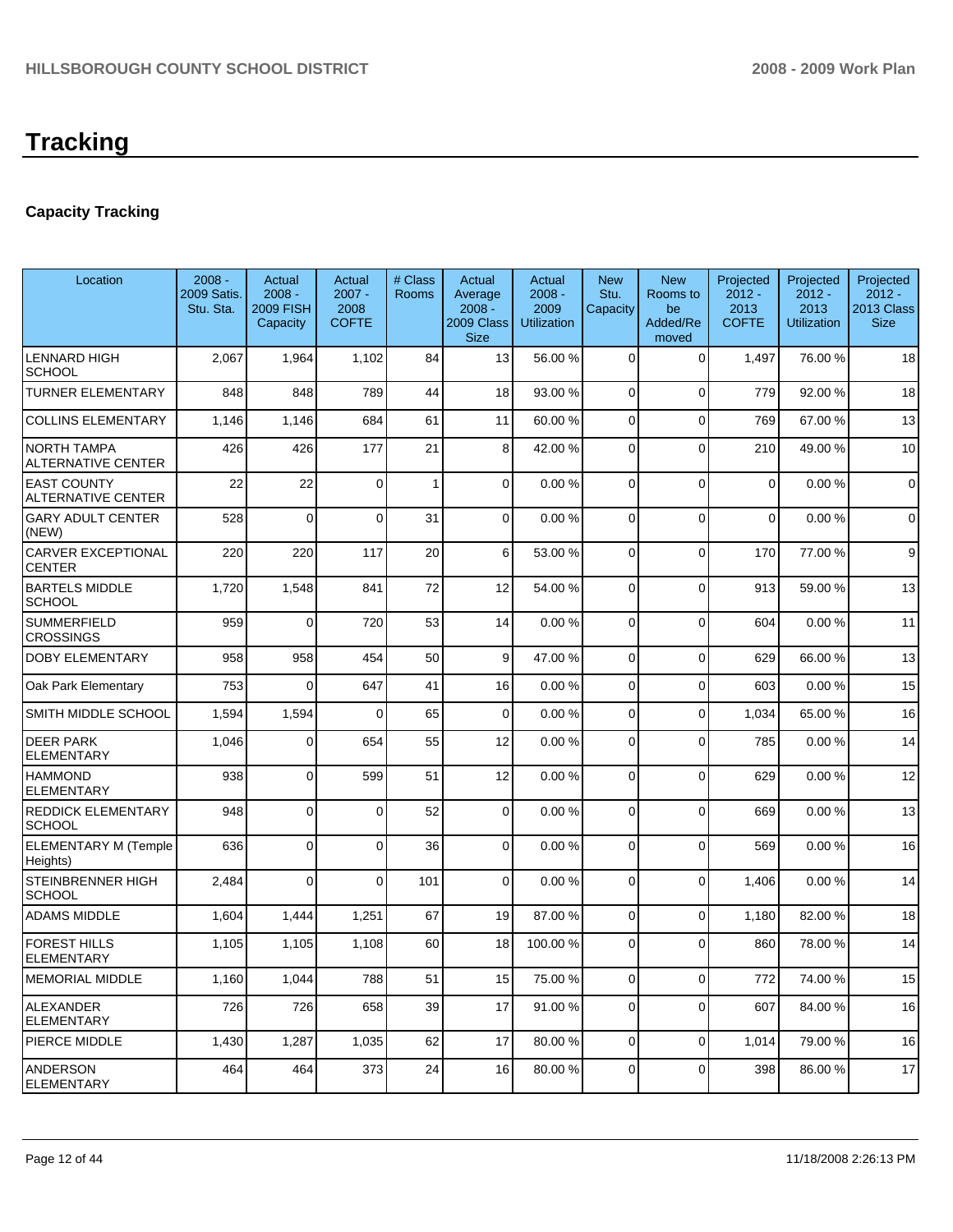| <b>ARMWOOD SENIOR</b><br><b>HIGH</b>        | 2,518 | 2,392 | 1,935 | 108 | 18              | 81.00 %  | 0              | $\mathbf 0$    | 2,364       | 99.00 % | 22          |
|---------------------------------------------|-------|-------|-------|-----|-----------------|----------|----------------|----------------|-------------|---------|-------------|
| APOLLO BEACH<br><b>ELEMENTARY</b>           | 640   | 640   | 569   | 34  | 17              | 89.00 %  | $\mathbf 0$    | $\Omega$       | 547         | 85.00 % | 16          |
| <b>BALLAST POINT</b><br><b>ELEMENTARY</b>   | 479   | 479   | 368   | 25  | 15              | 77.00 %  | 0              | $\Omega$       | 387         | 81.00 % | 15          |
| <b>BAY CREST</b><br><b>ELEMENTARY</b>       | 954   | 954   | 804   | 53  | 15              | 84.00 %  | $\mathbf 0$    | $\Omega$       | 766         | 80.00 % | 14          |
| <b>BING ELEMENTARY</b>                      | 738   | 738   | 597   | 39  | 15              | 81.00 %  | 0              | $\Omega$       | 623         | 84.00 % | 16          |
| <b>ALAFIA ELEMENTARY</b>                    | 837   | 837   | 667   | 44  | 15              | 80.00 %  | 0              | $\Omega$       | 634         | 76.00 % | 14          |
| <b>JUST ELEMENTARY</b>                      | 622   | 622   | 556   | 31  | 18              | 89.00 %  | 0              | $\Omega$       | 557         | 90.00 % | 18          |
| <b>STEWART MIDDLE</b>                       | 1,348 | 1,213 | 909   | 58  | 16              | 75.00 %  | 0              | $\Omega$       | 923         | 76.00 % | 16          |
| <b>BRANDON SENIOR</b><br><b>HIGH</b>        | 2,750 | 2,613 | 2,209 | 117 | 19              | 85.00 %  | 0              | $\mathbf 0$    | 2,173       | 83.00 % | 19          |
| <b>BOYETTE SPRINGS</b><br><b>ELEMENTARY</b> | 1,019 | 1,019 | 1,050 | 55  | 19              | 103.00 % | 0              | $\Omega$       | 980         | 96.00 % | 18          |
| <b>MCLANE MIDDLE</b>                        | 1,691 | 1,522 | 1,109 | 70  | 16              | 73.00 %  | $\mathbf 0$    | $\mathbf 0$    | 1,102       | 72.00 % | 16          |
| <b>BREWSTER ADULT</b><br><b>CENTER</b>      | 537   | 806   | 0     | 25  | $\mathbf 0$     | 0.00%    | 0              | $\Omega$       | $\mathbf 0$ | 0.00%   | $\mathbf 0$ |
| <b>BROOKER</b><br><b>ELEMENTARY</b>         | 1,030 | 1,030 | 970   | 55  | 18              | 94.00 %  | $\mathbf 0$    | $\Omega$       | 918         | 89.00 % | 17          |
| <b>BROWARD</b><br><b>ELEMENTARY</b>         | 599   | 599   | 508   | 31  | 16              | 85.00 %  | 0              | $\Omega$       | 496         | 83.00 % | 16          |
| <b>BRYAN ELEMENTARY</b>                     | 825   | 825   | 811   | 44  | 18              | 98.00 %  | $\overline{0}$ | $\mathbf 0$    | 688         | 83.00 % | 16          |
| <b>BUCHANAN MIDDLE</b>                      | 1,102 | 992   | 717   | 48  | 15              | 72.00 %  | $\overline{0}$ | $\mathbf 0$    | 745         | 75.00 % | 16          |
| <b>BUCKHORN</b><br><b>ELEMENTARY</b>        | 843   | 843   | 707   | 45  | 16              | 84.00 %  | 0              | $\Omega$       | 706         | 84.00 % | 16          |
| <b>BURNEY ELEMENTARY</b>                    | 412   | 412   | 427   | 22  | 19              | 104.00 % | $\overline{0}$ | $\mathbf 0$    | 405         | 98.00 % | 18          |
| <b>BURNS MIDDLE</b>                         | 1,561 | 1,405 | 1,500 | 66  | 23              | 107.00 % | 0              | 0              | 1,338       | 95.00 % | 20          |
| <b>CAHOON ELEMENTARY</b>                    | 663   | 663   | 347   | 35  | 10              | 52.00 %  | $\mathbf 0$    | $\mathbf 0$    | 323         | 49.00 % | 9           |
| VAN BUREN MIDDLE                            | 1,091 | 982   | 755   | 49  | 15              | 77.00 %  | 0              | $\mathbf 0$    | 793         | 81.00 % | 16          |
| CANNELLA<br><b>ELEMENTARY</b>               | 1,015 | 1,015 | 894   | 55  | 16              | 88.00 %  | 0              | $\Omega$       | 871         | 86.00 % | 16          |
| CARROLLWOOD<br>ELEMENTARY                   | 896   | 896   | 694   | 48  | 14 <sup>1</sup> | 77.00 %  | $\overline{0}$ | $\overline{0}$ | 727         | 81.00 % | 15          |
| CHAMBERLAIN SENIOR<br>HIGH                  | 2,585 | 2,456 | 2,118 | 109 | 19              | 86.00 %  | 0              | $\mathbf 0$    | 1,985       | 81.00 % | 18          |
| <b>CHIARAMONTE</b><br>ELEMENTARY            | 503   | 503   | 369   | 27  | 14              | 73.00 %  | $\overline{0}$ | $\mathbf 0$    | 384         | 76.00 % | 14          |
| <b>CITRUS PARK</b><br>ELEMENTARY            | 930   | 930   | 624   | 49  | 13              | 67.00 %  | $\overline{0}$ | $\mathbf 0$    | 743         | 80.00 % | 15          |
| <b>CLAIR-MEL</b><br><b>ELEMENTARY</b>       | 703   | 703   | 682   | 37  | 18              | 97.00 %  | 180            | 10             | 657         | 74.00 % | 14          |
| DOWDELL MIDDLE                              | 1,178 | 1,060 | 718   | 52  | 14              | 68.00 %  | $\mathbf 0$    | $\mathbf 0$    | 701         | 66.00 % | 13          |
| <b>CLAYWELL</b><br>ELEMENTARY               | 988   | 988   | 770   | 52  | 15              | 78.00 %  | $\mathbf 0$    | $\mathbf 0$    | 766         | 78.00 % | 15          |
| <b>CLEVELAND</b><br>ELEMENTARY              | 398   | 398   | 333   | 21  | 16              | 84.00 %  | $\overline{0}$ | $\mathbf 0$    | 346         | 87.00 % | 16          |
| <b>COLEMAN MIDDLE</b>                       | 1,054 | 949   | 915   | 46  | 20              | 96.00 %  | $\mathbf 0$    | $\pmb{0}$      | 836         | 88.00 % | 18          |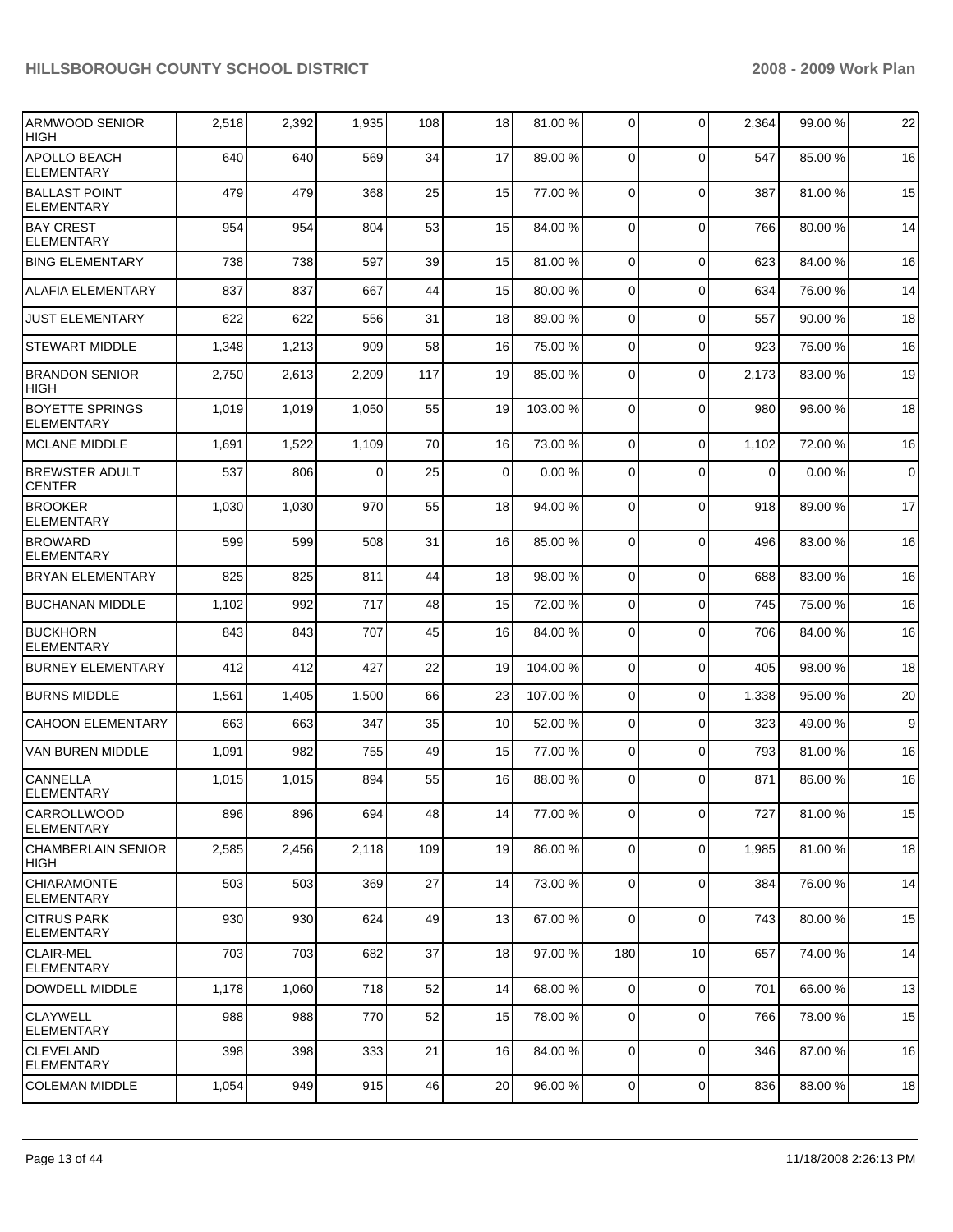| <b>COLSON ELEMENTARY</b>                                           | 705   | 705   | 760      | 38  | 20 | 108.00 % | 180            | 10          | 773   | 87.00 %  | 16          |
|--------------------------------------------------------------------|-------|-------|----------|-----|----|----------|----------------|-------------|-------|----------|-------------|
| LOCKHART<br><b>ELEMENTARY</b>                                      | 659   | 659   | 436      | 37  | 12 | 66.00 %  | 0              | $\Omega$    | 425   | 64.00 %  | 11          |
| <b>CORK ELEMENTARY</b>                                             | 941   | 941   | 898      | 50  | 18 | 95.00 %  | 0              | $\mathbf 0$ | 941   | 100.00 % | 19          |
| <b>CRESTWOOD</b><br><b>ELEMENTARY</b>                              | 1,089 | 1,089 | 1,014    | 58  | 17 | 93.00 %  | 0              | $\Omega$    | 962   | 88.00 %  | 17          |
| <b>CYPRESS CREEK</b><br>ELEMENTARY                                 | 990   | 990   | 1,005    | 54  | 19 | 102.00 % | 0              | $\Omega$    | 951   | 96.00 %  | 18          |
| <b>DESOTO ELEMENTARY</b>                                           | 322   | 322   | 196      | 17  | 12 | 61.00 %  | 0              | $\Omega$    | 237   | 74.00 %  | 14          |
| <b>DICKENSON</b><br>ELEMENTARY                                     | 703   | 703   | 511      | 37  | 14 | 73.00 %  | 0              | $\Omega$    | 543   | 77.00 %  | 15          |
| DOVER ELEMENTARY                                                   | 1,016 | 1,016 | 861      | 55  | 16 | 85.00 %  | 0              | $\Omega$    | 761   | 75.00 %  | 14          |
| <b>DUNBAR ELEMENTARY</b>                                           | 355   | 355   | 308      | 19  | 16 | 87.00 %  | 0              | $\Omega$    | 338   | 95.00 %  | 18          |
| <b>EAST BAY SENIOR HIGH</b>                                        | 2,208 | 2,098 | 1,820    | 92  | 20 | 87.00 %  | 0              | $\Omega$    | 1,871 | 89.00 %  | 20          |
| <b>EISENHOWER MIDDLE</b>                                           | 1,716 | 1,544 | 1,557    | 70  | 22 | 101.00 % | 0              | $\Omega$    | 1,544 | 100.00 % | 22          |
| <b>EDISON ELEMENTARY</b>                                           | 713   | 713   | 525      | 38  | 14 | 74.00 %  | 0              | $\Omega$    | 524   | 73.00 %  | 14          |
| <b>EGYPT LAKE</b><br><b>ELEMENTARY</b>                             | 680   | 680   | 475      | 36  | 13 | 70.00 %  | $\Omega$       | $\Omega$    | 503   | 74.00 %  | 14          |
| <b>ERWIN AREA</b><br><b>VOCATIONAL-</b><br><b>TECHNICAL CENTER</b> | 755   | 906   | $\Omega$ | 48  | 0  | 0.00%    | $\Omega$       | $\Omega$    | 0     | 0.00%    | $\mathbf 0$ |
| <b>ESSRIG ELEMENTARY</b>                                           | 825   | 825   | 857      | 44  | 19 | 104.00 % | $\overline{0}$ | $\Omega$    | 759   | 92.00 %  | 17          |
| <b>FOLSOM ELEMENTARY</b>                                           | 767   | 767   | 611      | 41  | 15 | 80.00 %  | 0              | $\Omega$    | 616   | 80.00 %  | 15          |
| <b>FOSTER ELEMENTARY</b>                                           | 762   | 762   | 521      | 42  | 12 | 68.00 %  | 0              | $\Omega$    | 533   | 70.00 %  | 13          |
| <b>SLIGH MIDDLE</b>                                                | 1,256 | 1,130 | 886      | 54  | 16 | 78.00 %  | 0              | $\Omega$    | 821   | 73.00 %  | 15          |
| <b>FRANKLIN MIDDLE</b>                                             | 1,010 | 909   | 619      | 44  | 14 | 68.00 %  | 0              | $\Omega$    | 722   | 79.00 %  | 16          |
| <b>GAITHER SENIOR HIGH</b>                                         | 2,275 | 2,161 | 2,317    | 99  | 23 | 107.00 % | 0              | $\Omega$    | 2,113 | 98.00 %  | 21          |
| <b>GIBSONTON</b><br>ELEMENTARY                                     | 816   | 816   | 656      | 44  | 15 | 80.00 %  | 0              | $\Omega$    | 696   | 85.00 %  | 16          |
| <b>GORRIE ELEMENTARY</b>                                           | 529   | 529   | 561      | 28  | 20 | 106.00 % | 0              | $\Omega$    | 501   | 95.00 %  | 18          |
| <b>GRADY ELEMENTARY</b>                                            | 576   | 576   | 375      | 32  | 12 | 65.00 %  | $\overline{0}$ | $\Omega$    | 385   | 67.00 %  | 12          |
| <b>GRAHAM ELEMENTARY</b>                                           | 390   | 390   | 362      | 21  | 17 | 93.00 %  | $\overline{0}$ | $\mathbf 0$ | 381   | 98.00 %  | 18          |
| <b>BELLAMY ELEMENTARY</b>                                          | 932   | 932   | 801      | 50  | 16 | 86.00 %  | $\overline{0}$ | $\mathbf 0$ | 807   | 87.00 %  | 16          |
| <b>GRECO MIDDLE</b><br><b>SCHOOL</b>                               | 1,485 | 1,337 | 904      | 63  | 14 | 68.00 %  | $\overline{0}$ | $\mathbf 0$ | 1,273 | 95.00 %  | 20          |
| <b>HILL MIDDLE</b>                                                 | 1,268 | 1,141 | 1,013    | 54  | 19 | 89.00 %  | $\mathbf{0}$   | $\Omega$    | 942   | 83.00 %  | 17          |
| <b>HILLSBOROUGH</b><br><b>SENIOR HIGH</b>                          | 2,199 | 2,089 | 1,911    | 103 | 19 | 91.00 %  | $\overline{0}$ | $\mathbf 0$ | 1,784 | 85.00 %  | 17          |
| <b>HUNTERS GREEN</b><br><b>ELEMENTARY</b>                          | 1,034 | 1,034 | 784      | 56  | 14 | 76.00 %  | 0              | $\Omega$    | 892   | 86.00 %  | 16          |
| <b>JACKSON ELEMENTARY</b>                                          | 450   | 450   | 535      | 23  | 23 | 119.00 % | 144            | 8           | 576   | 97.00 %  | 19          |
| D. W. WATERS CENTER                                                | 479   | 359   | 304      | 23  | 13 | 85.00 %  | $\overline{0}$ | $\mathbf 0$ | 336   | 94.00 %  | 15          |
| KENLY ELEMENTARY                                                   | 731   | 731   | 469      | 39  | 12 | 64.00 %  | $\overline{0}$ | $\Omega$    | 532   | 73.00 %  | 14          |
| KING SENIOR HIGH                                                   | 2,706 | 2,571 | 1,823    | 113 | 16 | 71.00 %  | 0              | 0           | 1,748 | 68.00 %  | 15          |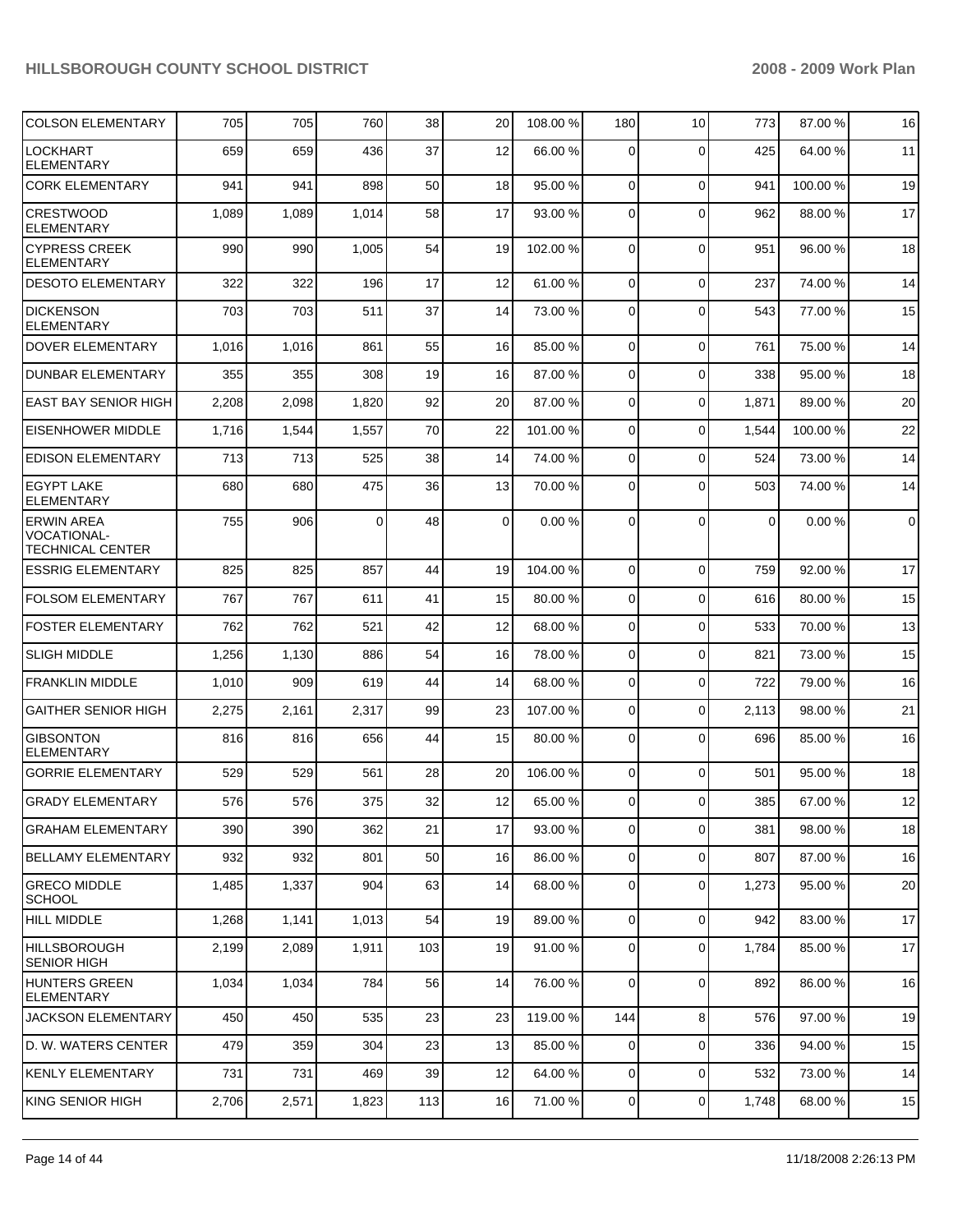| KINGSWOOD<br><b>ELEMENTARY</b>                   | 781   | 781         | 582      | 42  | 14          | 75.00 % | 0           | $\Omega$       | 616      | 79.00 % | 15          |
|--------------------------------------------------|-------|-------------|----------|-----|-------------|---------|-------------|----------------|----------|---------|-------------|
| KNIGHTS ELEMENTARY                               | 925   | 925         | 757      | 50  | 15          | 82.00 % | $\Omega$    | $\Omega$       | 807      | 87.00 % | 16          |
| LAKE MAGDALENE<br>ELEMENTARY                     | 1,120 | 1,120       | 861      | 60  | 14          | 77.00 % | $\Omega$    | $\Omega$       | 851      | 76.00 % | 14          |
| <b>LANIER ELEMENTARY</b>                         | 446   | 446         | 316      | 23  | 14          | 71.00 % | 0           | $\Omega$       | 351      | 79.00 % | 15          |
| <b>MONROE MIDDLE</b>                             | 992   | 893         | 775      | 43  | 18          | 87.00 % | $\mathbf 0$ | $\Omega$       | 766      | 86.00 % | 18          |
| <b>LEAREY ADULT</b><br><b>CENTER</b>             | 218   | 327         | $\Omega$ | 10  | $\mathbf 0$ | 0.00%   | $\Omega$    | $\Omega$       | $\Omega$ | 0.00%   | $\mathbf 0$ |
| LEE ELEMENTARY<br>SCHOOL OF<br><b>TECHNOLOGY</b> | 399   | 399         | 347      | 21  | 17          | 87.00 % | $\Omega$    | $\Omega$       | 371      | 93.00 % | 18          |
| LETO SENIOR HIGH                                 | 2,459 | 2,336       | 1,728    | 107 | 16          | 74.00 % | $\mathbf 0$ | $\Omega$       | 1,738    | 74.00 % | 16          |
| <b>LIMONA ELEMENTARY</b>                         | 710   | 710         | 608      | 37  | 16          | 86.00 % | $\mathbf 0$ | $\Omega$       | 601      | 85.00 % | 16          |
| <b>LINCOLN ELEMENTARY</b>                        | 432   | 432         | 388      | 22  | 18          | 90.00 % | 0           | $\Omega$       | 398      | 92.00 % | 18          |
| <b>LEWIS ELEMENTARY</b>                          | 765   | 765         | 754      | 40  | 19          | 99.00 % | 180         | 10             | 774      | 82.00 % | 15          |
| <b>LITHIA SPRINGS</b><br><b>ELEMENTARY</b>       | 731   | 731         | 648      | 39  | 17          | 89.00 % | $\Omega$    | $\Omega$       | 661      | 90.00 % | 17          |
| <b>LOMAX ELEMENTARY</b>                          | 495   | 495         | 385      | 26  | 15          | 78.00 % | $\Omega$    | $\Omega$       | 392      | 79.00 % | 15          |
| <b>LOPEZ ELEMENTARY</b>                          | 920   | 920         | 836      | 50  | 17          | 91.00 % | $\Omega$    | $\Omega$       | 858      | 93.00 % | 17          |
| <b>LOWRY ELEMENTARY</b>                          | 1,063 | 1,063       | 889      | 57  | 16          | 84.00 % | $\Omega$    | $\Omega$       | 889      | 84.00 % | 16          |
| LUTZ ELEMENTARY                                  | 868   | 868         | 767      | 46  | 17          | 88.00 % | $\Omega$    | $\Omega$       | 785      | 90.00 % | 17          |
| MABRY ELEMENTARY                                 | 853   | 853         | 748      | 46  | 16          | 88.00 % | $\Omega$    | $\Omega$       | 773      | 91.00 % | 17          |
| <b>MACFARLANE</b><br>ELEMENTARY                  | 406   | 406         | 362      | 21  | 17          | 89.00 % | $\Omega$    | $\Omega$       | 378      | 93.00 % | 18          |
| <b>MADISON MIDDLE</b>                            | 1,046 | 941         | 644      | 46  | 14          | 68.00 % | $\mathbf 0$ | $\Omega$       | 616      | 65.00 % | 13          |
| MANGO ELEMENTARY                                 | 685   | 685         | 663      | 36  | 18          | 97.00 % | 0           | $\Omega$       | 670      | 98.00 % | 19          |
| <b>MANISCALCO</b><br><b>ELEMENTARY</b>           | 857   | 857         | 669      | 46  | 15          | 78.00 % | $\Omega$    | $\Omega$       | 667      | 78.00 % | 15          |
| <b>MANN MIDDLE</b>                               | 1,627 | 1,464       | 1,181    | 68  | 17          | 81.00 % | $\Omega$    | $\Omega$       | 1,163    | 79.00 % | 17          |
| IMARSHALL MIDDLE                                 | 1,277 | 1.149       | 979      | 53  | 18          | 85.00 % | $\Omega$    | $\Omega$       | 1.005    | 87.00 % | 19          |
| <b>MCDONALD</b><br><b>ELEMENTARY</b>             | 657   | 657         | 539      | 34  | 16          | 82.00 % | $\Omega$    | $\Omega$       | 599      | 91.00 % | 18          |
| <b>MEACHAM CENTER</b>                            | 414   | $\mathbf 0$ | $\Omega$ | 23  | $\mathbf 0$ | 0.00%   | $\mathbf 0$ | $\Omega$       | $\Omega$ | 0.00%   | $\mathbf 0$ |
| <b>MENDENHALL</b><br><b>ELEMENTARY</b>           | 817   | 817         | 576      | 44  | 13          | 70.00 % | $\mathbf 0$ | $\Omega$       | 591      | 72.00 % | 13          |
| <b>FERRELL MIDDLE</b><br>MAGNET                  | 977   | 879         | 427      | 41  | 10          | 49.00 % | $\mathbf 0$ | $\Omega$       | 486      | 55.00 % | 12          |
| <b>MILES ELEMENTARY</b>                          | 807   | 807         | 761      | 43  | 18          | 94.00 % | $\mathbf 0$ | $\Omega$       | 768      | 95.00 % | 18          |
| MINTZ ELEMENTARY                                 | 1,006 | 1,006       | 850      | 54  | 16          | 85.00 % | 0           | 0              | 849      | 84.00 % | 16          |
| <b>MITCHELL</b><br><b>ELEMENTARY</b>             | 744   | 744         | 524      | 38  | 14          | 70.00 % | 0           | $\Omega$       | 619      | 83.00 % | 16          |
| <b>MORGAN WOODS</b><br><b>ELEMENTARY</b>         | 769   | 769         | 577      | 42  | 14          | 75.00 % | $\Omega$    | $\Omega$       | 590      | 77.00 % | 14          |
| <b>MORT ELEMENTARY</b>                           | 1,047 | 1,047       | 788      | 57  | 14          | 75.00 % | 0           | $\overline{0}$ | 815      | 78.00 % | 14          |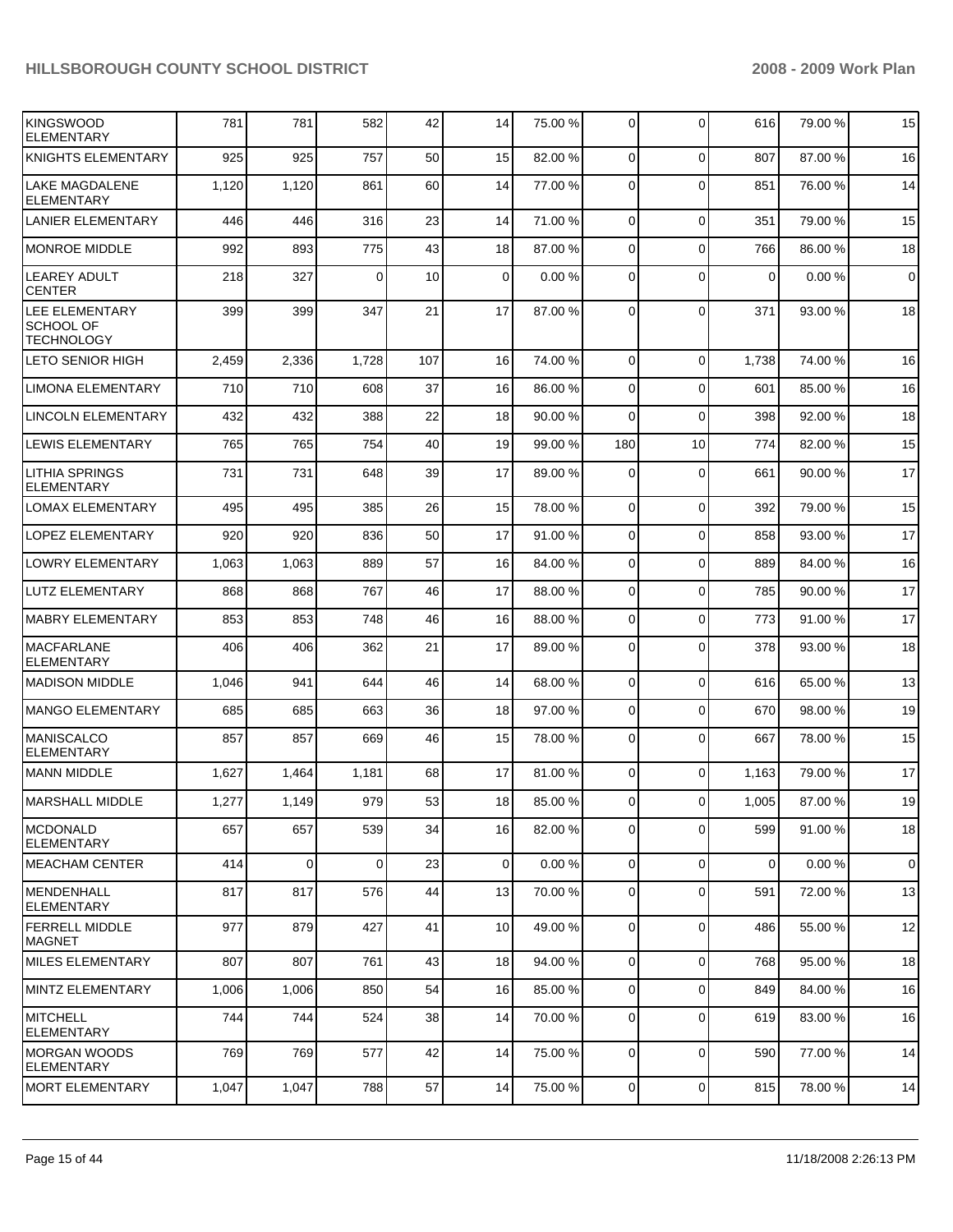| <b>NORTHWEST</b><br><b>ELEMENTARY</b>                                 | 865   | 865   | 790   | 46  | 17 | 91.00 %  | $\overline{0}$ | $\Omega$    | 730   | 84.00 %  | 16              |
|-----------------------------------------------------------------------|-------|-------|-------|-----|----|----------|----------------|-------------|-------|----------|-----------------|
| OAK GROVE<br><b>ELEMENTARY</b>                                        | 925   | 925   | 882   | 48  | 18 | 95.00 %  | $\Omega$       | $\Omega$    | 823   | 89.00 %  | 17              |
| <b>ORANGE GROVE</b><br><b>MIDDLE</b>                                  | 652   | 587   | 616   | 29  | 21 | 105.00 % | $\Omega$       | $\mathbf 0$ | 574   | 98.00 %  | 20              |
| <b>PALM RIVER</b><br><b>ELEMENTARY</b>                                | 707   | 707   | 557   | 37  | 15 | 79.00 %  | $\Omega$       | 0           | 582   | 82.00 %  | 16              |
| <b>PINECREST</b><br><b>ELEMENTARY</b>                                 | 838   | 838   | 641   | 45  | 14 | 76.00 %  | $\mathbf 0$    | $\mathbf 0$ | 629   | 75.00 %  | 14              |
| PLANT SENIOR HIGH                                                     | 2,154 | 2,046 | 2,156 | 88  | 24 | 105.00 % | $\Omega$       | 0           | 1,968 | 96.00 %  | 22              |
| <b>PLANT CITY SENIOR</b><br><b>HIGH</b>                               | 2,614 | 2,483 | 2,752 | 112 | 25 | 111.00 % | $\Omega$       | $\Omega$    | 2,455 | 99.00 %  | 22              |
| <b>TOMLIN MIDDLE</b>                                                  | 1,496 | 1,346 | 1,505 | 63  | 24 | 112.00 % | 316            | 16          | 1,496 | 90.00 %  | 19              |
| POTTER ELEMENTARY                                                     | 888   | 888   | 561   | 48  | 12 | 63.00 %  | $\Omega$       | $\mathbf 0$ | 568   | 64.00 %  | 12              |
| <b>PROGRESS VILLAGE</b><br>MIDDLE                                     | 1,089 | 980   | 844   | 47  | 18 | 86.00 %  | $\Omega$       | $\Omega$    | 858   | 88.00 %  | 18              |
| <b>RIVERHILLS</b><br><b>ELEMENTARY</b>                                | 638   | 638   | 497   | 33  | 15 | 78.00 %  | $\Omega$       | $\mathbf 0$ | 474   | 74.00 %  | 14              |
| <b>RIVERVIEW</b><br><b>ELEMENTARY</b>                                 | 972   | 972   | 600   | 53  | 11 | 62.00 %  | $\Omega$       | $\mathbf 0$ | 602   | 62.00 %  | 11              |
| <b>ROBINSON</b><br><b>ELEMENTARY</b>                                  | 710   | 710   | 645   | 39  | 17 | 91.00 %  | $\Omega$       | $\Omega$    | 606   | 85.00 %  | 16              |
| <b>ROBINSON SENIOR</b><br><b>HIGH</b>                                 | 1,738 | 1,651 | 1,225 | 77  | 16 | 74.00 %  | $\Omega$       | $\Omega$    | 1,423 | 86.00 %  | 18              |
| ROBLES ELEMENTARY                                                     | 832   | 832   | 683   | 44  | 16 | 82.00 %  | $\Omega$       | $\Omega$    | 698   | 84.00 %  | 16              |
| ROLAND PARK K-8                                                       | 1,141 | 1,027 | 724   | 52  | 14 | 70.00 %  | $\Omega$       | $\Omega$    | 775   | 75.00 %  | 15              |
| <b>LAVOY EXCEPTIONAL</b><br><b>STUDENT EDUCATION</b><br><b>CENTER</b> | 230   | 230   | 126   | 22  | 6  | 55.00 %  | $\Omega$       | $\Omega$    | 179   | 78.00 %  | 8               |
| <b>JEFFERSON SENIOR</b><br><b>HIGH</b>                                | 2,332 | 2,215 | 1,827 | 98  | 19 | 82.00 %  | $\Omega$       | $\Omega$    | 1,789 | 81.00 %  | 18              |
| <b>ROOSEVELT</b><br><b>ELEMENTARY</b>                                 | 661   | 661   | 534   | 36  | 15 | 81.00 %  | $\Omega$       | 0           | 552   | 84.00 %  | 15              |
| <b>RUSKIN ELEMENTARY</b>                                              | 656   | 656   | 1,135 | 36  | 32 | 173.00 % | 324            | 18          | 969   | 99.00 %  | 18              |
| <b>SCHWARZKOPF</b><br><b>ELEMENTARY</b>                               | 677   | 677   | 579   | 36  | 16 | 86.00 %  | 0              | $\Omega$    | 592   | 87.00 %  | 16              |
| <b>SEFFNER ELEMENTARY</b>                                             | 754   | 754   | 695   | 39  | 18 | 92.00 %  | 144            | 8           | 694   | 77.00 %  | 15              |
| ISEMINOLE<br> ELEMENTARY                                              | 578   | 578   | 369   | 31  | 12 | 64.00 %  | $\overline{0}$ | 0           | 359   | 62.00 %  | 12              |
| <b>SHAW ELEMENTARY</b>                                                | 828   | 828   | 909   | 44  | 21 | 110.00%  | $\overline{0}$ | 0           | 733   | 89.00 %  | 17              |
| <b>SHORE ELEMENTARY</b>                                               | 445   | 445   | 397   | 24  | 17 | 89.00 %  | $\overline{0}$ | 0           | 441   | 99.00 %  | 18              |
| <b>SIMMONS CAREER</b><br><b>CENTER</b>                                | 300   | 300   | 340   | 27  | 13 | 113.00 % | $\overline{0}$ | 0           | 281   | 94.00 %  | 10 <sup>1</sup> |
| <b>BLOOMINGDALE</b><br><b>SENIOR HIGH</b>                             | 2,296 | 2,181 | 2,266 | 96  | 24 | 104.00 % | $\overline{0}$ | 0           | 2,035 | 93.00 %  | 21              |
| <b>SPRINGHEAD</b><br><b>ELEMENTARY</b>                                | 874   | 874   | 855   | 47  | 18 | 98.00 %  | 0              | $\mathbf 0$ | 873   | 100.00 % | 19              |
| ISULPHUR SPRINGS<br>ELEMENTARY                                        | 839   | 839   | 607   | 45  | 13 | 72.00 %  | $\overline{0}$ | 0           | 584   | 70.00 %  | 13              |
| SUMMERFIELD<br>ELEMENTARY                                             | 972   | 972   | 861   | 53  | 16 | 89.00 %  | $\overline{0}$ | 0           | 972   | 100.00 % | 18              |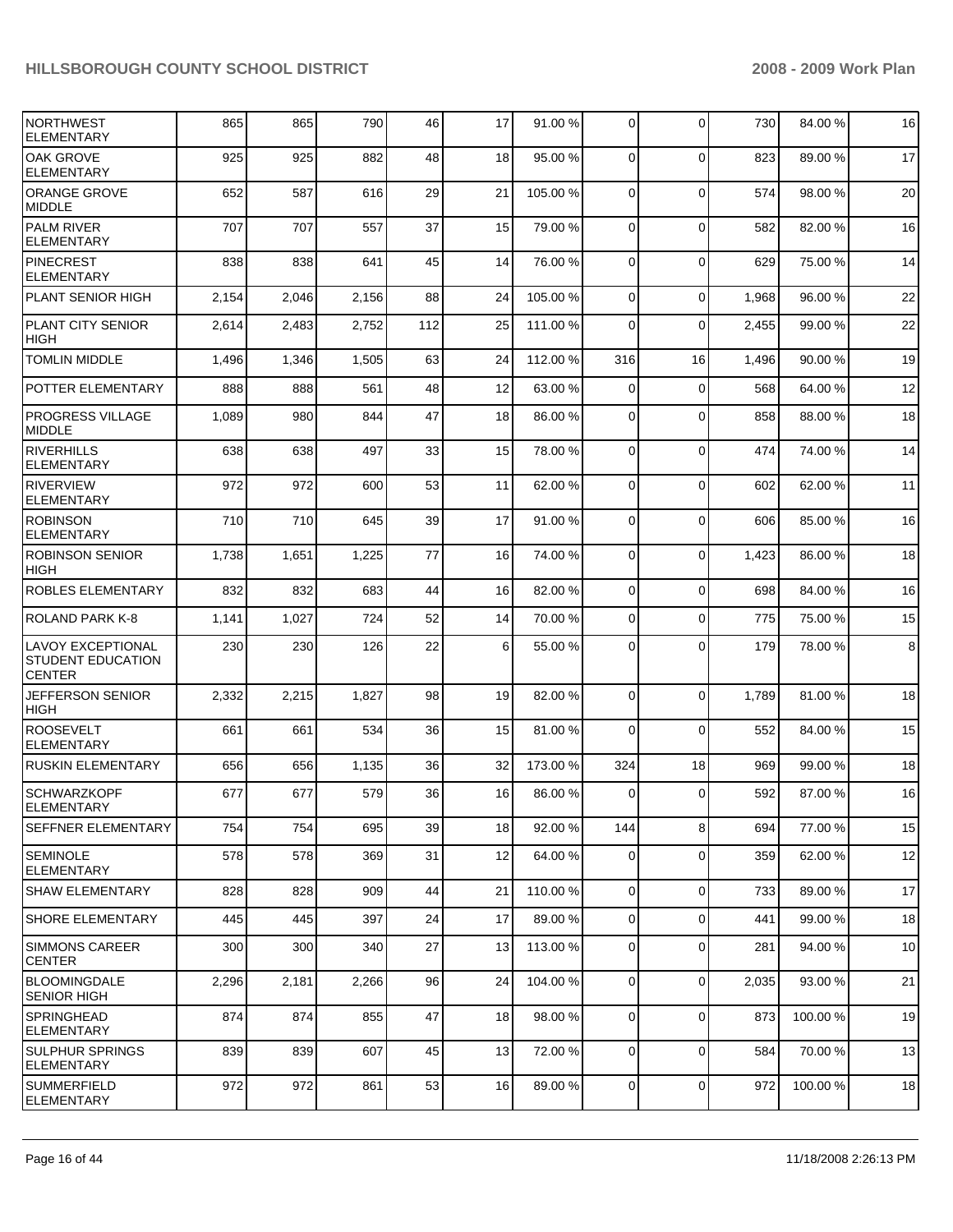| <b>TAMPA BAY TECHNICAL</b>                                               | 2,696       | 3,235 | 1,969 | 123         | 16             | 61.00 %  | 0              | $\mathbf 0$    | 2,034          | 63.00 % | 17             |
|--------------------------------------------------------------------------|-------------|-------|-------|-------------|----------------|----------|----------------|----------------|----------------|---------|----------------|
| HIGH SCHOOL                                                              |             |       |       |             |                |          |                |                |                |         |                |
| <b>TAMPA BAY</b><br><b>BOULEVARD</b><br><b>ELEMENTARY</b>                | 885         | 885   | 721   | 48          | 15             | 81.00 %  | $\Omega$       | $\Omega$       | 716            | 81.00 % | 15             |
| <b>TAMPA PALMS</b><br><b>ELEMENTARY</b>                                  | 983         | 983   | 756   | 53          | 14             | 77.00 %  | $\Omega$       | $\mathbf 0$    | 753            | 77.00 % | 14             |
| <b>TEMPLE TERRACE</b><br><b>ELEMENTARY</b>                               | 835         | 835   | 609   | 45          | 14             | 73.00 %  | $\Omega$       | $\mathbf 0$    | 638            | 76.00 % | 14             |
| <b>THONOTOSASSA</b><br><b>ELEMENTARY</b>                                 | 551         | 551   | 402   | 29          | 14             | 73.00 %  | $\Omega$       | $\mathbf 0$    | 414            | 75.00 % | 14             |
| <b>TINKER ELEMENTARY</b>                                                 | 688         | 688   | 582   | 36          | 16             | 85.00 %  | $\Omega$       | $\mathbf 0$    | 664            | 97.00 % | 18             |
| <b>TOWN &amp; COUNTRY</b><br><b>ELEMENTARY</b>                           | 732         | 732   | 468   | 38          | 12             | 64.00 %  | $\Omega$       | $\Omega$       | 495            | 68.00 % | 13             |
| <b>WEBB MIDDLE</b>                                                       | 1,156       | 1,040 | 720   | 51          | 14             | 69.00 %  | $\Omega$       | $\Omega$       | 879            | 85.00 % | 17             |
| <b>TRAPNELL</b><br><b>ELEMENTARY</b>                                     | 552         | 552   | 505   | 30          | 17             | 91.00 %  | 0              | $\mathbf 0$    | 474            | 86.00 % | 16             |
| <b>TURKEY CREEK MIDDLE</b>                                               | 1,362       | 1,226 | 1,135 | 58          | 20             | 93.00 %  | $\mathbf 0$    | $\mathbf 0$    | 1,090          | 89.00 % | 19             |
| <b>TWIN LAKES</b><br><b>ELEMENTARY</b>                                   | 850         | 850   | 665   | 45          | 15             | 78.00 %  | $\Omega$       | $\Omega$       | 689            | 81.00 % | 15             |
| <b>CAMINITI EXCEPTIONAL</b><br><b>STUDENT EDUCATION</b><br><b>CENTER</b> | 264         | 264   | 181   | 25          | $\overline{7}$ | 69.00 %  | 0              | $\mathbf 0$    | 234            | 89.00 % | 9 <sup>1</sup> |
| <b>WALDEN LAKE</b><br><b>ELEMENTARY</b>                                  | 983         | 983   | 825   | 53          | 16             | 84.00 %  | $\Omega$       | $\Omega$       | 791            | 80.00 % | 15             |
| <b>WASHINGTON</b><br><b>ELEMENTARY</b>                                   | 723         | 723   | 450   | 39          | 12             | 62.00 %  | 0              | 0              | 430            | 59.00 % | 11             |
| <b>WESTSHORE</b><br><b>ELEMENTARY</b>                                    | 380         | 380   | 347   | 20          | 17             | 91.00 %  | $\mathbf 0$    | $\Omega$       | 344            | 91.00 % | 17             |
| <b>WEST TAMPA</b><br><b>ELEMENTARY</b>                                   | 611         | 611   | 453   | 33          | 14             | 74.00 %  | 0              | $\mathbf 0$    | 416            | 68.00 % | 13             |
| <b>JAMES ELEMENTARY</b><br><b>SCHOOL</b>                                 | 787         | 787   | 602   | 39          | 15             | 76.00 %  | 0              | $\mathbf 0$    | 614            | 78.00 % | 16             |
| <b>WILSON MIDDLE</b>                                                     | 647         | 582   | 599   | 28          | 21             | 103.00 % | $\mathbf 0$    | $\mathbf 0$    | 527            | 91.00 % | 19             |
| <b>WILSON ELEMENTARY</b>                                                 | 433         | 433   | 361   | 24          | 15             | 83.00 %  | $\mathbf 0$    | $\mathbf 0$    | 336            | 78.00 % | 14             |
| <b>WIMAUMA</b><br><b>ELEMENTARY</b>                                      | 659         | 659   | 609   | 35          | 17             | 92.00 %  | 0              | $\Omega$       | 524            | 80.00 % | 15             |
| WITTER ELEMENTARY                                                        | 747         | 747   | 708   | 39          | 18             | 95.00 %  | $\overline{0}$ | $\overline{0}$ | 652            | 87.00 % | 17             |
| WOODBRIDGE<br><b>ELEMENTARY</b>                                          | 883         | 883   | 594   | 47          | 13             | 67.00 %  | 0              | $\mathbf 0$    | 630            | 71.00 % | 13             |
| YATES ELEMENTARY                                                         | 860         | 860   | 740   | 46          | 16             | 86.00 %  | $\overline{0}$ | $\mathbf 0$    | 728            | 85.00 % | 16             |
| YOUNG MIDDLE                                                             | 1,083       | 975   | 689   | 47          | 15             | 71.00 %  | $\mathbf 0$    | $\mathbf 0$    | 698            | 72.00 % | 15             |
| <b>VELASCO STUDENT</b><br><b>SERVICE CENTER</b>                          | $\Omega$    | 0     | 0     | $\mathbf 0$ | 0              | 0.00%    | $\mathbf 0$    | $\mathbf 0$    | $\overline{0}$ | 0.00%   | $\mathbf 0$    |
| KNIGHTS (OLD)                                                            | $\mathbf 0$ | 0     | 0     | $\mathbf 0$ | $\overline{0}$ | 0.00%    | $\overline{0}$ | 0              | $\overline{0}$ | 0.00%   | $\overline{0}$ |
| DURANT SENIOR HIGH                                                       | 2,881       | 2,737 | 2,572 | 117         | 22             | 94.00 %  | $\mathbf 0$    | 0              | 2,709          | 99.00 % | 23             |
| BURNETT MIDDLE                                                           | 1,332       | 1,199 | 966   | 56          | 17             | 81.00 %  | 0              | $\mathbf 0$    | 967            | 81.00 % | 17             |
| <b>VALRICO ELEMENTARY</b>                                                | 979         | 979   | 806   | 53          | 15             | 82.00 %  | $\overline{0}$ | $\mathbf 0$    | 857            | 88.00 % | 16             |
| <b>BENITO MIDDLE</b>                                                     | 1,472       | 1,325 | 1,141 | 63          | 18             | 86.00 %  | 0              | 0              | 1,127          | 85.00 % | 18             |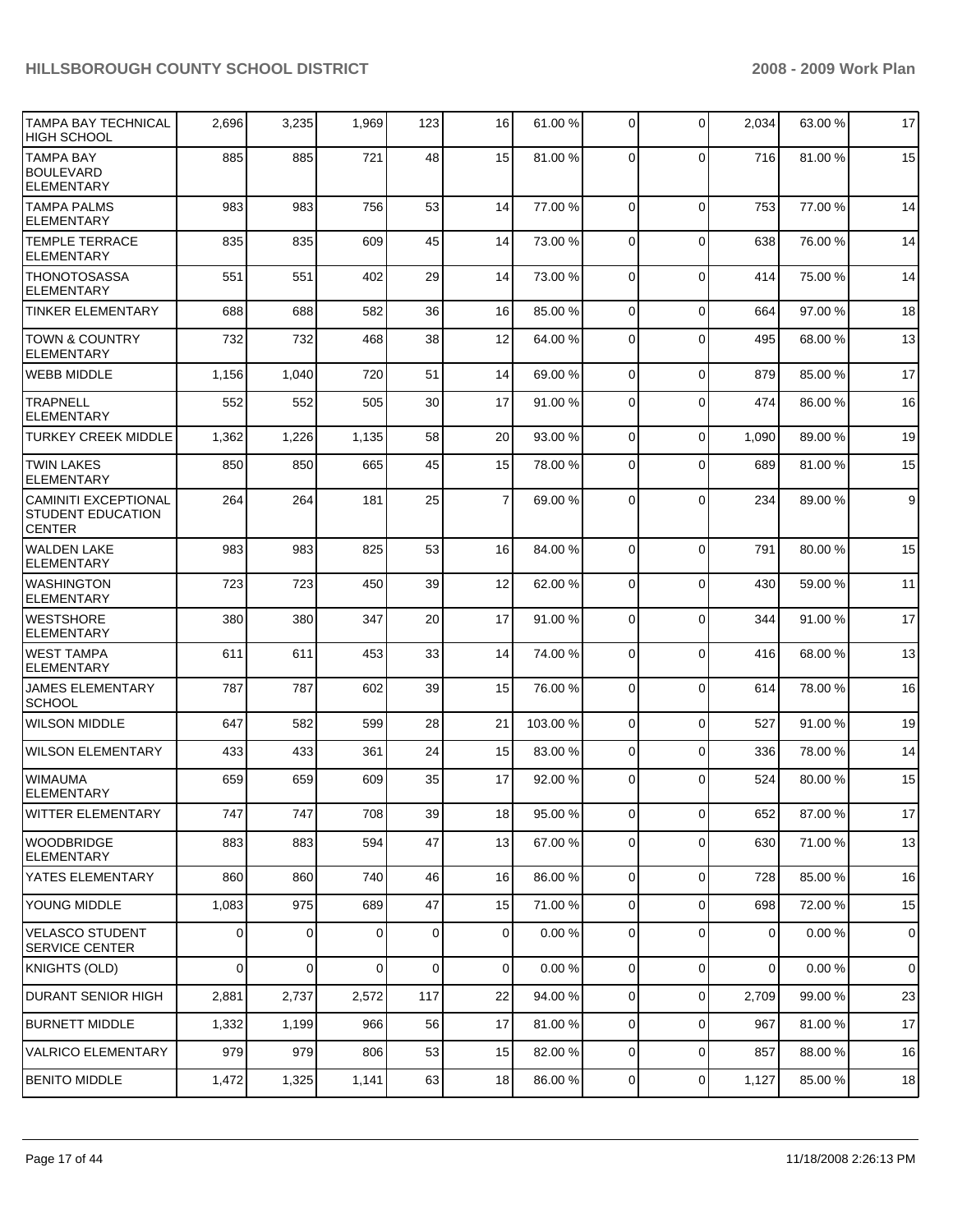| <b>WALKER MIDDLE</b>                   | 1,089 | 980   | 1,076 | 47  | 23 | 110.00 % | 0              | $\Omega$       | 791   | 81.00 % | 17 |
|----------------------------------------|-------|-------|-------|-----|----|----------|----------------|----------------|-------|---------|----|
| <b>WILLIAMS MIDDLE</b>                 | 968   | 871   | 913   | 43  | 21 | 105.00 % | 0              | $\Omega$       | 822   | 94.00 % | 19 |
| SICKLES SENIOR HIGH                    | 2,254 | 2,141 | 2,623 | 95  | 28 | 123.00 % | 0              | $\Omega$       | 1,782 | 83.00 % | 19 |
| <b>WHARTON SENIOR</b><br>HIGH          | 2,590 | 2,461 | 2,326 | 107 | 22 | 95.00 %  | 0              | $\Omega$       | 2,034 | 83.00 % | 19 |
| <b>BLAKE SENIOR HIGH</b>               | 1,843 | 1,751 | 1,596 | 74  | 22 | 91.00 %  | 0              | $\mathbf 0$    | 1,551 | 89.00 % | 21 |
| <b>CLARK ELEMENTARY</b>                | 965   | 965   | 661   | 52  | 13 | 68.00 %  | 0              | $\mathbf 0$    | 866   | 90.00 % | 17 |
| <b>WESTCHASE</b><br><b>ELEMENTARY</b>  | 990   | 990   | 1,001 | 54  | 19 | 101.00%  | 0              | $\Omega$       | 926   | 94.00 % | 17 |
| PIZZO ELEMENTARY                       | 810   | 810   | 837   | 44  | 19 | 103.00 % | 0              | $\mathbf 0$    | 620   | 77.00 % | 14 |
| <b>RODGERS MIDDLE</b>                  | 1,348 | 1,213 | 1,117 | 57  | 20 | 92.00 %  | 0              | $\mathbf 0$    | 1,156 | 95.00 % | 20 |
| <b>RIVERVIEW SENIOR</b><br>HIGH        | 2,691 | 2,556 | 2,086 | 109 | 19 | 82.00 %  | 0              | $\Omega$       | 2,015 | 79.00 % | 18 |
| <b>BEVIS ELEMENTARY</b>                | 945   | 945   | 777   | 50  | 16 | 82.00 %  | 0              | $\mathbf 0$    | 813   | 86.00 % | 16 |
| RANDALL MIDDLE                         | 1,595 | 1,436 | 1,489 | 67  | 22 | 104.00 % | 0              | $\Omega$       | 1,427 | 99.00 % | 21 |
| DAVIDSEN MIDDLE                        | 1,596 | 1,436 | 1,223 | 66  | 19 | 85.00 %  | 0              | $\Omega$       | 976   | 68.00 % | 15 |
| PRIDE ELEMENTARY                       | 930   | 930   | 882   | 49  | 18 | 95.00 %  | 0              | $\Omega$       | 894   | 96.00 % | 18 |
| <b>MCKITRICK</b><br><b>ELEMENTARY</b>  | 1,045 | 1,045 | 884   | 56  | 16 | 85.00 %  | 0              | $\Omega$       | 887   | 85.00 % | 16 |
| <b>CHILES ELEMENTARY</b>               | 963   | 963   | 732   | 51  | 14 | 76.00 %  | $\mathbf 0$    | $\Omega$       | 758   | 79.00 % | 15 |
| SYMMES ELEMENTARY                      | 747   | 747   | 635   | 39  | 16 | 85.00 %  | 0              | $\Omega$       | 640   | 86.00 % | 16 |
| <b>MARTINEZ MIDDLE</b>                 | 1,344 | 1,210 | 1,103 | 56  | 20 | 91.00 %  | 0              | $\Omega$       | 1,043 | 86.00 % | 19 |
| <b>LIBERTY MIDDLE</b>                  | 1,611 | 1,450 | 1,159 | 68  | 17 | 80.00 %  | 0              | $\Omega$       | 1,151 | 79.00 % | 17 |
| <b>ALONSO HIGH</b>                     | 2,863 | 2,720 | 2,737 | 115 | 24 | 101.00 % | 0              | $\Omega$       | 2,129 | 78.00 % | 19 |
| <b>FREEDOM SENIOR</b><br>HIGH          | 2,741 | 2,604 | 2,085 | 110 | 19 | 80.00 %  | 0              | $\Omega$       | 2,112 | 81.00 % | 19 |
| <b>MIDDLETON SENIOR</b><br><b>HIGH</b> | 2,401 | 2,281 | 1,607 | 97  | 17 | 70.00 %  | $\mathbf 0$    | $\Omega$       | 1,455 | 64.00 % | 15 |
| SOUTH COUNTY<br><b>CAREER CENTER</b>   | 697   | 697   | 277   | 32  | 9  | 40.00 %  | $\mathbf 0$    | $\Omega$       | 310   | 44.00 % | 10 |
| <b>FARNELL MIDDLE</b>                  | 1,367 | 1,230 | 1,383 | 57  | 24 | 112.00 % | $\overline{0}$ | $\overline{0}$ | 1,023 | 83.00 % | 18 |
| <b>BRYANT ELEMENTARY</b>               | 994   | 994   | 907   | 53  | 17 | 91.00 %  | 0              | $\Omega$       | 909   | 91.00 % | 17 |
| <b>CIMINO ELEMENTARY</b>               | 1,024 | 1,024 | 963   | 55  | 18 | 94.00 %  | $\mathbf 0$    | $\Omega$       | 917   | 90.00 % | 17 |
| <b>IPPOLITO ELEMENTARY</b>             | 670   | 670   | 811   | 35  | 23 | 121.00 % | 180            | 10             | 826   | 97.00 % | 18 |
| <b>NEWSOME SENIOR</b><br><b>HIGH</b>   | 2,671 | 2,537 | 2,173 | 107 | 20 | 86.00 %  | 0              | 0              | 2,241 | 88.00 % | 21 |
| <b>JENNINGS MIDDLE</b>                 | 1,337 | 1,203 | 986   | 56  | 18 | 82.00 %  | $\mathbf 0$    | $\Omega$       | 1,005 | 84.00 % | 18 |
| <b>SHIELDS MIDDLE</b>                  | 1,552 | 1,397 | 1,226 | 64  | 19 | 88.00 %  | 0              | $\Omega$       | 1,358 | 97.00 % | 21 |
| <b>HERITAGE</b><br><b>ELEMENTARY</b>   | 747   | 747   | 543   | 39  | 14 | 73.00 %  | 0              | $\Omega$       | 611   | 82.00 % | 16 |
| <b>SESSUMS</b><br><b>ELEMENTARY</b>    | 729   | 729   | 893   | 38  | 23 | 122.00 % | 288            | 16             | 926   | 91.00 % | 17 |
| <b>NELSON ELEMENTARY</b>               | 963   | 963   | 923   | 51  | 18 | 96.00 %  | 0              | 0              | 888   | 92.00 % | 17 |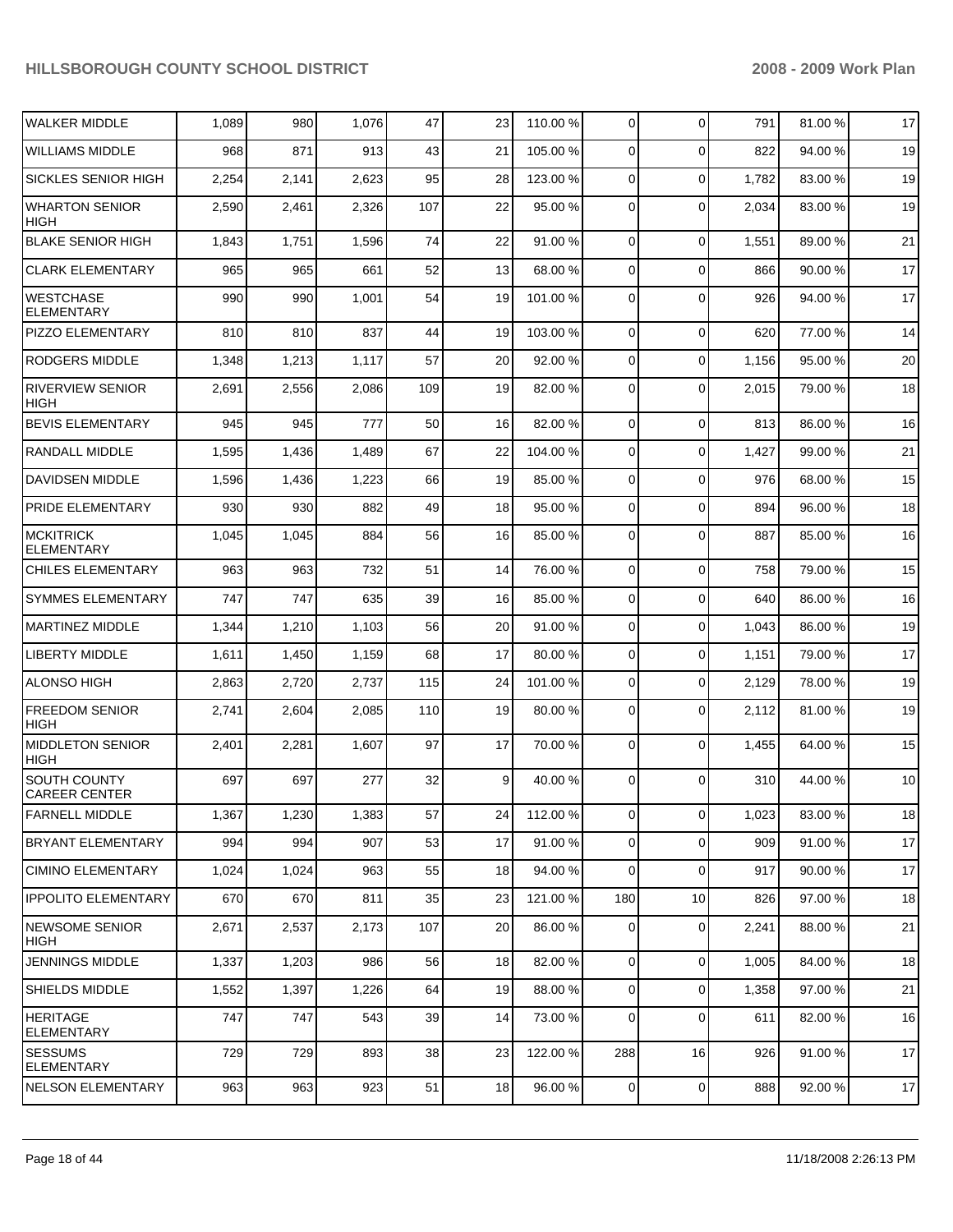| MULRENNAN MIDDLE                                  | 1,605   | 1,445   | 1,078    | 67     | 16             | 75.00 %  | $\Omega$       | $\Omega$ | 1,183          | 82.00 %  | 18          |
|---------------------------------------------------|---------|---------|----------|--------|----------------|----------|----------------|----------|----------------|----------|-------------|
| <b>SCHMIDT ELEMENTARY</b>                         | 753     | 753     | 646      | 40     | 16             | 86.00 %  | $\Omega$       | $\Omega$ | 631            | 84.00 %  | 16          |
| IMULLER ELEMENTARY                                | 484     | 484     | 358      | 26     | 14             | 74.00 %  | $\Omega$       | $\Omega$ | 388            | 80.00 %  | 15          |
| <b>ICORR ELEMENTARY</b>                           | 929     | 929     | 690      | 50     | 14             | 74.00 %  | $\Omega$       | $\Omega$ | 679            | 73.00 %  | 14          |
| <b>BOWERS WHITLEY</b><br>ICAREER CENTER           | 629     | 629     | 367      | 24     | 15             | 58.00 %  | $\Omega$       | $\Omega$ | 400            | 64.00 %  | 17          |
| <b>SHEEHY ELEMENTARY</b>                          | 472     | 472     | 503      | 24     | 21             | 106.00 % | $\Omega$       | $\Omega$ | 449            | 95.00 %  | 19          |
| RAMPELLO<br><b>DOWNTOWN</b><br><b>PARTNERSHIP</b> | 937     | 843     | 696      | 44     | 16             | 83.00 %  | $\Omega$       | $\Omega$ | 810            | 96.00 %  | 18          |
| <b>DAVIS ELEMENTARY</b>                           | 1,038   | 1,038   | 917      | 55     | 17             | 88.00 %  | $\Omega$       | $\Omega$ | 902            | 87.00 %  | 16          |
| <b>BRANDON</b><br><b>ALTERNATIVE</b>              | 536     | 536     | 190      | 24     | 8              | 35.00 %  | $\overline{0}$ | $\Omega$ | 253            | 47.00 %  | 11          |
| <b>FISHHAWK CREEK</b><br>ELEMENTARY               | 1,056   | 1,056   | 1,086    | 56     | 19             | 103.00 % | $\Omega$       | $\Omega$ | 1.056          | 100.00 % | 19          |
| ISPOTO HIGH SCHOOL                                | 2.116   | 2,010   | 1.459    | 87     | 17             | 73.00 %  | $\Omega$       | $\Omega$ | 1.694          | 84.00 %  | 19          |
| <b>FROST ELEMENTARY</b>                           | 1.002   | 1,002   | 746      | 53     | 14             | 74.00 %  | $\Omega$       | $\Omega$ | 737            | 74.00 %  | 14          |
| <b>GIUNTA MIDDLE</b><br><b>SCHOOL</b>             | 1,724   | 1,552   | 1,188    | 73     | 16             | 77.00 %  | $\Omega$       | $\Omega$ | 840            | 54.00 %  | 12          |
| <b>APARICIO-LEVY</b><br><b>TECHNICAL CENTER</b>   | 169     | 254     | $\Omega$ | 13     | $\overline{0}$ | 0.00%    | $\Omega$       | $\Omega$ | $\overline{0}$ | 0.00%    | $\mathbf 0$ |
|                                                   | 235,191 | 218,910 | 184,122  | 11,222 | 16             | 84.11 %  | 1,936          | 106      | 185,446        | 83.97 %  | 16          |

The COFTE Projected Total (185,446) for 2012 - 2013 must match the Official Forecasted COFTE Total (185,446 ) for 2012 - 2013 before this section can be completed. In the event that the COFTE Projected Total does not match the Official forecasted COFTE, then the Balanced Projected COFTE Table should be used to balance COFTE.

| Projected COFTE for 2012 - 2013 |         |
|---------------------------------|---------|
| Elementary (PK-3)               | 63,939  |
| Middle (4-8)                    | 69,805  |
| High (9-12)                     | 51,702  |
|                                 | 185,446 |

| <b>Grade Level Type</b> | <b>Balanced Projected</b><br>COFTE for 2012 - 2013 |
|-------------------------|----------------------------------------------------|
| Elementary (PK-3)       |                                                    |
| Middle (4-8)            |                                                    |
| High (9-12)             |                                                    |
|                         | 185,446                                            |

### **Relocatable Replacement**

Number of relocatable classrooms clearly identified and scheduled for replacement in the school board adopted financially feasible 5-year district work program.

| Location                 | 2008 - 2009   2009 - 2010 | 2010 - 2011   2011 - 2012   2012 - 2013   Year 5 Total |  |
|--------------------------|---------------------------|--------------------------------------------------------|--|
| IADAMS MIDDLE            |                           |                                                        |  |
| IFOREST HILLS ELEMENTARY |                           |                                                        |  |
| IMEMORIAL MIDDLE         |                           |                                                        |  |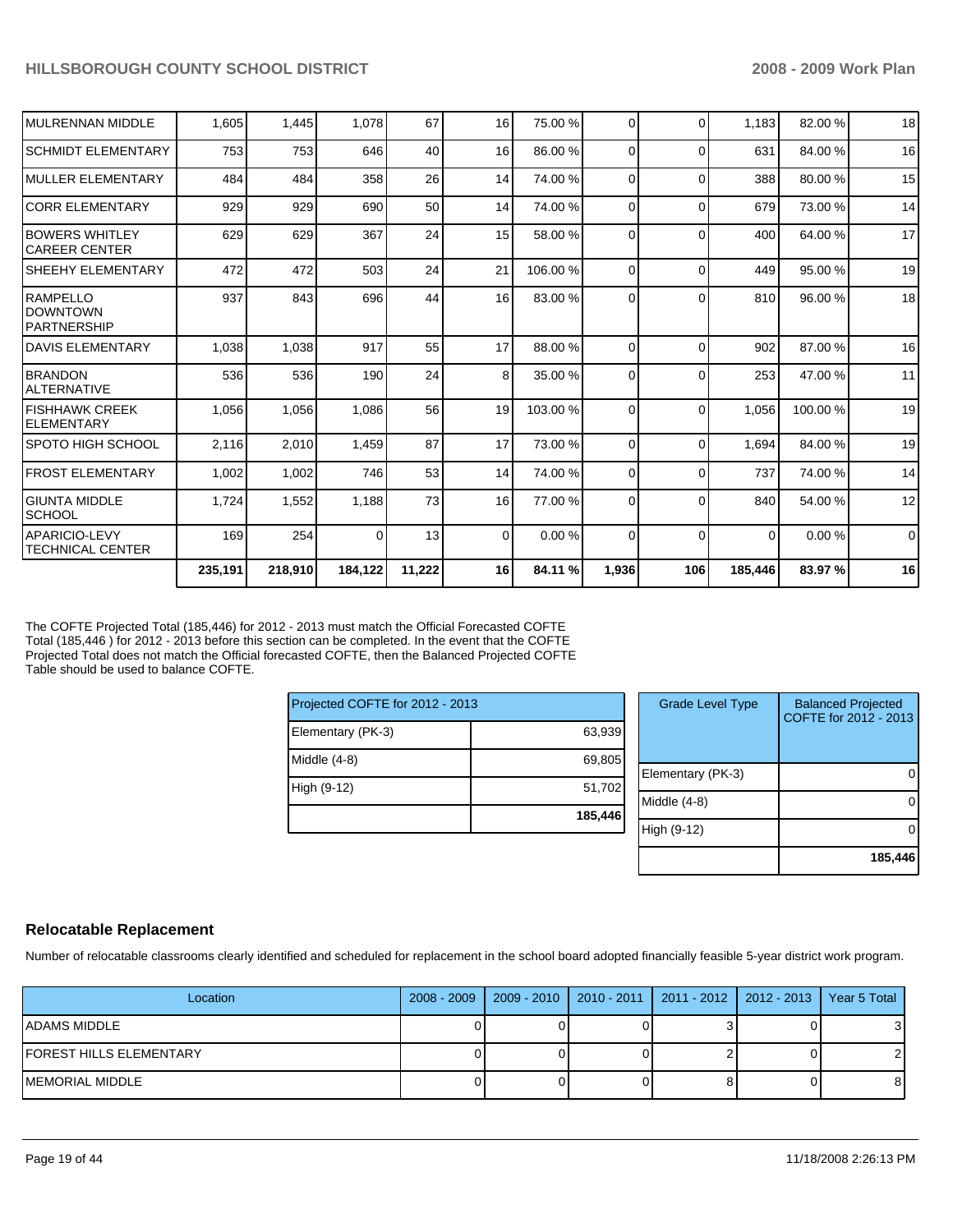| PIERCE MIDDLE                   | $\overline{0}$   | $\mathbf 0$ | 0              | 4              | $\mathbf 0$ | 4  |
|---------------------------------|------------------|-------------|----------------|----------------|-------------|----|
| <b>ANDERSON ELEMENTARY</b>      | 1                | 0           | $\mathbf 0$    | $\Omega$       | $\mathbf 0$ |    |
| APOLLO BEACH ELEMENTARY         | $\boldsymbol{2}$ | $\Omega$    | $\mathbf 0$    | $\Omega$       | $\mathbf 0$ | 2  |
| <b>BALLAST POINT ELEMENTARY</b> | $\pmb{0}$        | 0           | $\mathbf 0$    | $\overline{2}$ | $\mathbf 0$ | 2  |
| <b>BRANDON SENIOR HIGH</b>      | $\pmb{0}$        | 7           | $\mathbf 0$    | $\Omega$       | $\mathbf 0$ |    |
| <b>BROOKER ELEMENTARY</b>       | $\pmb{0}$        | 3           | $\mathbf 0$    | $\Omega$       | $\mathbf 0$ | 3  |
| <b>BROWARD ELEMENTARY</b>       | $\pmb{0}$        | 3           | $\mathbf 0$    | $\Omega$       | $\mathbf 0$ | 3  |
| <b>BRYAN ELEMENTARY</b>         | $\mathbf 0$      | $\mathbf 0$ | $\mathbf 0$    | 1              | $\mathbf 0$ |    |
| CANNELLA ELEMENTARY             | $\pmb{0}$        | $\Omega$    | $\mathbf 0$    | $\overline{2}$ | $\mathbf 0$ | 2  |
| CARROLLWOOD ELEMENTARY          | $\mathbf 0$      | 1           | $\mathbf 0$    | $\Omega$       | $\mathbf 0$ |    |
| CHAMBERLAIN SENIOR HIGH         | $\pmb{0}$        | $\Omega$    | $\mathbf 0$    | 20             | $\mathbf 0$ | 20 |
| CHIARAMONTE ELEMENTARY          | $\mathbf 0$      | $\mathbf 0$ | $\mathbf 0$    | 1              | $\mathbf 0$ |    |
| <b>CITRUS PARK ELEMENTARY</b>   | $\mathbf 0$      | $\Omega$    | $\overline{2}$ | $\Omega$       | $\mathbf 0$ | 2  |
| <b>CLAYWELL ELEMENTARY</b>      | $\pmb{0}$        | $\mathbf 0$ | $\mathbf 0$    | 5              | $\mathbf 0$ | 5  |
| <b>CLEVELAND ELEMENTARY</b>     | $\pmb{0}$        | 0           | $\mathbf 0$    | 1              | $\mathbf 0$ |    |
| DOVER ELEMENTARY                | $\pmb{0}$        | $\mathbf 0$ | 5              | $\Omega$       | $\mathbf 0$ | 5  |
| <b>EAST BAY SENIOR HIGH</b>     | $\mathbf 0$      | $\Omega$    | $\mathbf 0$    | 4              | $\mathbf 0$ | 4  |
| <b>EDISON ELEMENTARY</b>        | $\pmb{0}$        | $\mathbf 0$ | $\mathbf 0$    | 6              | $\mathbf 0$ | 6  |
| <b>FOLSOM ELEMENTARY</b>        | $\mathbf 0$      | $\Omega$    | 4              | $\Omega$       | $\mathbf 0$ | 4  |
| <b>FOSTER ELEMENTARY</b>        | $\pmb{0}$        | $\mathbf 0$ | $\mathbf 0$    | $\overline{2}$ | $\mathbf 0$ | 2  |
| <b>GIBSONTON ELEMENTARY</b>     | $\mathbf 0$      | 2           | $\mathbf 0$    | $\Omega$       | $\mathbf 0$ | 2  |
| <b>GRADY ELEMENTARY</b>         | $\pmb{0}$        | $\mathbf 0$ | $\mathbf 0$    | 1              | $\mathbf 0$ |    |
| <b>BELLAMY ELEMENTARY</b>       | $\mathbf 0$      | $\Omega$    | $\mathbf 0$    | $\overline{2}$ | $\mathbf 0$ | 2  |
| <b>GRECO MIDDLE SCHOOL</b>      | $\pmb{0}$        | $\mathbf 0$ | 3              | $\Omega$       | $\mathbf 0$ | 3  |
| KING SENIOR HIGH                | $\mathbf 0$      | $\Omega$    | $\Omega$       | 13             | 0           | 13 |
| <b>MONROE MIDDLE</b>            | $\overline{0}$   | 0           | $\mathbf{1}$   | $\overline{0}$ | $\mathbf 0$ | 1  |
| <b>LETO SENIOR HIGH</b>         | $\mathbf 0$      | 0           | $\mathbf 0$    | 3              | 0           | 3  |
| LINCOLN ELEMENTARY              | 0                | $\Omega$    | 1              | $\Omega$       | 0           |    |
| LOPEZ ELEMENTARY                | 0                | 5           | $\mathbf 0$    | $\Omega$       | 0           | 5  |
| <b>MADISON MIDDLE</b>           | 0                | $\Omega$    | $\mathbf 0$    | 3              | 0           | 3  |
| <b>MANN MIDDLE</b>              | 0                | $\Omega$    | $\mathbf 0$    | 4              | 0           | 4  |
| MCDONALD ELEMENTARY             | 0                | $\Omega$    | $\overline{2}$ | $\Omega$       | 0           | 2  |
| MORT ELEMENTARY                 | $\pmb{0}$        | 0           | $\mathbf 0$    | 3              | 0           | 3  |
| OAK GROVE ELEMENTARY            | 0                | $\Omega$    | $\mathbf 0$    | $\overline{2}$ | 0           | 2  |
| PLANT SENIOR HIGH               | $\pmb{0}$        | 0           | $\mathbf 0$    | 3              | 0           | 3  |
| TOMLIN MIDDLE                   | $\mathbf 0$      |             | $\mathbf 0$    | $\overline{0}$ | 0           |    |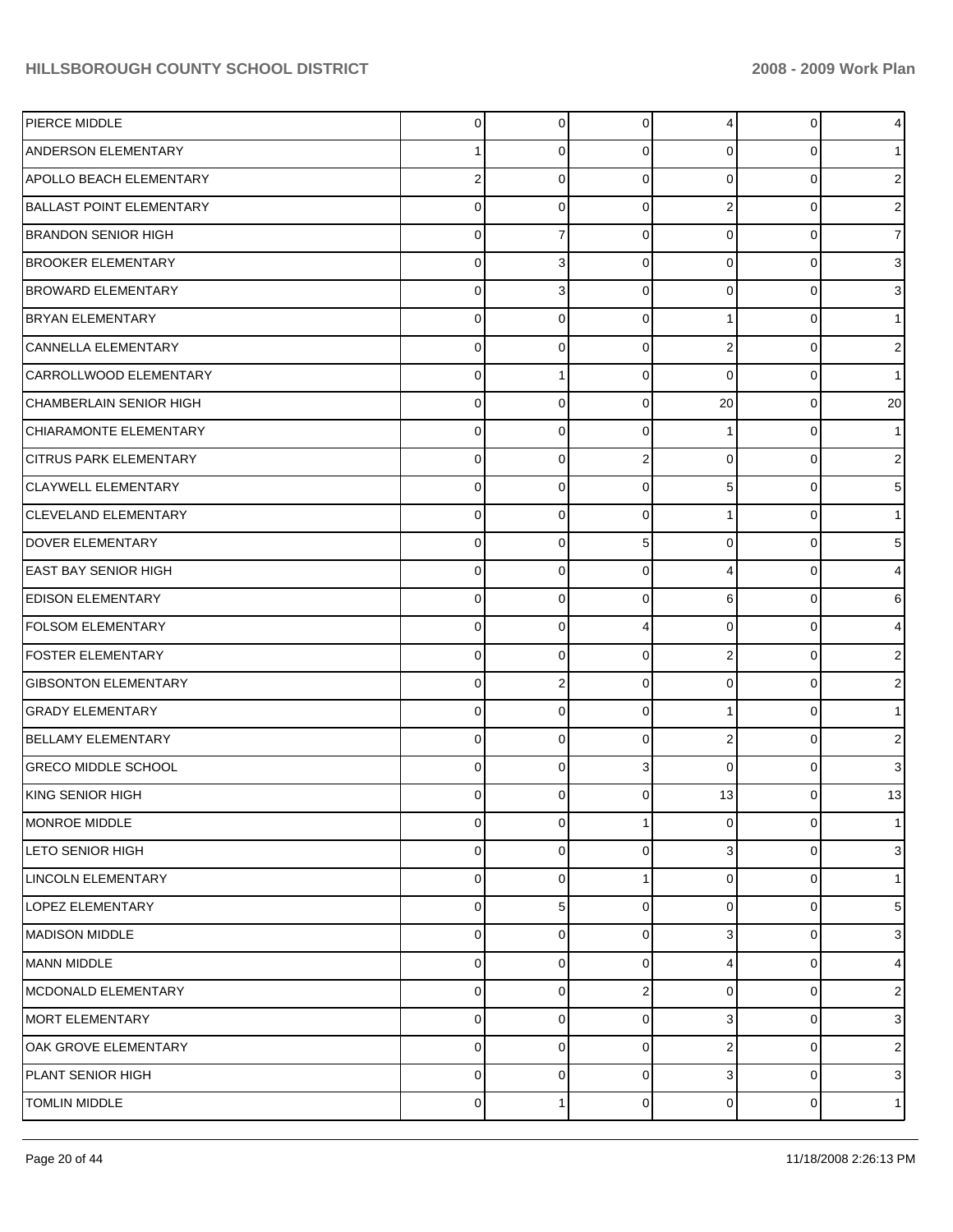| POTTER ELEMENTARY                          | 0           | 0            | 12          | $\mathbf 0$    | $\mathbf 0$ | 12             |
|--------------------------------------------|-------------|--------------|-------------|----------------|-------------|----------------|
| <b>RIVERHILLS ELEMENTARY</b>               | $\pmb{0}$   | $\Omega$     | $\Omega$    | 3              | $\Omega$    | 3 <sup>1</sup> |
| <b>ROBINSON SENIOR HIGH</b>                | $\mathbf 0$ | $\mathbf 0$  | $\mathbf 0$ | 1              | $\mathbf 0$ | 1              |
| <b>ROLAND PARK K-8</b>                     | $\pmb{0}$   | $\mathbf 0$  | $\mathbf 0$ | 6              | $\mathbf 0$ | 6              |
| LAVOY EXCEPTIONAL STUDENT EDUCATION CENTER | $\mathbf 0$ | $\pmb{0}$    | $\mathbf 0$ | $\overline{7}$ | $\mathbf 0$ | $\overline{7}$ |
| JEFFERSON SENIOR HIGH                      | $\mathbf 0$ | $\mathbf 0$  | $\mathbf 0$ | 10             | $\mathbf 0$ | 10             |
| <b>ROOSEVELT ELEMENTARY</b>                | $\mathbf 0$ | $\mathbf 0$  | $\Omega$    | 3              | $\Omega$    | 3              |
| <b>SEMINOLE ELEMENTARY</b>                 | $\pmb{0}$   | $\mathbf 0$  | $\mathbf 0$ | $\mathbf{1}$   | $\mathbf 0$ | 1              |
| <b>BLOOMINGDALE SENIOR HIGH</b>            | $\pmb{0}$   | $\mathbf 0$  | $\Omega$    | 4              | $\Omega$    | $\overline{4}$ |
| <b>SULPHUR SPRINGS ELEMENTARY</b>          | $\mathbf 0$ | $\Omega$     | $\Omega$    | 1              | $\Omega$    | 1              |
| SUMMERFIELD ELEMENTARY                     | $\mathbf 0$ | 3            | $\Omega$    | $\Omega$       | $\mathbf 0$ | $\mathbf{3}$   |
| <b>TAMPA BAY TECHNICAL HIGH SCHOOL</b>     | $\mathbf 0$ | $\mathbf 0$  | $\Omega$    | 14             | $\mathbf 0$ | 14             |
| <b>TAMPA PALMS ELEMENTARY</b>              | $\mathbf 0$ | $\mathbf 0$  | $\Omega$    |                | $\Omega$    | 1              |
| <b>TRAPNELL ELEMENTARY</b>                 | $\mathbf 0$ | $\Omega$     | $\Omega$    | 4              | $\Omega$    | 4              |
| <b>TWIN LAKES ELEMENTARY</b>               | $\mathbf 0$ | $\mathbf 0$  | $\Omega$    | 5              | $\Omega$    | $\sqrt{5}$     |
| <b>WEST TAMPA ELEMENTARY</b>               | 0           | 0            | $\Omega$    | 1              | $\mathbf 0$ | 1              |
| WILSON ELEMENTARY                          | $\mathbf 0$ | $\mathbf 0$  | $\mathbf 0$ | 2              | 0           | $\overline{2}$ |
| WITTER ELEMENTARY                          | $\pmb{0}$   | $\mathbf 0$  | $\mathbf 0$ | $\overline{2}$ | $\mathbf 0$ | $\overline{2}$ |
| <b>WILLIAMS MIDDLE</b>                     | $\pmb{0}$   | $\mathbf 0$  | $\mathbf 0$ | $\mathbf{1}$   | $\mathbf 0$ | 1              |
| <b>SICKLES SENIOR HIGH</b>                 | $\pmb{0}$   | $\mathbf{1}$ | $\Omega$    | 0              | $\mathbf 0$ | 1              |
| <b>WESTCHASE ELEMENTARY</b>                | $\mathbf 0$ | $\mathbf 0$  | $\Omega$    | 3              | $\Omega$    | 3              |
| <b>ALONSO HIGH</b>                         | $\mathbf 0$ | 6            | $\mathbf 0$ | 0              | $\mathbf 0$ | $6 \,$         |
| <b>FREEDOM SENIOR HIGH</b>                 | $\pmb{0}$   | $\mathbf 0$  | $\Omega$    | $\overline{2}$ | $\mathbf 0$ | $\overline{c}$ |
| MIDDLETON SENIOR HIGH                      | $\pmb{0}$   | $\mathbf 0$  | $\Omega$    | 15             | $\mathbf 0$ | 15             |
| <b>CIMINO ELEMENTARY</b>                   | $\mathbf 0$ | 3            | $\Omega$    | $\Omega$       | $\Omega$    | 3              |
| <b>SCHMIDT ELEMENTARY</b>                  | $\mathbf 0$ | $\mathbf 0$  | $\Omega$    | $\overline{2}$ | $\Omega$    | $\mathbf 2$    |
| <b>BRANDON ALTERNATIVE</b>                 | 0           | $\Omega$     | $\Omega$    | 24             | $\Omega$    | 24             |
| <b>Total Relocatable Replacements:</b>     | 3           | 35           | 30          | 207            | $\bf{0}$    | 275            |

## **Charter Schools Tracking**

Information regarding the use of charter schools.

| Location-Type       | # Relocatable<br>units or<br>permanent<br>classrooms | Owner      | Year Started or I<br>Scheduled | Student<br><b>Stations</b> | <b>Students</b><br>Enrolled | Years in<br>Contract | <b>Total Charter</b><br><b>Students</b><br>projected for<br>$2012 - 2013$ |
|---------------------|------------------------------------------------------|------------|--------------------------------|----------------------------|-----------------------------|----------------------|---------------------------------------------------------------------------|
| Anderson Elementary |                                                      | 17 PRIVATE | 2003                           | 330                        | 143I                        | 51                   | 550                                                                       |
| Carl Sagan Academy  |                                                      | 6 PRIVATE  | 2005                           | 112                        | 72                          |                      | 198                                                                       |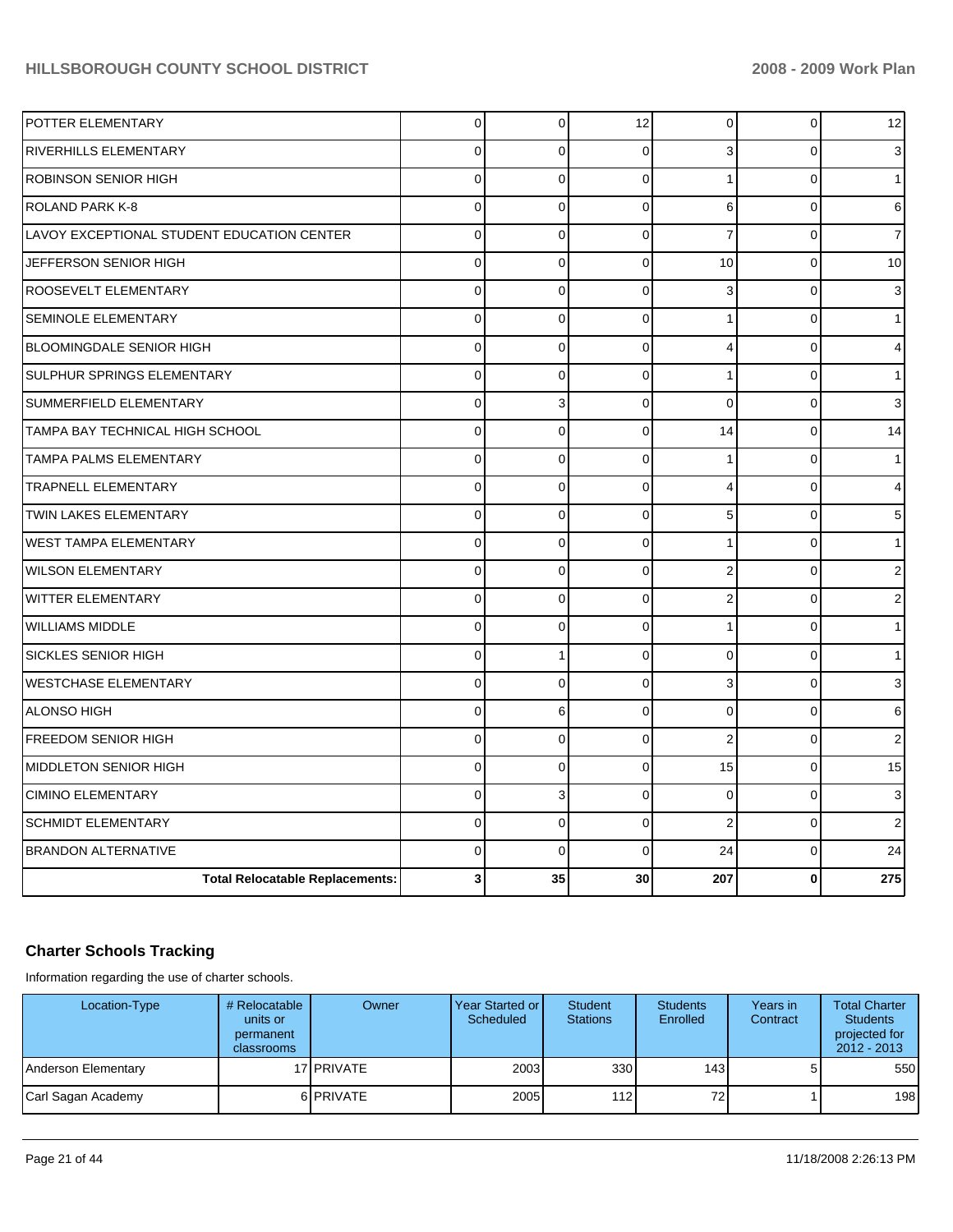| Hope Prep Academy                              |     | 3 PRIVATE  | 2005 | 85    | 75    | 5              | 85    |
|------------------------------------------------|-----|------------|------|-------|-------|----------------|-------|
| Kid's Community College                        |     | 7 PRIVATE  | 2005 | 108   | 104   | 1              | 348   |
| Learning Gate                                  |     | 31 PRIVATE | 2000 | 500   | 500   | 2              | 525   |
| Literace/Lead/Tech Academy                     |     | 15 PRIVATE | 2005 | 298   | 175   | 5              | 450   |
| <b>Metro Ministries</b>                        |     | 3 PRIVATE  | 1998 | 90    | 77    | 6              | 120   |
| Mount Pleasant                                 |     | 14 PRIVATE | 2003 | 250   | 101   | 1              | 250   |
| Pepin Academy                                  |     | 14 PRIVATE | 1999 | 150   | 150   | 4              | 160   |
| Prince                                         |     | 5 PRIVATE  | 2003 | 95    | 70    | 1              | 150   |
| Quest Middle School                            |     | 10 PRIVATE | 2005 | 122   | 120   | 1              | 140   |
| ReBirth Academy                                |     | 11 PRIVATE | 1999 | 160   | 101   | 2              | 120   |
| <b>RCMA</b>                                    |     | 11 PRIVATE | 2000 | 192   | 175   | 2              | 255   |
| Richardson Montessori                          |     | 10 PRIVATE | 1997 | 150   | 85    | $\overline{c}$ | 155   |
| Tampa Bay Academy                              |     | 17 PRIVATE | 1997 | 190   | 170   | 2              | 190   |
| Tampa Charter                                  |     | 6 PRIVATE  | 2003 | 132   | 114   | 5              | 172   |
| <b>Tampa Transitional School</b>               |     | 2 PRIVATE  | 2006 | 50    | 60    | 1              | 90    |
| <b>Terrace Community</b>                       |     | 20 PRIVATE | 1998 | 528   | 528   | 3              | 528   |
| Trinity School for Children                    |     | 27 PRIVATE | 1999 | 450   | 396   | $\overline{c}$ | 450   |
| <b>Trinity Upper School</b>                    |     | 15 PRIVATE | 2004 | 225   | 190   | $\overline{2}$ | 225   |
| Village of Excellence                          |     | 10 PRIVATE | 2000 | 150   | 106   | 1              | 130   |
| Walton Academy                                 |     | 13 PRIVATE | 2004 | 182   | 161   | $\mathbf{1}$   | 232   |
| Brooks DeBartolo High School                   |     | 19 PRIVATE | 2007 | 500   | 177   | 4              | 500   |
| Florida Autism Charter School of<br>Excellence |     | 10 PRIVATE | 2007 | 120   | 95    | 4              | 200   |
| Shiloh Elementary School                       |     | 10 PRIVATE | 2007 | 197   | 197   | 4              | 530   |
|                                                | 306 |            |      | 5,366 | 4,142 |                | 6,753 |

#### **Special Purpose Classrooms Tracking**

The number of classrooms that will be used for certain special purposes in the current year, by facility and type of classroom, that the district will, 1), not use for educational purposes, and 2), the co-teaching classrooms that are not open plan classrooms and will be used for educational purposes.

| School                               | <b>School Type</b> | # of Elementary<br>K-3 Classrooms | # of Middle 4-8<br>Classrooms        | # of High $9-12$<br>Classrooms        | # of $ESE$<br>Classrooms | # of Combo<br>Classrooms        | Total<br><b>Classrooms</b> |
|--------------------------------------|--------------------|-----------------------------------|--------------------------------------|---------------------------------------|--------------------------|---------------------------------|----------------------------|
| <b>Total Educational Classrooms:</b> |                    |                                   |                                      |                                       |                          |                                 |                            |
|                                      |                    |                                   |                                      |                                       |                          |                                 |                            |
| School                               | School Type        | # of Elementary<br>K-3 Classrooms | # of Middle 4-8<br><b>Classrooms</b> | # of High $9-12$<br><b>Classrooms</b> | # of $ESE$<br>Classrooms | # of Combo<br><b>Classrooms</b> | Total<br><b>Classrooms</b> |
| <b>NELSON ELEMENTARY</b>             | Co-Teaching        |                                   |                                      |                                       |                          |                                 | 6 I                        |
| <b>MULRENNAN MIDDLE</b>              | Co-Teaching        |                                   |                                      |                                       |                          |                                 | 51                         |
| <b>MULLER ELEMENTARY</b>             | Co-Teaching        |                                   |                                      |                                       |                          |                                 |                            |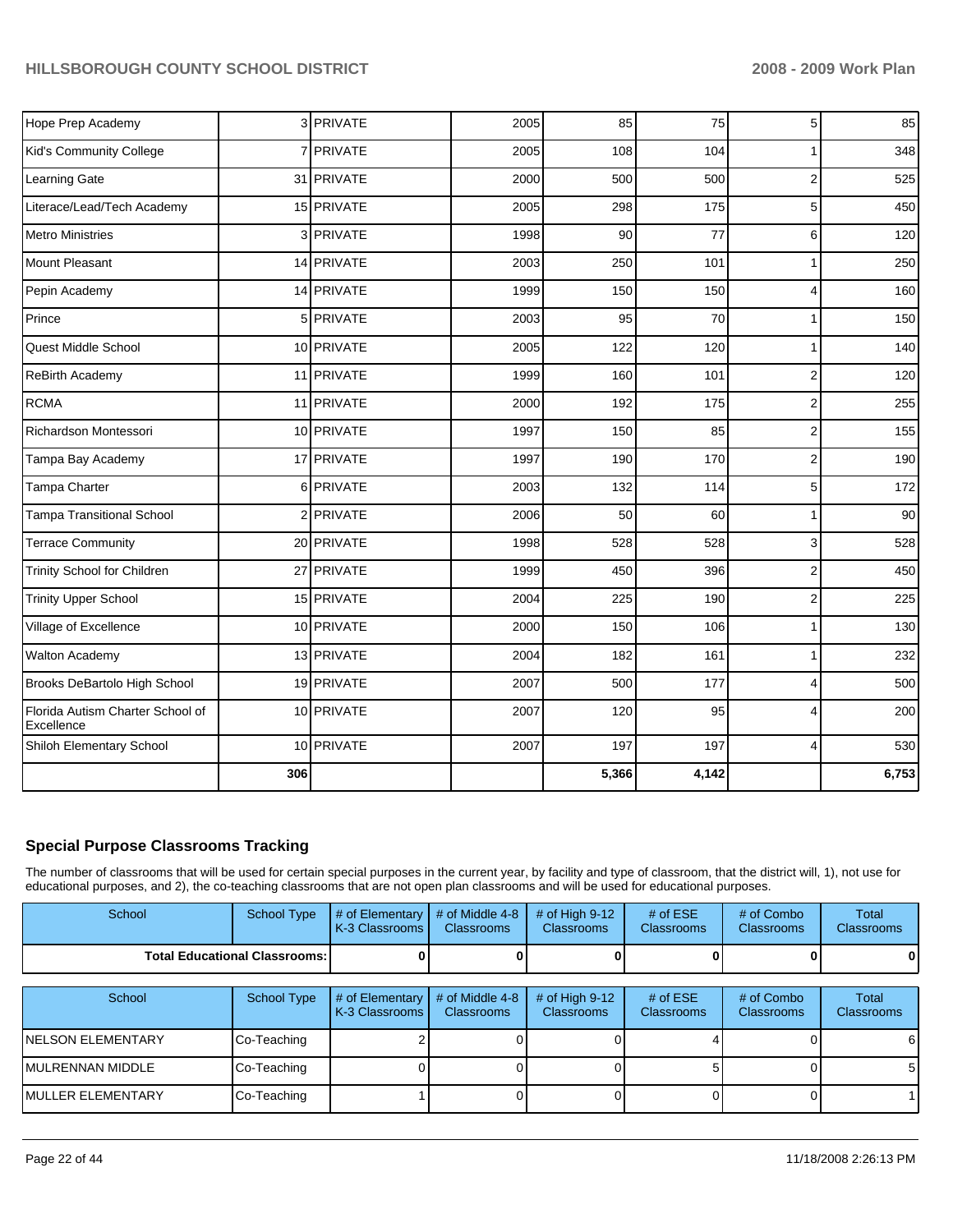| <b>BOWERS WHITLEY CAREER</b><br><b>CENTER</b> | Co-Teaching | $\Omega$       | U        | 8              |                         | 4                   | 16             |
|-----------------------------------------------|-------------|----------------|----------|----------------|-------------------------|---------------------|----------------|
| <b>TURNER ELEMENTARY</b>                      | Co-Teaching | 3              | 2        | $\Omega$       | 1                       | 0                   | 6              |
| ALEXANDER ELEMENTARY                          | Co-Teaching | 1              | $\Omega$ | $\Omega$       | 6                       | 0                   | $\overline{7}$ |
| PIERCE MIDDLE                                 | Co-Teaching | $\mathbf 0$    | 6        | $\Omega$       | $\Omega$                | 0                   | 6              |
| <b>ARMWOOD SENIOR HIGH</b>                    | Co-Teaching | $\mathbf 0$    | $\Omega$ | 16             | $\Omega$                | 0                   | 16             |
| <b>APOLLO BEACH ELEMENTARY</b>                | Co-Teaching | 13             | $\Omega$ | $\Omega$       | $\Omega$                | 0                   | 13             |
| <b>BALLAST POINT ELEMENTARY</b>               | Co-Teaching | 1              | 0        | $\Omega$       | $\Omega$                | 0                   | $\mathbf{1}$   |
| <b>CLEVELAND ELEMENTARY</b>                   | Co-Teaching | 1              | $\Omega$ | $\Omega$       | $\Omega$                | 0                   | $\mathbf{1}$   |
| <b>COLEMAN MIDDLE</b>                         | Co-Teaching | $\mathbf 0$    | 12       | $\Omega$       | $\Omega$                | 0                   | 12             |
| <b>CORK ELEMENTARY</b>                        | Co-Teaching | $\mathbf 0$    | $\Omega$ | $\Omega$       | 4                       | 0                   | $\overline{4}$ |
| <b>CRESTWOOD ELEMENTARY</b>                   | Co-Teaching | 3              | 0        | $\Omega$       | $\Omega$                | 0                   | 3              |
| <b>CYPRESS CREEK ELEMENTARY</b>               | Co-Teaching | $\Omega$       | $\Omega$ | $\Omega$       | 10                      | 0                   | 10             |
| <b>DOVER ELEMENTARY</b>                       | Co-Teaching | $\mathbf 0$    | 0        | $\Omega$       | 3                       | 0                   | $\mathbf{3}$   |
| <b>DUNBAR ELEMENTARY</b>                      | Co-Teaching | $\mathbf 0$    | $\Omega$ | $\Omega$       | 4                       | 0                   | 4              |
| <b>EAST BAY SENIOR HIGH</b>                   | Co-Teaching | $\mathbf 0$    | $\Omega$ | 1              | 18                      | 0                   | 19             |
| <b>EISENHOWER MIDDLE</b>                      | Co-Teaching | $\Omega$       | 28       | $\Omega$       | 13                      | 0                   | 41             |
| <b>EDISON ELEMENTARY</b>                      | Co-Teaching | $\mathbf 0$    | 0        | $\Omega$       | 5                       | 0                   | 5              |
| <b>EGYPT LAKE ELEMENTARY</b>                  | Co-Teaching | 1              | $\Omega$ | $\Omega$       | $\overline{2}$          | 0                   | 3              |
| <b>ESSRIG ELEMENTARY</b>                      | Co-Teaching | $\overline{2}$ | $\Omega$ | $\Omega$       | $\Omega$                | 0                   | $\sqrt{2}$     |
| <b>FOLSOM ELEMENTARY</b>                      | Co-Teaching | 3              | $\Omega$ | $\Omega$       | $\Omega$                | 0                   | 3              |
| <b>FOSTER ELEMENTARY</b>                      | Co-Teaching | 6              | 0        | $\Omega$       | $\Omega$                | $\Omega$            | 6              |
| <b>FRANKLIN MIDDLE</b>                        | Co-Teaching | $\mathbf 0$    | $\Omega$ | $\Omega$       | $\Omega$                | 24                  | 24             |
| <b>GAITHER SENIOR HIGH</b>                    | Co-Teaching | $\mathbf 0$    | $\Omega$ | 5              | $\Omega$                | 0                   | 5              |
| <b>LOPEZ ELEMENTARY</b>                       | Co-Teaching | 5              | $\Omega$ | $\Omega$       | $\Omega$                | 0                   | 5              |
| <b>LOWRY ELEMENTARY</b>                       | Co-Teaching | 0              | 0        | $\overline{0}$ |                         | 0                   | $\mathbf{1}$   |
| MABRY ELEMENTARY                              | Co-Teaching | 1              | 0        | $\overline{0}$ | 0                       | 0                   | $\overline{1}$ |
| MACFARLANE ELEMENTARY                         | Co-Teaching | 7              | 4        | $\overline{0}$ | 0                       | 0                   | 11             |
| <b>MADISON MIDDLE</b>                         | Co-Teaching | 0              | 8        | $\overline{0}$ | 0                       | 0                   | $\bf8$         |
| MANN MIDDLE                                   | Co-Teaching | 0              | 0        | $\overline{0}$ | 16                      | 0                   | 16             |
| MARSHALL MIDDLE                               | Co-Teaching | 0              | 0        | $\overline{0}$ | 7                       | 0                   | $\overline{7}$ |
| FERRELL MIDDLE MAGNET                         | Co-Teaching | 0              | 12       | $\overline{0}$ | 1                       | 0                   | 13             |
| MILES ELEMENTARY                              | Co-Teaching | 0              | 0        | $\overline{0}$ | 1                       | 0                   | $\mathbf{1}$   |
| MINTZ ELEMENTARY                              | Co-Teaching | 0              | 0        | $\overline{0}$ | 6                       | 0                   | 6              |
| MORGAN WOODS ELEMENTARY                       | Co-Teaching | 0              | 0        | $\overline{0}$ | 0                       | 6                   | 6              |
| NORTHWEST ELEMENTARY                          | Co-Teaching | $\pmb{0}$      | 0        | $\overline{0}$ | $\overline{\mathbf{c}}$ | $\mathsf{O}\xspace$ | $\sqrt{2}$     |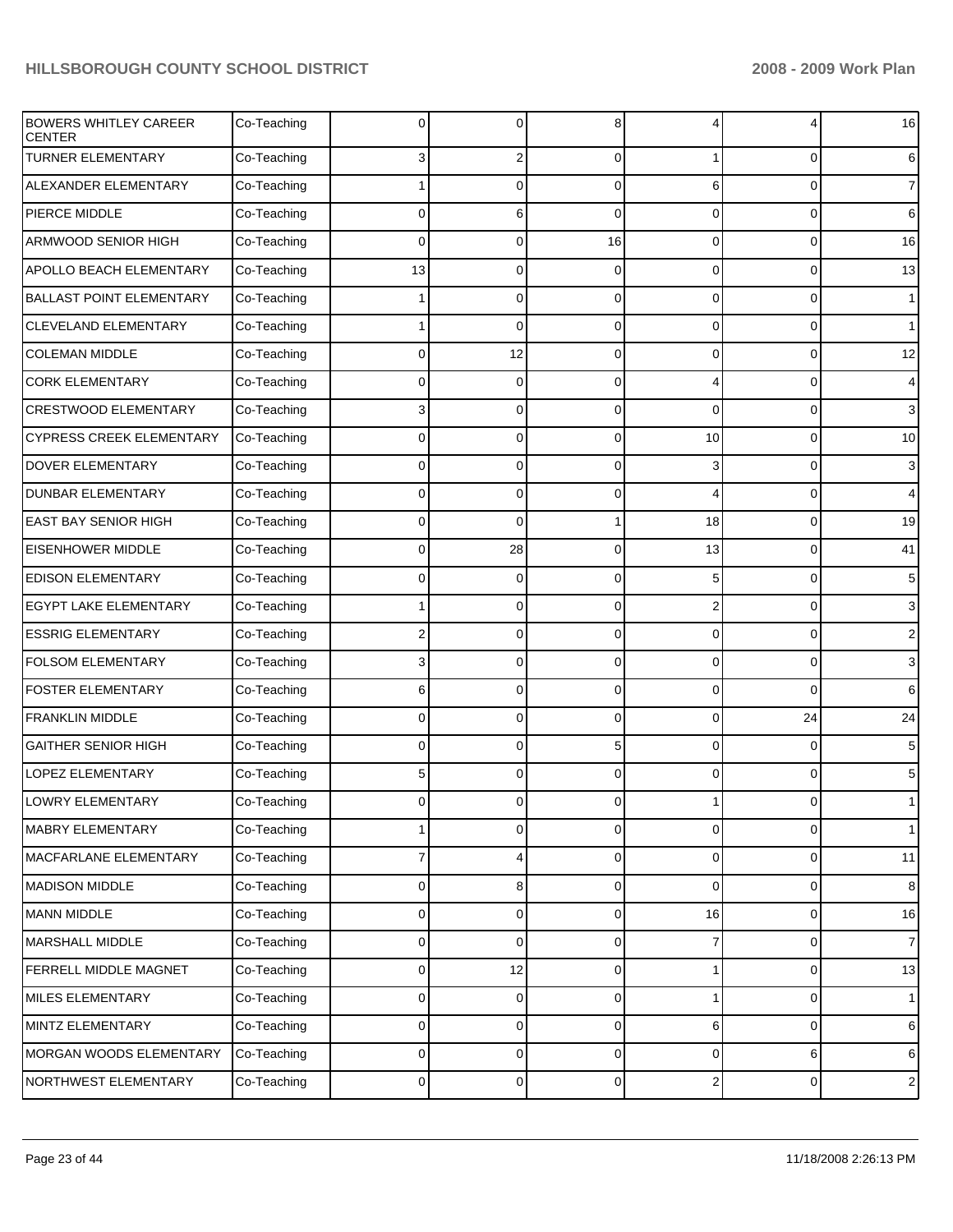| OAK GROVE ELEMENTARY                     | Co-Teaching | 2        | 0              | $\Omega$       | 0              | 0        | $\overline{2}$ |
|------------------------------------------|-------------|----------|----------------|----------------|----------------|----------|----------------|
| <b>BLOOMINGDALE SENIOR HIGH</b>          | Co-Teaching | $\Omega$ | $\Omega$       | 51             | 0              | 0        | 51             |
| SPRINGHEAD ELEMENTARY                    | Co-Teaching |          | $\Omega$       | $\Omega$       | 4              | 0        | 8              |
| SULPHUR SPRINGS<br><b>ELEMENTARY</b>     | Co-Teaching | $\Omega$ | $\Omega$       | $\Omega$       | 5              | $\Omega$ | 5              |
| SUMMERFIELD ELEMENTARY                   | Co-Teaching | 3        | 0              | $\Omega$       | 0              | 0        | $\mathbf{3}$   |
| TAMPA BAY TECHNICAL HIGH<br>SCHOOL       | Co-Teaching | $\Omega$ | $\Omega$       | 33             | $\Omega$       | $\Omega$ | 33             |
| TAMPA BAY BOULEVARD<br><b>ELEMENTARY</b> | Co-Teaching | 2        | $\Omega$       | $\Omega$       | $\Omega$       | 0        | $\sqrt{2}$     |
| TAMPA PALMS ELEMENTARY                   | Co-Teaching | 2        | 0              | $\Omega$       | 0              | 0        | $\overline{c}$ |
| WEBB MIDDLE                              | Co-Teaching | 0        | 4              | $\Omega$       | 2              | 0        | 6              |
| <b>TRAPNELL ELEMENTARY</b>               | Co-Teaching | 4        | $\Omega$       | $\Omega$       | 2              | 0        | 6              |
| <b>TURKEY CREEK MIDDLE</b>               | Co-Teaching | ŋ        | 3              | $\Omega$       | 7              | 0        | 10             |
| WALDEN LAKE ELEMENTARY                   | Co-Teaching | 0        | $\Omega$       | $\Omega$       | 3              | 0        | $\mathbf{3}$   |
| <b>WASHINGTON ELEMENTARY</b>             | Co-Teaching | 0        | $\Omega$       | $\Omega$       |                | 0        | $\mathbf{1}$   |
| <b>WILSON MIDDLE</b>                     | Co-Teaching | 0        |                | $\Omega$       | $\Omega$       | 0        | $\mathbf{1}$   |
| <b>WHARTON SENIOR HIGH</b>               | Co-Teaching | 0        | $\Omega$       | 2              | 2              | 0        | 4              |
| <b>BLAKE SENIOR HIGH</b>                 | Co-Teaching | 0        | $\Omega$       | 3              | 4              | 0        | $\overline{7}$ |
| <b>WESTCHASE ELEMENTARY</b>              | Co-Teaching |          | $\Omega$       | $\Omega$       | $\overline{2}$ | 0        | 6              |
| <b>RODGERS MIDDLE</b>                    | Co-Teaching | 0        | 11             | $\Omega$       | 4              | 0        | 15             |
| RIVERVIEW SENIOR HIGH                    | Co-Teaching | 0        | $\Omega$       | 14             | 21             | 2        | 37             |
| <b>BEVIS ELEMENTARY</b>                  | Co-Teaching | 0        | $\Omega$       | $\Omega$       | 3              | 0        | $\mathbf{3}$   |
| RANDALL MIDDLE                           | Co-Teaching | 0        | $\Omega$       | $\Omega$       | 6              | $\Omega$ | 6              |
| DAVIDSEN MIDDLE                          | Co-Teaching | 0        | $\Omega$       | $\Omega$       | 0              | 12       | 12             |
| PRIDE ELEMENTARY                         | Co-Teaching | 2        | $\Omega$       | $\Omega$       | 3              | 3        | 8              |
| <b>SYMMES ELEMENTARY</b>                 | Co-Teaching | 3        | $\Omega$       | $\Omega$       | 0              | 0        | 3              |
| <b>LIBERTY MIDDLE</b>                    | Co-Teaching | 0        | $\overline{0}$ | $\overline{0}$ | 0              | 3        | 3              |
| <b>FREEDOM SENIOR HIGH</b>               | Co-Teaching | 0        | 0              | 4              | 0              | 0        | $\overline{4}$ |
| MIDDLETON SENIOR HIGH                    | Co-Teaching | 0        | 0              | 15             | 8              | 0        | 23             |
| <b>IPPOLITO ELEMENTARY</b>               | Co-Teaching | 5        | 0              | 0              | 6              | 0        | 11             |
| NEWSOME SENIOR HIGH                      | Co-Teaching | 0        | $\mathbf 0$    | 0              | 5              | 0        | $\,$ 5 $\,$    |
| JENNINGS MIDDLE                          | Co-Teaching | 0        | 9              | 0              | 0              | 0        | 9              |
| SHIELDS MIDDLE                           | Co-Teaching | 0        | 27             | 0              | 0              | 0        | 27             |
| SESSUMS ELEMENTARY                       | Co-Teaching | 3        | 0              | 0              | 6              | 0        | 9              |
| DAVIS ELEMENTARY                         | Co-Teaching | 2        | $\mathbf 0$    | 0              | 3              | 0        | $\,$ 5 $\,$    |
| FISHHAWK CREEK ELEMENTARY                | Co-Teaching | 0        | 0              | 0              | 3              | 0        | $\mathbf{3}$   |
| GIUNTA MIDDLE SCHOOL                     | Co-Teaching | 0        | 0              | 0              | 4              | 0        | $\overline{4}$ |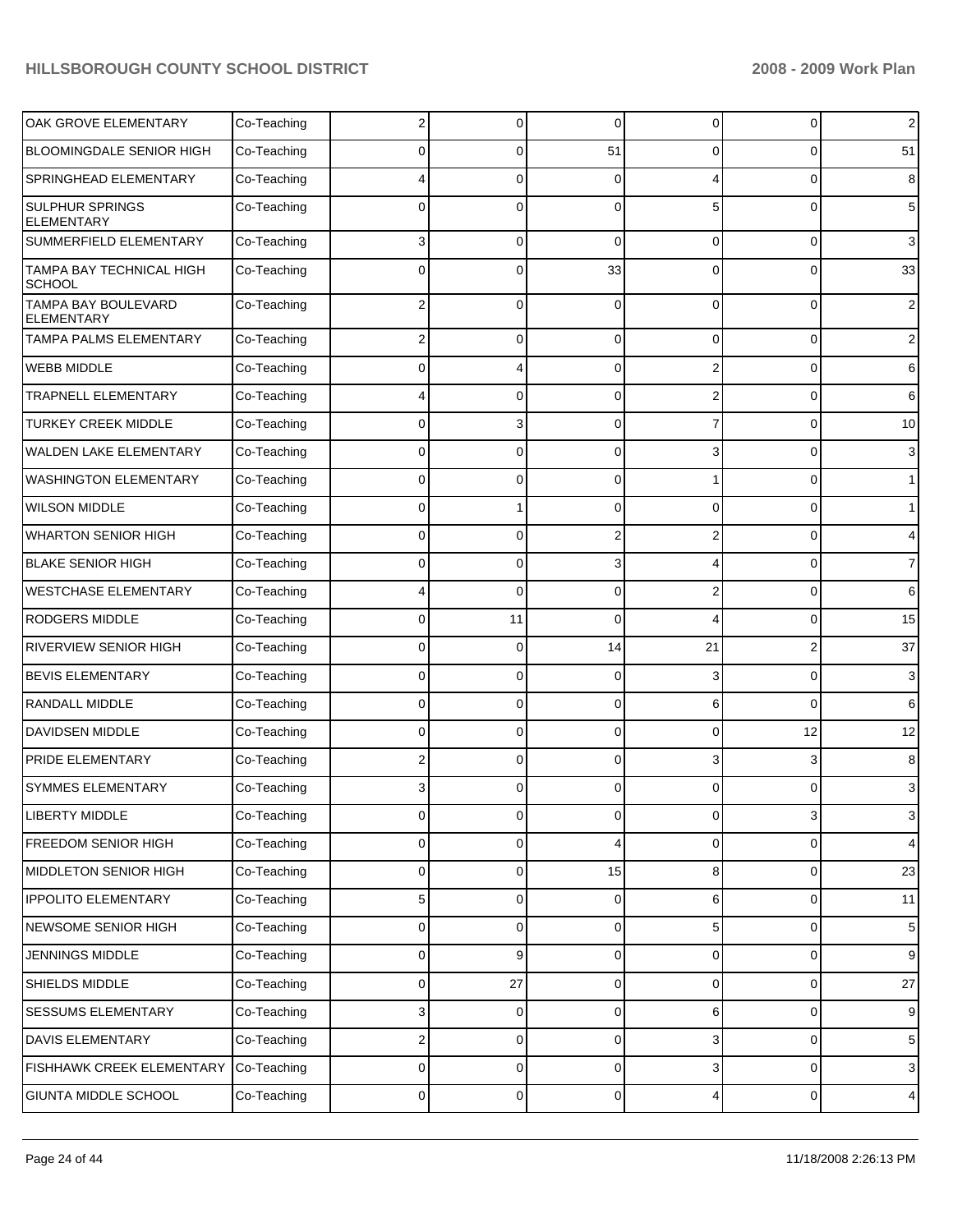| SMITH MIDDLE SCHOOL                         | Co-Teaching | 0           | 0 | 0              | 0  | 12                      | 12               |
|---------------------------------------------|-------------|-------------|---|----------------|----|-------------------------|------------------|
| DEER PARK ELEMENTARY                        | Co-Teaching | 0           | 0 | 0              |    | 0                       | $\mathbf 1$      |
| <b>BARTELS MIDDLE SCHOOL</b>                | Co-Teaching | 0           | 0 | 0              | 2  | 0                       | $\overline{c}$   |
| DOBY ELEMENTARY                             | Co-Teaching | 6           | 0 | 0              | 0  | 0                       | 6                |
| HAMMOND ELEMENTARY                          | Co-Teaching | 3           | 0 | 0              | 5  | 0                       | 8                |
| <b>FARNELL MIDDLE</b>                       | Co-Teaching | 0           | 0 | 0              | 0  | 15                      | 15               |
| <b>BRYANT ELEMENTARY</b>                    | Co-Teaching |             | 0 | 0              | 0  | $\mathbf 0$             | $\mathbf{1}$     |
| <b>CIMINO ELEMENTARY</b>                    | Co-Teaching | 2           | 0 | 0              |    | 0                       | 3                |
| SPOTO HIGH SCHOOL                           | Co-Teaching | 0           | 0 | 7              | 0  | 0                       | $\overline{7}$   |
| <b>BING ELEMENTARY</b>                      | Co-Teaching | 11          | 0 | 0              | 5  | 0                       | 16               |
| <b>ALAFIA ELEMENTARY</b>                    | Co-Teaching | 0           | 0 | 0              |    | 0                       | $\mathbf{1}$     |
| <b>JUST ELEMENTARY</b>                      | Co-Teaching | 4           | 0 | 0              | 0  | 0                       | 4                |
| <b>STEWART MIDDLE</b>                       | Co-Teaching | 0           | 5 | 0              |    | 0                       | 9                |
| <b>BRANDON SENIOR HIGH</b>                  | Co-Teaching | 0           | 0 | 47             | 0  | 0                       | 47               |
| <b>BOYETTE SPRINGS</b><br><b>ELEMENTARY</b> | Co-Teaching | 2           | C | 0              |    | $\Omega$                | $\overline{c}$   |
| <b>BROWARD ELEMENTARY</b>                   | Co-Teaching | 0           | 0 | $\overline{0}$ |    | 0                       | $\overline{4}$   |
| BRYAN ELEMENTARY                            | Co-Teaching | 0           | 0 | 0              | 3  | 0                       | 3                |
| <b>BUCHANAN MIDDLE</b>                      | Co-Teaching | 0           | 4 | $\overline{0}$ | 0  | 0                       | $\overline{4}$   |
| <b>BUCKHORN ELEMENTARY</b>                  | Co-Teaching | 0           | 0 | $\mathbf 0$    | 3  | 0                       | 3                |
| <b>BURNEY ELEMENTARY</b>                    | Co-Teaching | 5           | 0 | $\overline{0}$ | 3  | $\mathbf 0$             | 8                |
| <b>BURNS MIDDLE</b>                         | Co-Teaching | 0           | 4 | 0              | 10 | 0                       | 14               |
| VAN BUREN MIDDLE                            | Co-Teaching | 0           |   | $\overline{0}$ | 0  | 0                       | $\mathbf{1}$     |
| CANNELLA ELEMENTARY                         | Co-Teaching | $\mathbf 0$ | 0 | $\mathbf 0$    |    | $\overline{2}$          | 6                |
| CHAMBERLAIN SENIOR HIGH                     | Co-Teaching | 0           | 0 | $\overline{0}$ | 9  | 0                       | 9                |
| <b>DOWDELL MIDDLE</b>                       | Co-Teaching | 0           | 0 | 0              | 6  | 0                       | 6                |
| CLAYWELL ELEMENTARY                         | Co-Teaching |             | 0 | $\overline{0}$ | 0  | 0                       | $\mathbf{1}$     |
| <b>GIBSONTON ELEMENTARY</b>                 | Co-Teaching | 0           | 0 | $\overline{0}$ | 3  | 0                       | $\sqrt{3}$       |
| <b>GORRIE ELEMENTARY</b>                    | Co-Teaching | 0           | 0 | $\overline{0}$ |    | 0                       | $\mathbf{1}$     |
| <b>GRADY ELEMENTARY</b>                     | Co-Teaching | 0           | 0 | $\overline{0}$ | 0  | $\boldsymbol{2}$        | $\boldsymbol{2}$ |
| <b>GRAHAM ELEMENTARY</b>                    | Co-Teaching | 1           | 0 | $\overline{0}$ | 0  | 1                       | $\boldsymbol{2}$ |
| <b>GRECO MIDDLE SCHOOL</b>                  | Co-Teaching | 0           | 0 | $\overline{0}$ | 4  | $\mathbf 0$             | 4                |
| HILL MIDDLE                                 | Co-Teaching | 0           | 0 | $\overline{0}$ | 2  | 3                       | 5                |
| HUNTERS GREEN ELEMENTARY                    | Co-Teaching | 0           | 0 | $\overline{0}$ | 0  | 1                       | $\mathbf{1}$     |
| JACKSON ELEMENTARY                          | Co-Teaching | 0           | 0 | $\overline{0}$ | 4  | 0                       | $\overline{4}$   |
| D. W. WATERS CENTER                         | Co-Teaching | 0           | 0 | $\overline{0}$ | 0  | $\overline{\mathbf{c}}$ | $\sqrt{2}$       |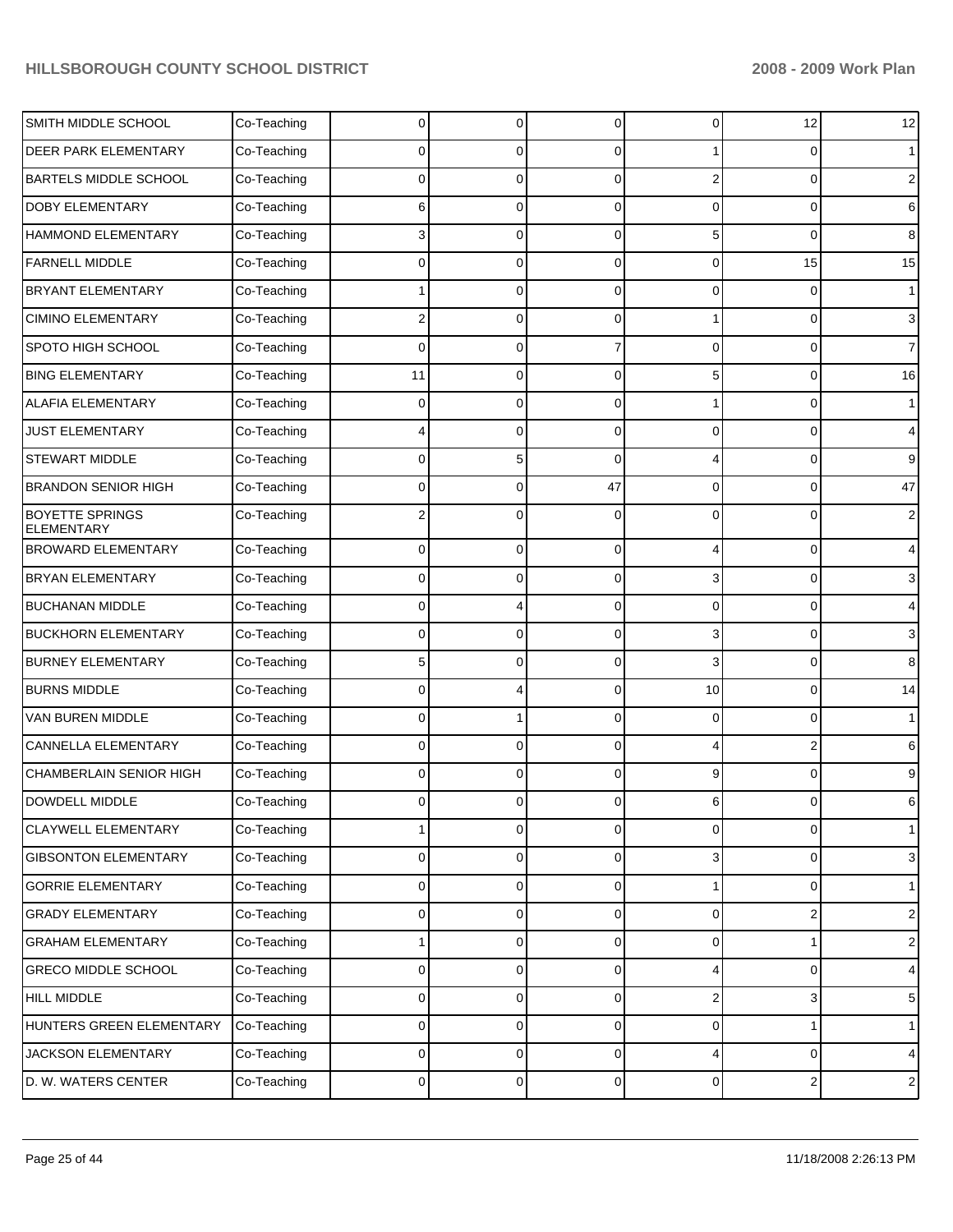| KING SENIOR HIGH                                     | Co-Teaching | $\Omega$    | 0 | 10             | 0                       | 9                       | 19             |
|------------------------------------------------------|-------------|-------------|---|----------------|-------------------------|-------------------------|----------------|
| KINGSWOOD ELEMENTARY                                 | Co-Teaching | 0           | 0 | 0              | 2                       | 0                       | 2              |
| <b>KNIGHTS ELEMENTARY</b>                            | Co-Teaching | 0           | O | $\Omega$       | 2                       | 0                       | $\overline{2}$ |
| LAKE MAGDALENE ELEMENTARY                            | Co-Teaching | 0           | 0 | $\Omega$       | 2                       | 0                       | 2              |
| MONROE MIDDLE                                        | Co-Teaching | $\Omega$    | 3 | $\Omega$       | 3                       | 0                       | 6              |
| <b>LETO SENIOR HIGH</b>                              | Co-Teaching | 0           | 0 | $\Omega$       | 12                      |                         | 13             |
| <b>LINCOLN ELEMENTARY</b>                            | Co-Teaching | $\Omega$    | O | $\Omega$       |                         | 0                       | 3              |
| LITHIA SPRINGS ELEMENTARY                            | Co-Teaching | 0           | 0 | $\Omega$       | 3                       | 0                       | 3              |
| ORANGE GROVE MIDDLE                                  | Co-Teaching | $\Omega$    | 6 | $\Omega$       |                         | 0                       | $\overline{7}$ |
| PALM RIVER ELEMENTARY                                | Co-Teaching | 0           | 0 | $\Omega$       |                         | 0                       | $\overline{7}$ |
| PINECREST ELEMENTARY                                 | Co-Teaching | 2           | 0 | $\Omega$       | 2                       | 0                       | 4              |
| PLANT SENIOR HIGH                                    | Co-Teaching | 0           | 0 | 9              | 16                      | 0                       | 25             |
| PLANT CITY SENIOR HIGH                               | Co-Teaching | $\Omega$    | 0 | $\Omega$       | 8                       | 0                       | 8              |
| <b>TOMLIN MIDDLE</b>                                 | Co-Teaching | 0           | 0 | $\Omega$       | 9                       | 0                       | 9              |
| POTTER ELEMENTARY                                    | Co-Teaching | 3           | U | $\Omega$       | 2                       | 0                       | 5              |
| <b>PROGRESS VILLAGE MIDDLE</b>                       | Co-Teaching | 0           | 2 | $\Omega$       |                         | 0                       | 6              |
| <b>RIVERHILLS ELEMENTARY</b>                         | Co-Teaching | 2           | U | $\Omega$       | 0                       |                         | 3              |
| <b>RIVERVIEW ELEMENTARY</b>                          | Co-Teaching | 4           | 0 | $\Omega$       | 0                       | 4                       | 8              |
| <b>ROBINSON ELEMENTARY</b>                           | Co-Teaching | 0           | 0 | $\Omega$       |                         | 0                       | 4              |
| <b>ROBINSON SENIOR HIGH</b>                          | Co-Teaching | $\Omega$    | 0 | 2              | 0                       | 0                       | 2              |
| <b>ROBLES ELEMENTARY</b>                             | Co-Teaching |             | U | $\Omega$       | 0                       | 0                       | $\mathbf{1}$   |
| <b>ROLAND PARK K-8</b>                               | Co-Teaching |             | 0 | $\Omega$       | 0                       | 0                       | $\mathbf 1$    |
| LAVOY EXCEPTIONAL STUDENT<br><b>EDUCATION CENTER</b> | Co-Teaching | 0           | n | $\Omega$       |                         | 0                       | $\mathbf 1$    |
| JEFFERSON SENIOR HIGH                                | Co-Teaching | $\mathbf 0$ | 0 | 12             | 0                       | 0                       | 12             |
| <b>SCHWARZKOPF ELEMENTARY</b>                        | Co-Teaching |             | 0 | $\overline{0}$ | 0                       |                         | 5              |
| SEMINOLE ELEMENTARY                                  | Co-Teaching | $\pmb{0}$   | 0 | $\overline{0}$ | 0                       | $\overline{\mathbf{c}}$ | $\mathbf 2$    |
| <b>SHAW ELEMENTARY</b>                               | Co-Teaching | $\pmb{0}$   | 0 | $\overline{0}$ | $\overline{\mathbf{c}}$ | 0                       | $\sqrt{2}$     |
| <b>WILSON ELEMENTARY</b>                             | Co-Teaching | $\pmb{0}$   | 0 | $\overline{0}$ | 3                       | $\pmb{0}$               | $\sqrt{3}$     |
| WIMAUMA ELEMENTARY                                   | Co-Teaching | 6           | 0 | $\overline{0}$ | 2                       | 0                       | 8              |
| YATES ELEMENTARY                                     | Co-Teaching | 3           | 0 | $\overline{0}$ | 0                       | $\pmb{0}$               | $\sqrt{3}$     |
| <b>DURANT SENIOR HIGH</b>                            | Co-Teaching | $\pmb{0}$   | 0 | $\overline{0}$ | 8                       | 0                       | 8              |
| VALRICO ELEMENTARY                                   | Co-Teaching | $\pmb{0}$   | 0 | $\overline{0}$ | 4                       | $\pmb{0}$               | 4              |
| <b>BENITO MIDDLE</b>                                 | Co-Teaching | $\pmb{0}$   | 0 | $\overline{0}$ | 3                       | 0                       | $\mathbf{3}$   |
| <b>WALKER MIDDLE</b>                                 | Co-Teaching | $\pmb{0}$   | 9 | $\overline{0}$ | 12                      | $\pmb{0}$               | 21             |
| WILLIAMS MIDDLE                                      | Co-Teaching | $\pmb{0}$   | 6 | $\overline{0}$ | 0                       | $\mathsf 0$             | $\,6\,$        |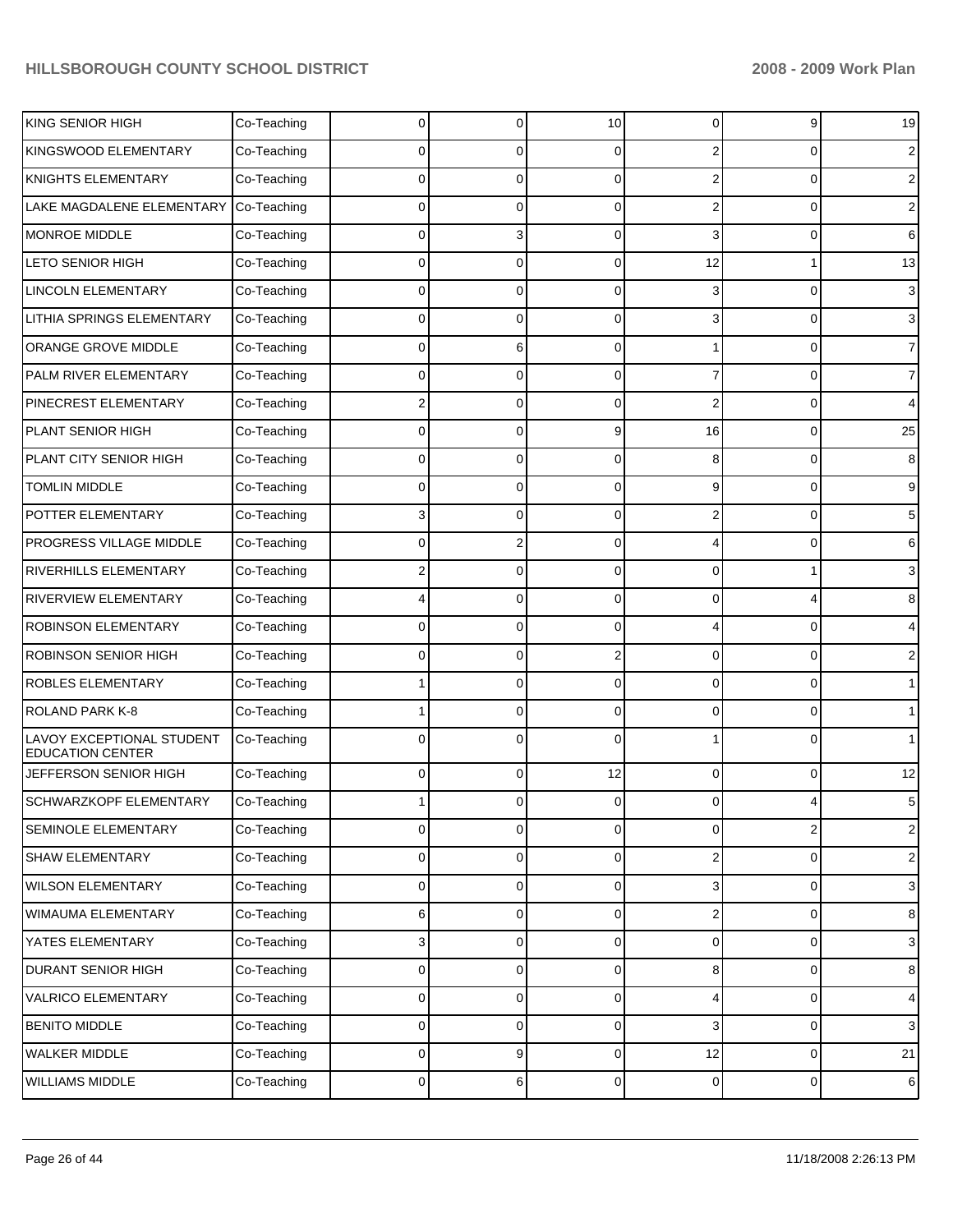| ISICKLES SENIOR HIGH                  | Co-Teaching                          |     |     |     | ں ا |       | 15           |
|---------------------------------------|--------------------------------------|-----|-----|-----|-----|-------|--------------|
| REDDICK ELEMENTARY SCHOOL Co-Teaching |                                      |     |     |     |     |       | $\mathbf{4}$ |
|                                       | <b>Total Co-Teaching Classrooms:</b> | 149 | 167 | 239 | 422 | 113 I | .090         |

#### **Infrastructure Tracking**

**Necessary offsite infrastructure requirements resulting from expansions or new schools. This section should include infrastructure information related to capacity project schedules and other project schedules (Section 4).** 

Middle School South County Region, 6-8, no site Middle School East County Region, 6-8, UUU site Elementary School South County Region, K-5, Lennard High School site

**Proposed location of planned facilities, whether those locations are consistent with the comprehensive plans of all affected local governments, and recommendations for infrastructure and other improvements to land adjacent to existing facilities. Provisions of 1013.33(12), (13) and (14) and 1013.36 must be addressed for new facilities planned within the 1st three years of the plan (Section 5).** 

Middle School South County Region, 6-8 Middle School East County Region, 6-8 Elementary School South County Region, K-5

**Consistent with Comp Plan?** Yes

#### **Net New Classrooms**

The number of classrooms, by grade level and type of construction, that were added during the last fiscal year.

| List the net new classrooms added in the 2007 - 2008 fiscal year.                                                                                       |                              |                            |                                | List the net new classrooms to be added in the 2008 - 2009 fiscal<br>year. |                              |                            |                                |                        |
|---------------------------------------------------------------------------------------------------------------------------------------------------------|------------------------------|----------------------------|--------------------------------|----------------------------------------------------------------------------|------------------------------|----------------------------|--------------------------------|------------------------|
| "Classrooms" is defined as capacity carrying classrooms that are added to increase<br>capacity to enable the district to meet the Class Size Amendment. |                              |                            |                                | Totals for fiscal year 2008 - 2009 should match totals in Section 15A.     |                              |                            |                                |                        |
| Location                                                                                                                                                | $2007 - 2008$ #<br>Permanent | $2007 - 2008$ #<br>Modular | $2007 - 2008$ #<br>Relocatable | 2007 - 2008<br>Total                                                       | $2008 - 2009$ #<br>Permanent | $2008 - 2009$ #<br>Modular | $2008 - 2009$ #<br>Relocatable | $2008 - 2009$<br>Total |
| Elementary (PK-3)                                                                                                                                       | 191                          |                            |                                | 191                                                                        |                              |                            |                                | $\Omega$               |
| Middle (4-8)                                                                                                                                            |                              |                            |                                |                                                                            | 66                           |                            |                                | 66                     |
| High (9-12)                                                                                                                                             | 48                           |                            |                                | 48                                                                         |                              |                            |                                | $\Omega$               |
|                                                                                                                                                         | 239                          |                            |                                | 239                                                                        | 66                           |                            | 0                              | 66                     |

#### **Relocatable Student Stations**

Number of students that will be educated in relocatable units, by school, in the current year, and the projected number of students for each of the years in the workplan.

| <b>Site</b>               | $2008 - 2009$ | $2009 - 2010$ | $2010 - 2011$ | 2011 - 2012 | 2012 - 2013 | 5 Year Average |
|---------------------------|---------------|---------------|---------------|-------------|-------------|----------------|
| <b>INELSON ELEMENTARY</b> |               |               |               |             |             | 0              |
| ICRESTWOOD ELEMENTARY     |               |               |               |             |             | 0              |
| ICYPRESS CREEK ELEMENTARY |               |               |               |             |             | 0              |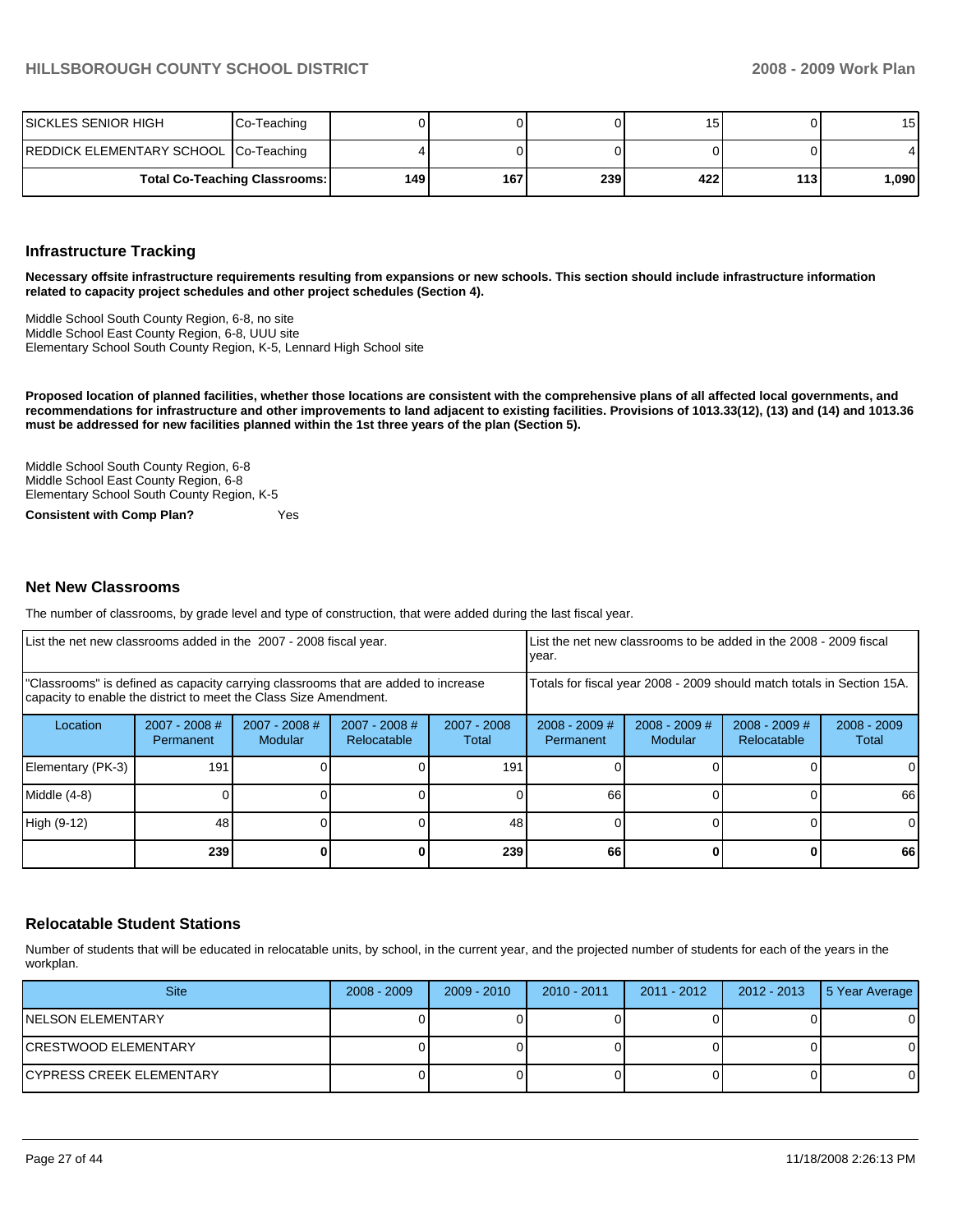| <b>DESOTO ELEMENTARY</b>                                | 0           | $\mathbf 0$ | $\mathbf 0$    | $\overline{0}$ | $\mathbf 0$ | $\overline{0}$ |
|---------------------------------------------------------|-------------|-------------|----------------|----------------|-------------|----------------|
| <b>DICKENSON ELEMENTARY</b>                             | 0           | 0           | 0              | $\Omega$       | $\Omega$    | $\overline{0}$ |
| <b>DOVER ELEMENTARY</b>                                 | 91          | 91          | 91             | 91             | $\Omega$    | 73             |
| <b>DUNBAR ELEMENTARY</b>                                | $\Omega$    | $\mathbf 0$ | 0              | $\Omega$       | $\Omega$    | $\overline{0}$ |
| <b>EAST BAY SENIOR HIGH</b>                             | 85          | 85          | 85             | 85             | $\Omega$    | 68             |
| <b>EISENHOWER MIDDLE</b>                                | $\Omega$    | $\mathbf 0$ | 0              | $\Omega$       | $\Omega$    | $\overline{0}$ |
| <b>EDISON ELEMENTARY</b>                                | 105         | 105         | 105            | 105            | $\Omega$    | 84             |
| <b>EGYPT LAKE ELEMENTARY</b>                            | $\Omega$    | $\mathbf 0$ | 0              | $\Omega$       | $\Omega$    | $\overline{0}$ |
| <b>ERWIN AREA VOCATIONAL-TECHNICAL CENTER</b>           | 23          | $\mathbf 0$ | $\Omega$       | $\Omega$       | $\Omega$    | 5 <sub>5</sub> |
| <b>ESSRIG ELEMENTARY</b>                                | $\Omega$    | $\mathbf 0$ | $\mathbf 0$    | $\Omega$       | $\Omega$    | $\overline{0}$ |
| <b>FOLSOM ELEMENTARY</b>                                | 69          | 69          | 69             | $\Omega$       | $\Omega$    | 41             |
| <b>FOSTER ELEMENTARY</b>                                | 36          | 36          | 36             | 36             | $\mathbf 0$ | 29             |
| <b>SLIGH MIDDLE</b>                                     | 0           | $\mathbf 0$ | $\Omega$       | $\Omega$       | $\Omega$    | $\overline{0}$ |
| <b>FRANKLIN MIDDLE</b>                                  | 0           | $\mathbf 0$ | 0              | $\Omega$       | $\Omega$    | $\overline{0}$ |
| <b>GAITHER SENIOR HIGH</b>                              | 0           | $\mathbf 0$ | $\Omega$       | $\Omega$       | $\Omega$    | $\overline{0}$ |
| <b>LOMAX ELEMENTARY</b>                                 | $\Omega$    | $\mathbf 0$ | 0              | $\Omega$       | $\Omega$    | $\overline{0}$ |
| <b>LOPEZ ELEMENTARY</b>                                 | 74          | 74          | $\Omega$       | $\Omega$       | $\Omega$    | 30             |
| <b>LOWRY ELEMENTARY</b>                                 | 0           | $\mathbf 0$ | $\mathbf 0$    | $\Omega$       | $\Omega$    | $\overline{0}$ |
| LUTZ ELEMENTARY                                         | 0           | $\mathbf 0$ | $\Omega$       | $\Omega$       | $\Omega$    | $\overline{0}$ |
| MABRY ELEMENTARY                                        | 0           | $\mathbf 0$ | 0              | $\Omega$       | $\Omega$    | $\overline{0}$ |
| TEMPLE TERRACE ELEMENTARY                               | 0           | $\mathbf 0$ | $\Omega$       | $\Omega$       | $\Omega$    | $\overline{0}$ |
| THONOTOSASSA ELEMENTARY                                 | 0           | $\mathbf 0$ | $\mathbf 0$    | $\Omega$       | $\Omega$    | $\overline{0}$ |
| <b>TINKER ELEMENTARY</b>                                | 0           | $\mathbf 0$ | $\Omega$       | $\Omega$       | $\Omega$    | $\overline{0}$ |
| TOWN & COUNTRY ELEMENTARY                               | 0           | $\mathbf 0$ | $\Omega$       | $\Omega$       | $\Omega$    | $\overline{0}$ |
| WEBB MIDDLE                                             | 0           | 0           | $\Omega$       | 0              | $\Omega$    | $\overline{0}$ |
| <b>TRAPNELL ELEMENTARY</b>                              | 72          | 72          | 72             | $\overline{0}$ | $\mathbf 0$ | 43             |
| <b>TURKEY CREEK MIDDLE</b>                              | $\Omega$    | $\mathbf 0$ | 0              | $\Omega$       | $\mathbf 0$ | $\overline{0}$ |
| <b>TWIN LAKES ELEMENTARY</b>                            | 98          | 98          | 98             | 98             | $\mathbf 0$ | 78             |
| CAMINITI EXCEPTIONAL STUDENT EDUCATION<br><b>CENTER</b> | $\Omega$    | $\mathbf 0$ | 0              | $\Omega$       | $\mathbf 0$ | $\overline{0}$ |
| WALDEN LAKE ELEMENTARY                                  | 0           | 0           | $\mathbf 0$    | $\overline{0}$ | $\mathbf 0$ | $\overline{0}$ |
| WASHINGTON ELEMENTARY                                   | 0           | $\mathbf 0$ | $\overline{0}$ | $\overline{0}$ | $\mathbf 0$ | $\overline{0}$ |
| WESTSHORE ELEMENTARY                                    | 0           | $\mathbf 0$ | $\Omega$       | $\Omega$       | $\mathbf 0$ | $\overline{0}$ |
| WEST TAMPA ELEMENTARY                                   | 18          | 18          | 18             | 18             | $\mathbf 0$ | 14             |
| JAMES ELEMENTARY SCHOOL                                 | $\mathbf 0$ | $\mathbf 0$ | $\mathbf 0$    | $\overline{0}$ | $\mathbf 0$ | $\overline{0}$ |
| <b>WILSON MIDDLE</b>                                    | 0           | 0           | $\overline{0}$ | $\overline{0}$ | $\mathbf 0$ | $\overline{0}$ |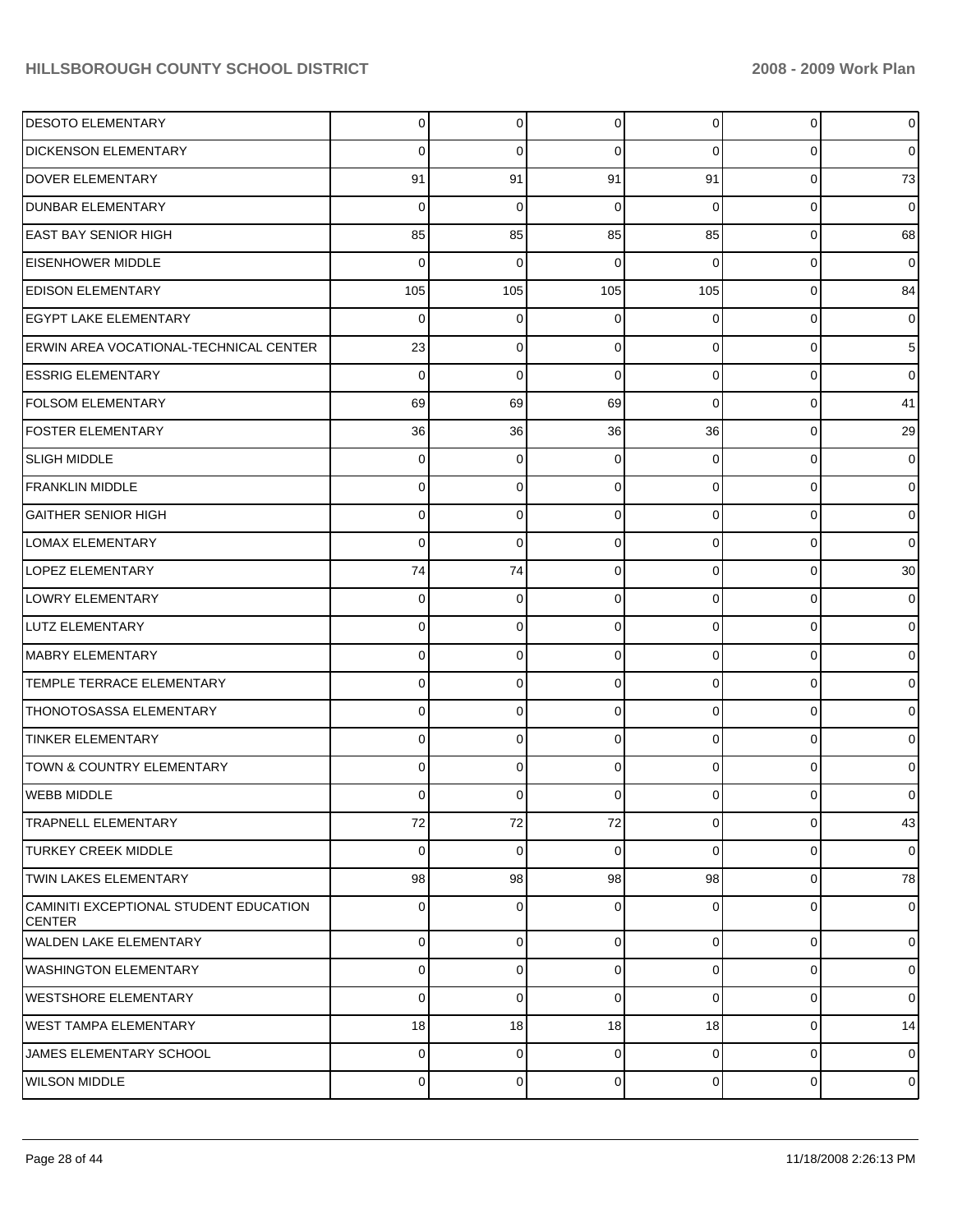| <b>WHARTON SENIOR HIGH</b>            | 0   | 0           | $\Omega$ | 0              | 0           | $\overline{0}$ |
|---------------------------------------|-----|-------------|----------|----------------|-------------|----------------|
| <b>BLAKE SENIOR HIGH</b>              |     | 0           | 0        | 0              | 0           | 0              |
| <b>CLARK ELEMENTARY</b>               | 0   | 0           | 0        | 0              | $\Omega$    | $\mathbf 0$    |
| <b>WESTCHASE ELEMENTARY</b>           | 51  | 51          | 51       | 51             | 0           | 41             |
| PIZZO ELEMENTARY                      |     | 0           | ∩        | $\Omega$       | $\Omega$    | $\overline{0}$ |
| <b>RODGERS MIDDLE</b>                 | O   | 0           | 0        | 0              | $\Omega$    | $\overline{0}$ |
| RIVERVIEW SENIOR HIGH                 |     | 0           | 0        | 0              | $\Omega$    | $\overline{0}$ |
| <b>BEVIS ELEMENTARY</b>               | 0   | 0           | 0        | 0              | $\Omega$    | $\overline{0}$ |
| <b>GIUNTA MIDDLE SCHOOL</b>           |     | 0           | ∩        | 0              | $\Omega$    | $\overline{0}$ |
| NORTH TAMPA ALTERNATIVE CENTER        | 0   | 0           | 0        | 0              | $\Omega$    | $\overline{0}$ |
| Oak Park Elementary                   |     | 0           | ∩        | 0              | $\Omega$    | $\overline{0}$ |
| SMITH MIDDLE SCHOOL                   | 0   | 0           | 0        | 0              | $\Omega$    | 0              |
| <b>DEER PARK ELEMENTARY</b>           | 0   | 0           | ∩        | 0              | $\Omega$    | $\mathbf 0$    |
| <b>EAST COUNTY ALTERNATIVE CENTER</b> | 22  | $\mathbf 0$ | 0        | 0              | $\Omega$    | $\overline{4}$ |
| GARY ADULT CENTER (NEW)               | 0   | 0           | ∩        | 0              | $\Omega$    | $\overline{0}$ |
| CARVER EXCEPTIONAL CENTER             | 0   | 0           | 0        | 0              | $\Omega$    | 0              |
| <b>BARTELS MIDDLE SCHOOL</b>          |     | 0           | ∩        | 0              | $\Omega$    | $\overline{0}$ |
| SUMMERFIELD CROSSINGS                 | 0   | 0           | 0        | 0              | $\Omega$    | $\overline{0}$ |
| <b>DOBY ELEMENTARY</b>                |     | 0           | ∩        | 0              | $\Omega$    | $\overline{0}$ |
| <b>HAMMOND ELEMENTARY</b>             | 0   | 0           | 0        | 0              | $\Omega$    | $\overline{0}$ |
| <b>FARNELL MIDDLE</b>                 |     | 0           | 0        | 0              | $\Omega$    | $\overline{0}$ |
| <b>BRYANT ELEMENTARY</b>              | 0   | $\mathbf 0$ | 0        | 0              | $\Omega$    | $\overline{0}$ |
| <b>CIMINO ELEMENTARY</b>              | 30  | 30          | 0        | $\Omega$       | $\Omega$    | 12             |
| SPOTO HIGH SCHOOL                     | O   | 0           | ∩        | 0              | $\Omega$    | $\overline{0}$ |
| <b>BING ELEMENTARY</b>                | 0   | 0           | 0        | 0              | 0           | 0              |
| <b>ALAFIA ELEMENTARY</b>              | 0   | 0           | $\Omega$ | 0              | 0           | $\overline{0}$ |
| JUST ELEMENTARY                       | 0   | 0           | 0        | 0              | 0           | $\overline{0}$ |
| STEWART MIDDLE                        | 0   | $\mathbf 0$ | $\Omega$ | 0              | 0           | $\overline{0}$ |
| <b>BRANDON SENIOR HIGH</b>            | 130 | 130         | 130      | 0              | 0           | 78             |
| <b>BOYETTE SPRINGS ELEMENTARY</b>     | 0   | 0           | 0        | 0              | 0           | $\overline{0}$ |
| MCLANE MIDDLE                         | 0   | $\mathbf 0$ | 0        | 0              | 0           | $\overline{0}$ |
| <b>BREWSTER ADULT CENTER</b>          | 357 | 0           | 0        | 0              | 0           | 71             |
| HUNTERS GREEN ELEMENTARY              | 0   | $\mathbf 0$ | 0        | 0              | 0           | $\overline{0}$ |
| JACKSON ELEMENTARY                    | 0   | 0           | 0        | 0              | 0           | $\overline{0}$ |
| D. W. WATERS CENTER                   | 0   | $\mathbf 0$ | 0        | 0              | $\mathbf 0$ | $\overline{0}$ |
| KENLY ELEMENTARY                      | 0   | 0           | 0        | $\overline{0}$ | 0           | $\overline{0}$ |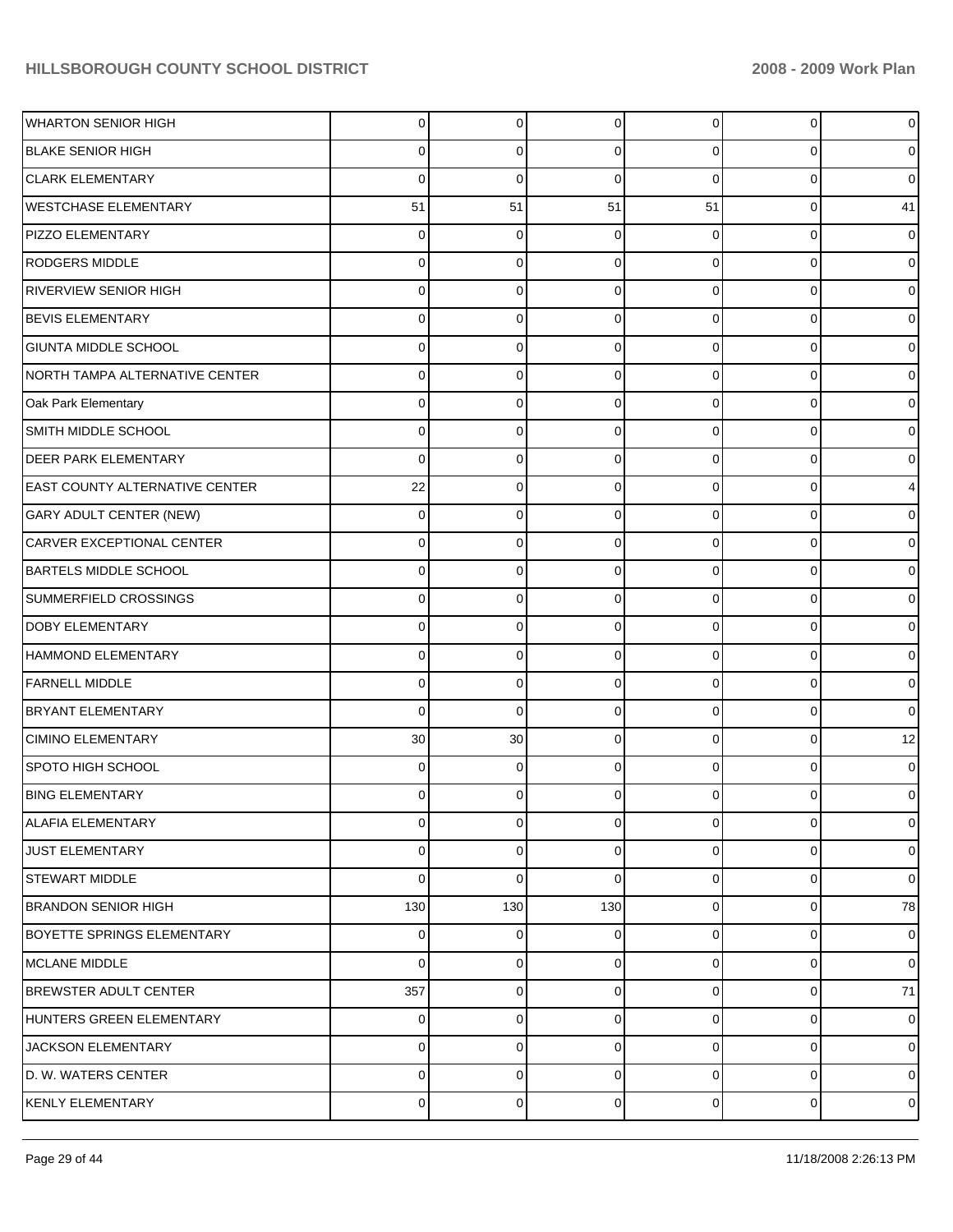| KING SENIOR HIGH                      | 225            | 225 | 225 | 225            | 0 | 180            |
|---------------------------------------|----------------|-----|-----|----------------|---|----------------|
| KINGSWOOD ELEMENTARY                  | 0              | 0   | 0   | 0              | 0 | $\overline{0}$ |
| <b>KNIGHTS ELEMENTARY</b>             | 0              | 0   | 0   | $\overline{0}$ | 0 | $\overline{0}$ |
| LAKE MAGDALENE ELEMENTARY             | 0              | 0   | 0   | $\overline{0}$ | 0 | $\overline{0}$ |
| LANIER ELEMENTARY                     | 0              | 0   | 0   | $\overline{0}$ | 0 | $\overline{0}$ |
| MONROE MIDDLE                         | 10             | 10  | 10  | $\overline{0}$ | 0 | $6 \mid$       |
| LEAREY ADULT CENTER                   | 126            | 0   | 0   | $\overline{0}$ | 0 | 25             |
| LEE ELEMENTARY SCHOOL OF TECHNOLOGY   | 0              | 0   | 0   | 0              | 0 | $\overline{0}$ |
| <b>LETO SENIOR HIGH</b>               | 75             | 75  | 75  | 75             | 0 | 60             |
| LIMONA ELEMENTARY                     | 0              | 0   | 0   | 0              | 0 | $\overline{0}$ |
| <b>LINCOLN ELEMENTARY</b>             | 18             | 18  | 18  | $\overline{0}$ | 0 | 11             |
| LEWIS ELEMENTARY                      | 0              | 0   | 0   | $\overline{0}$ | 0 | $\overline{0}$ |
| <b>LITHIA SPRINGS ELEMENTARY</b>      | 0              | 0   | 0   | $\overline{0}$ | 0 | $\overline{0}$ |
| <b>ORANGE GROVE MIDDLE</b>            | 0              | 0   | 0   | $\overline{0}$ | 0 | $\overline{0}$ |
| <b>PALM RIVER ELEMENTARY</b>          | 0              | 0   | 0   | $\overline{0}$ | 0 | $\overline{0}$ |
| <b>PINECREST ELEMENTARY</b>           | 0              | 0   | 0   | 0              | 0 | $\overline{0}$ |
| PLANT SENIOR HIGH                     | 30             | 30  | 30  | 30             | 0 | 24             |
| PLANT CITY SENIOR HIGH                | 0              | 0   | 0   | 0              | 0 | $\overline{0}$ |
| <b>TOMLIN MIDDLE</b>                  | 22             | 22  | 0   | $\overline{0}$ | 0 | $\overline{9}$ |
| <b>VELASCO STUDENT SERVICE CENTER</b> | 0              | 0   | 0   | $\overline{0}$ | 0 | $\overline{0}$ |
| <b>DURANT SENIOR HIGH</b>             | 0              | 0   | 0   | $\Omega$       | 0 | $\overline{0}$ |
| <b>BURNETT MIDDLE</b>                 | 0              | 0   | 0   | $\overline{0}$ | 0 | $\overline{0}$ |
| <b>VALRICO ELEMENTARY</b>             | 0              | 0   | 0   | $\Omega$       | 0 | $\overline{0}$ |
| <b>BENITO MIDDLE</b>                  | 0              | 0   | 0   | $\Omega$       | 0 | $\overline{0}$ |
| WALKER MIDDLE                         | 0              | 0   | O   | 0              |   | $\overline{0}$ |
| <b>WILLIAMS MIDDLE</b>                | 22             | 22  | 22  | 22             | 0 | 18             |
| <b>SICKLES SENIOR HIGH</b>            | 25             | 25  | 25  | $\overline{0}$ | 0 | 15             |
| <b>BROOKER ELEMENTARY</b>             | 54             | 54  | 0   | $\overline{0}$ | 0 | 22             |
| <b>BROWARD ELEMENTARY</b>             | 51             | 51  | 0   | $\overline{0}$ | 0 | 20             |
| <b>BRYAN ELEMENTARY</b>               | 18             | 18  | 18  | $\overline{0}$ | 0 | 11             |
| BUCHANAN MIDDLE                       | 0              | 0   | 0   | $\overline{0}$ | 0 | $\overline{0}$ |
| <b>BUCKHORN ELEMENTARY</b>            | 0              | 0   | 0   | $\overline{0}$ | 0 | $\overline{0}$ |
| <b>BURNEY ELEMENTARY</b>              | 0              | 0   | 0   | $\overline{0}$ | 0 | $\overline{0}$ |
| <b>BURNS MIDDLE</b>                   | 0              | 0   | 0   | $\overline{0}$ | 0 | $\overline{0}$ |
| <b>CAHOON ELEMENTARY</b>              | 0              | 0   | 0   | $\overline{0}$ | 0 | $\overline{0}$ |
| VAN BUREN MIDDLE                      | $\overline{0}$ | 0   | 0   | $\overline{0}$ | 0 | $\overline{0}$ |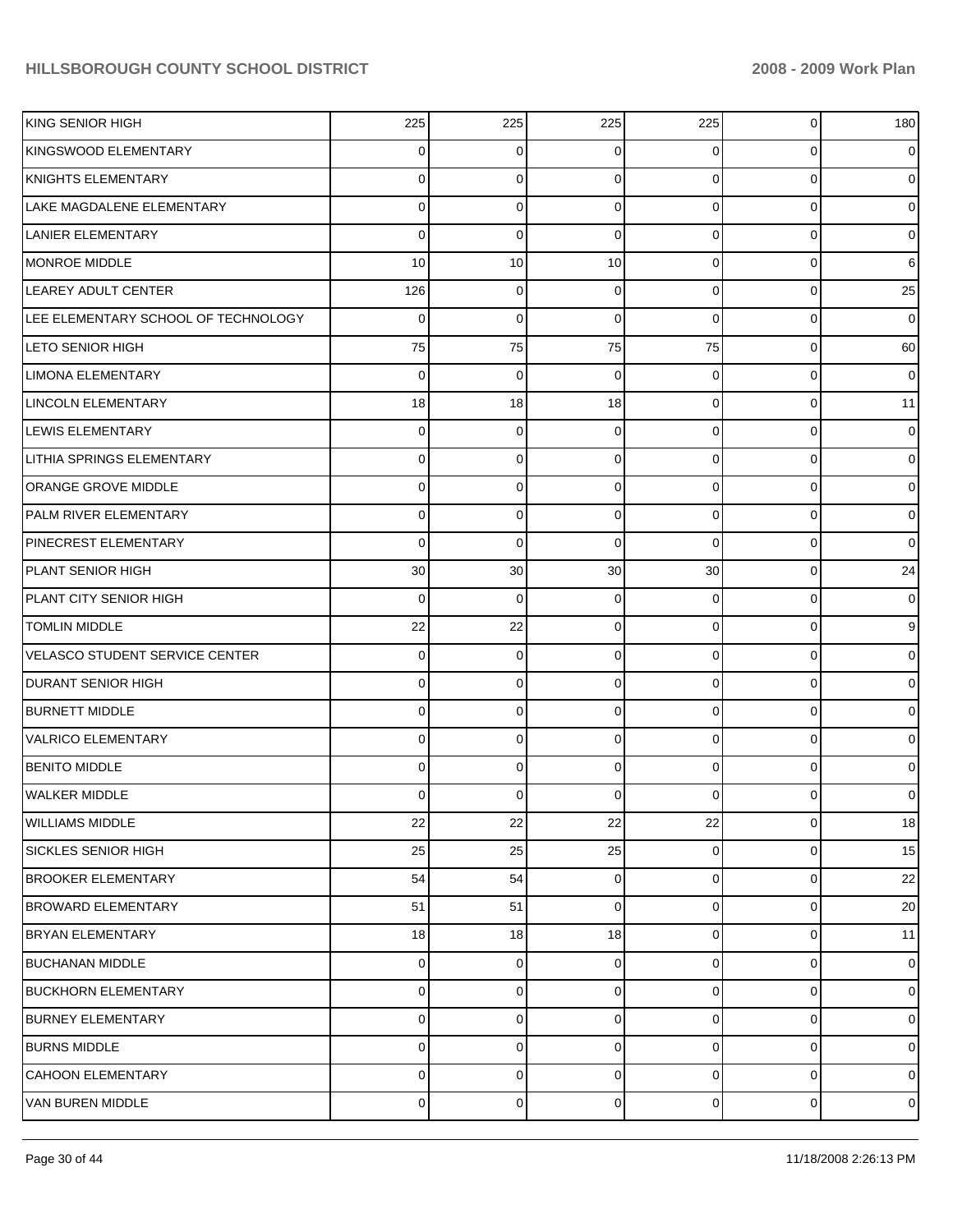| CANNELLA ELEMENTARY                   | 36          | 36  | 36          | 36             | 0           | 29             |
|---------------------------------------|-------------|-----|-------------|----------------|-------------|----------------|
| CARROLLWOOD ELEMENTARY                | 10          | 10  | 0           | 0              | 0           | $\overline{4}$ |
| <b>CHAMBERLAIN SENIOR HIGH</b>        | 490         | 490 | 490         | 490            | 0           | 392            |
| CHIARAMONTE ELEMENTARY                | 10          | 10  | 10          | 10             | 0           | 8              |
| <b>CITRUS PARK ELEMENTARY</b>         | 36          | 36  | 36          | 36             | $\mathbf 0$ | 29             |
| <b>CLAIR-MEL ELEMENTARY</b>           | 0           | 0   | 0           | $\Omega$       | 0           | $\overline{0}$ |
| DOWDELL MIDDLE                        | 0           | 0   | $\Omega$    | $\Omega$       | 0           | $\overline{0}$ |
| <b>CLAYWELL ELEMENTARY</b>            | 90          | 90  | 90          | 90             | $\mathbf 0$ | 72             |
| <b>GIBSONTON ELEMENTARY</b>           | 36          | 36  | 0           | $\Omega$       | 0           | 14             |
| <b>GORRIE ELEMENTARY</b>              | 0           | 0   | $\Omega$    | $\Omega$       | 0           | $\overline{0}$ |
| <b>GRADY ELEMENTARY</b>               | 18          | 18  | 18          | 18             | 0           | 14             |
| <b>GRAHAM ELEMENTARY</b>              | 0           | 0   | $\Omega$    | $\Omega$       | 0           | $\overline{0}$ |
| <b>BELLAMY ELEMENTARY</b>             | 28          | 28  | 28          | 28             | 0           | 22             |
| <b>GRECO MIDDLE SCHOOL</b>            | 52          | 52  | 52          | 0              | 0           | 31             |
| <b>HILL MIDDLE</b>                    | 0           | 0   | 0           | $\Omega$       | 0           | $\overline{0}$ |
| HILLSBOROUGH SENIOR HIGH              | 0           | 0   | $\Omega$    | $\Omega$       | $\mathbf 0$ | $\overline{0}$ |
| MULRENNAN MIDDLE                      | 0           | 0   | $\Omega$    | $\Omega$       | 0           | $\overline{0}$ |
| <b>SCHMIDT ELEMENTARY</b>             | 36          | 36  | 36          | 36             | 0           | 29             |
| MULLER ELEMENTARY                     | 0           | 0   | 0           | $\Omega$       | 0           | $\overline{0}$ |
| <b>CORR ELEMENTARY</b>                | 0           | 0   | $\Omega$    | $\Omega$       | $\mathbf 0$ | $\overline{0}$ |
| <b>BOWERS WHITLEY CAREER CENTER</b>   | 0           | 0   | $\Omega$    | $\Omega$       | 0           | $\overline{0}$ |
| <b>APARICIO-LEVY TECHNICAL CENTER</b> | 0           | 0   | $\Omega$    | $\Omega$       | $\mathbf 0$ | $\overline{0}$ |
| LENNARD HIGH SCHOOL                   | 0           | 0   | $\Omega$    | $\Omega$       | 0           | $\overline{0}$ |
| <b>TURNER ELEMENTARY</b>              | 0           | 0   | $\Omega$    | $\Omega$       | 0           | $\overline{0}$ |
| <b>COLLINS ELEMENTARY</b>             | 0           | 0   | $\Omega$    | 0              | 0           | $\overline{0}$ |
| ADAMS MIDDLE                          | 54          | 54  | 54          | 54             | 0           | 43             |
| <b>FOREST HILLS ELEMENTARY</b>        | 36          | 36  | 36          | 36             | 0           | 29             |
| <b>MEMORIAL MIDDLE</b>                | 176         | 176 | 176         | 176            | 0           | 141            |
| ALEXANDER ELEMENTARY                  | $\mathbf 0$ | 0   | 0           | $\overline{0}$ | 0           | $\overline{0}$ |
| PIERCE MIDDLE                         | 74          | 74  | 74          | 74             | 0           | 59             |
| <b>ANDERSON ELEMENTARY</b>            | 18          | 0   | 0           | $\overline{0}$ | 0           | $\overline{4}$ |
| <b>ARMWOOD SENIOR HIGH</b>            | 0           | 0   | 0           | $\overline{0}$ | 0           | $\overline{0}$ |
| <b>APOLLO BEACH ELEMENTARY</b>        | 36          | 36  | $\mathbf 0$ | $\overline{0}$ | 0           | 14             |
| <b>BALLAST POINT ELEMENTARY</b>       | 37          | 37  | 37          | 37             | 0           | 30             |
| <b>BAY CREST ELEMENTARY</b>           | $\mathbf 0$ | 0   | $\mathbf 0$ | $\overline{0}$ | 0           | $\overline{0}$ |
| CLEVELAND ELEMENTARY                  | 18          | 18  | 18          | 18             | 0           | 14             |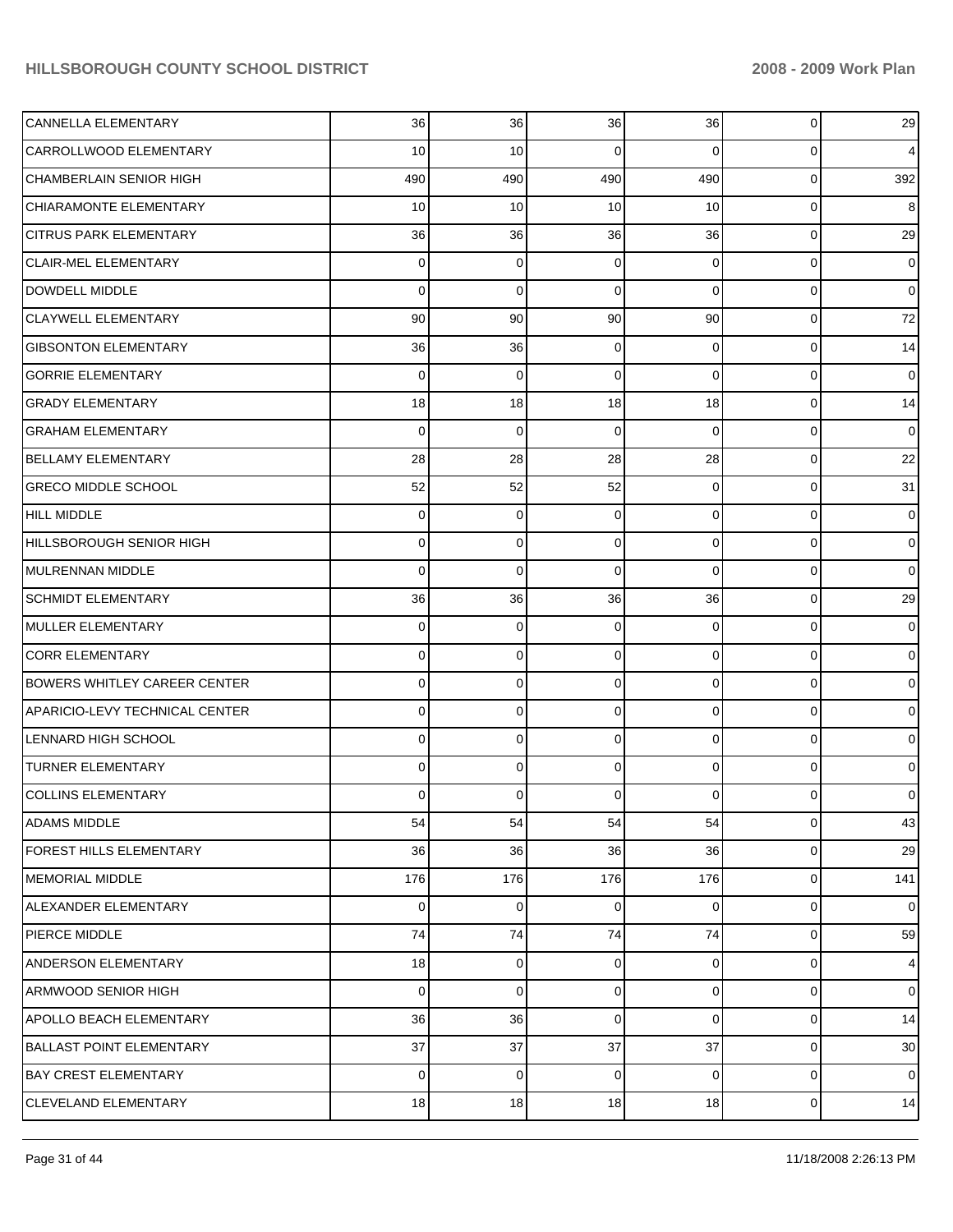| <b>COLEMAN MIDDLE</b>           | 0   | $\mathbf 0$ | $\Omega$ | $\Omega$       | $\mathbf 0$ | $\overline{0}$ |
|---------------------------------|-----|-------------|----------|----------------|-------------|----------------|
| <b>COLSON ELEMENTARY</b>        | O   | 0           | 0        | 0              | 0           | $\overline{0}$ |
| LOCKHART ELEMENTARY             | O   | 0           | 0        | 0              | 0           | $\overline{0}$ |
| <b>CORK ELEMENTARY</b>          | 0   | 0           | 0        | 0              | 0           | $\overline{0}$ |
| MACFARLANE ELEMENTARY           | 0   | 0           | 0        | 0              | $\Omega$    | $\overline{0}$ |
| MADISON MIDDLE                  | 54  | 54          | 54       | 54             | 0           | 43             |
| MANGO ELEMENTARY                | 0   | 0           | 0        | 0              | 0           | $\overline{0}$ |
| MANISCALCO ELEMENTARY           | 0   | $\mathbf 0$ | 0        | 0              | 0           | $\overline{0}$ |
| MANN MIDDLE                     | 76  | 76          | 76       | 76             | 0           | 61             |
| MARSHALL MIDDLE                 | 0   | 0           | 0        | $\Omega$       | 0           | $\overline{0}$ |
| MCDONALD ELEMENTARY             | 33  | 33          | 33       | 0              | 0           | 20             |
| IMEACHAM CENTER                 | 0   | 0           | 0        | 0              | 0           | $\overline{0}$ |
| MENDENHALL ELEMENTARY           | O   | 0           | 0        | 0              | $\Omega$    | $\overline{0}$ |
| <b>FERRELL MIDDLE MAGNET</b>    | 0   | 0           | 0        | 0              | 0           | $\overline{0}$ |
| MILES ELEMENTARY                | O   | 0           | 0        | 0              | $\Omega$    | $\overline{0}$ |
| MINTZ ELEMENTARY                | 0   | 0           | 0        | 0              | 0           | $\overline{0}$ |
| MITCHELL ELEMENTARY             | O   | 0           | 0        | 0              | $\Omega$    | $\overline{0}$ |
| MORGAN WOODS ELEMENTARY         | 0   | $\mathbf 0$ | 0        | 0              | 0           | $\overline{0}$ |
| MORT ELEMENTARY                 | 51  | 51          | 51       | 51             | 0           | 41             |
| NORTHWEST ELEMENTARY            | 0   | 0           | 0        | $\Omega$       | 0           | $\overline{0}$ |
| OAK GROVE ELEMENTARY            | 33  | 33          | 33       | 33             | $\Omega$    | 26             |
| BLOOMINGDALE SENIOR HIGH        | 100 | 100         | 100      | 100            | 0           | 80             |
| SPRINGHEAD ELEMENTARY           | 0   | 0           | 0        | $\Omega$       | $\Omega$    | $\overline{0}$ |
| SULPHUR SPRINGS ELEMENTARY      | 15  | 15          | 15       | 15             | $\Omega$    | 12             |
| SUMMERFIELD ELEMENTARY          | 40  | 40          | 0        | 0              | 0           | 16             |
| TAMPA BAY TECHNICAL HIGH SCHOOL | 319 | 319         | 319      | 319            | $\mathbf 0$ | 255            |
| TAMPA BAY BOULEVARD ELEMENTARY  | 0   | 0           | 0        | 0              | 0           | $\overline{0}$ |
| <b>TAMPA PALMS ELEMENTARY</b>   | 18  | 18          | 18       | 18             | 0           | 14             |
| <b>RANDALL MIDDLE</b>           | 0   | 0           | 0        | 0              | 0           | $\overline{0}$ |
| DAVIDSEN MIDDLE                 | 0   | 0           | 0        | 0              | 0           | $\overline{0}$ |
| <b>PRIDE ELEMENTARY</b>         | 0   | $\mathbf 0$ | 0        | 0              | 0           | $\overline{0}$ |
| <b>MCKITRICK ELEMENTARY</b>     | 0   | 0           | 0        | 0              | 0           | $\overline{0}$ |
| <b>CHILES ELEMENTARY</b>        | 0   | 0           | 0        | 0              | 0           | $\overline{0}$ |
| SYMMES ELEMENTARY               | 0   | 0           | 0        | 0              | 0           | $\overline{0}$ |
| <b>MARTINEZ MIDDLE</b>          | 0   | 0           | 0        | 0              | 0           | $\overline{0}$ |
| <b>LIBERTY MIDDLE</b>           | 0   | 0           | 0        | $\overline{0}$ | 0           | $\overline{0}$ |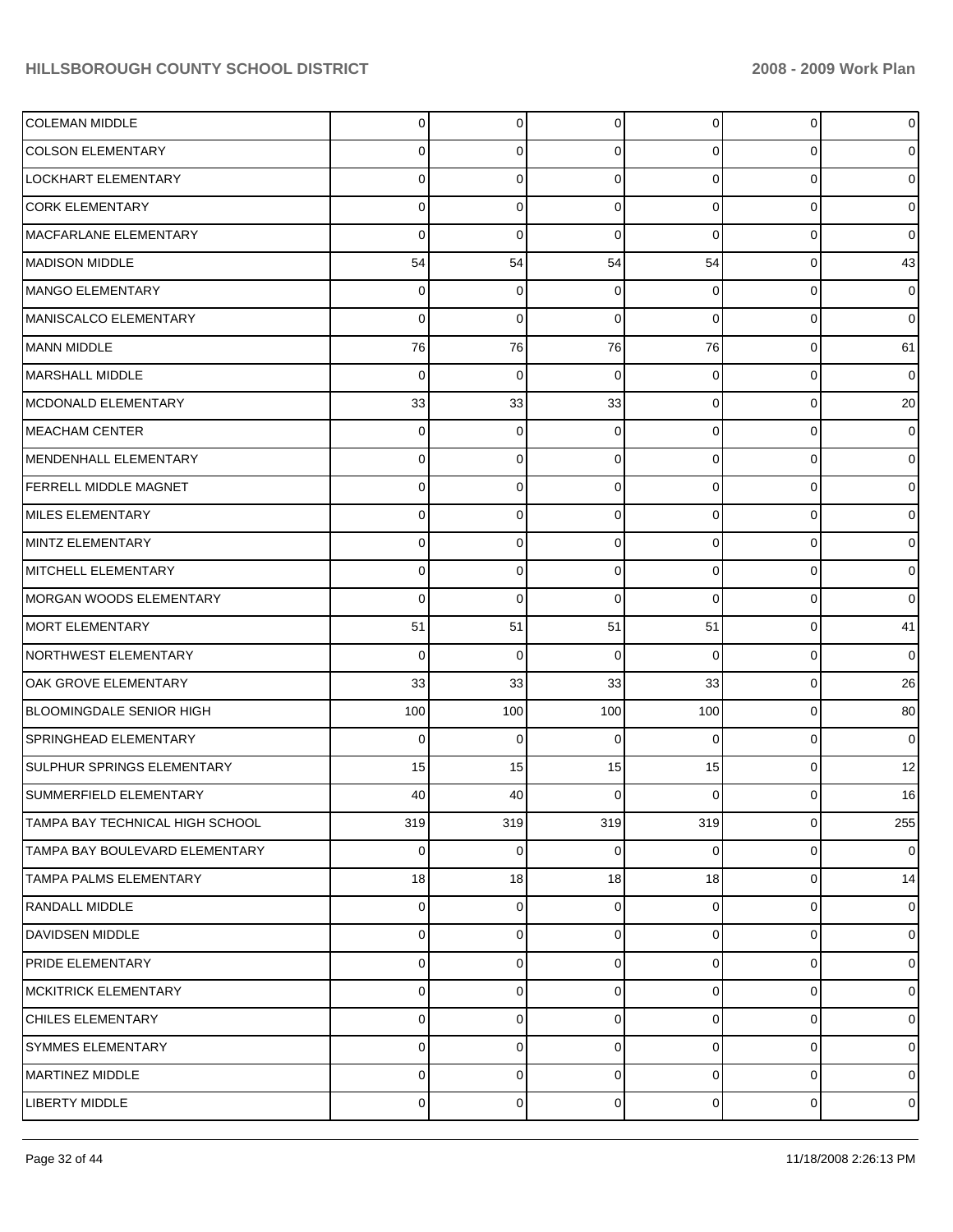| <b>ALONSO HIGH</b>                                   | 132         | 132         | 0              | 0              | $\overline{0}$ | 53             |
|------------------------------------------------------|-------------|-------------|----------------|----------------|----------------|----------------|
| <b>FREEDOM SENIOR HIGH</b>                           | 50          | 50          | 50             | 50             | $\overline{0}$ | 40             |
| <b>MIDDLETON SENIOR HIGH</b>                         | 322         | 322         | 322            | 322            | $\overline{0}$ | 258            |
| <b>SOUTH COUNTY CAREER CENTER</b>                    | 0           | 0           | $\Omega$       | 0              | $\overline{0}$ | $\mathbf 0$    |
| <b>IPPOLITO ELEMENTARY</b>                           | 0           | 0           | $\Omega$       | $\Omega$       | $\overline{0}$ | $\overline{0}$ |
| <b>NEWSOME SENIOR HIGH</b>                           | 0           | 0           | $\Omega$       | $\Omega$       | $\overline{0}$ | $\overline{0}$ |
| JENNINGS MIDDLE                                      | 0           | 0           | $\Omega$       | $\Omega$       | $\overline{0}$ | $\overline{0}$ |
| <b>SHIELDS MIDDLE</b>                                | 0           | 0           | $\Omega$       | $\Omega$       | $\overline{0}$ | $\overline{0}$ |
| <b>HERITAGE ELEMENTARY</b>                           | 0           | 0           | $\Omega$       | $\Omega$       | $\overline{0}$ | $\overline{0}$ |
| <b>SESSUMS ELEMENTARY</b>                            | 0           | 0           | $\Omega$       | $\Omega$       | $\overline{0}$ | $\overline{0}$ |
| <b>SHEEHY ELEMENTARY</b>                             | 0           | 0           | $\Omega$       | $\Omega$       | $\overline{0}$ | $\overline{0}$ |
| RAMPELLO DOWNTOWN PARTNERSHIP                        | 0           | 0           | $\Omega$       | $\Omega$       | $\overline{0}$ | $\overline{0}$ |
| <b>DAVIS ELEMENTARY</b>                              | 0           | $\Omega$    | $\Omega$       | $\Omega$       | $\overline{0}$ | $\overline{0}$ |
| <b>BRANDON ALTERNATIVE</b>                           | 536         | 536         | 536            | 536            | $\overline{0}$ | 429            |
| FISHHAWK CREEK ELEMENTARY                            | 0           | 0           | $\Omega$       | 0              | $\overline{0}$ | $\overline{0}$ |
| FROST ELEMENTARY                                     | 0           | $\Omega$    | $\Omega$       | $\Omega$       | $\overline{0}$ | $\overline{0}$ |
| <b>POTTER ELEMENTARY</b>                             | 180         | 180         | 180            | $\Omega$       | $\overline{0}$ | 108            |
| <b>PROGRESS VILLAGE MIDDLE</b>                       | $\Omega$    | 0           | $\Omega$       | $\Omega$       | $\overline{0}$ | $\overline{0}$ |
| <b>RIVERHILLS ELEMENTARY</b>                         | 66          | 66          | 66             | 66             | $\overline{0}$ | 53             |
| <b>RIVERVIEW ELEMENTARY</b>                          | 0           | 0           | 0              | $\Omega$       | $\overline{0}$ | $\overline{0}$ |
| <b>ROBINSON ELEMENTARY</b>                           | $\Omega$    | $\Omega$    | $\Omega$       | $\Omega$       | $\overline{0}$ | $\overline{0}$ |
| <b>ROBINSON SENIOR HIGH</b>                          | 25          | 25          | 25             | 25             | $\overline{0}$ | 20             |
| <b>ROBLES ELEMENTARY</b>                             | $\Omega$    | $\Omega$    | $\Omega$       | $\Omega$       | $\overline{0}$ | $\overline{0}$ |
| ROLAND PARK K-8                                      | 118         | 118         | 118            | 118            | $\overline{0}$ | 94             |
| LAVOY EXCEPTIONAL STUDENT EDUCATION<br><b>CENTER</b> | 70          | 70          | 70             | 70             | $\Omega$       | 56             |
| JEFFERSON SENIOR HIGH                                | 219         | 219         | 219            | 219            | $\overline{0}$ | 175            |
| <b>ROOSEVELT ELEMENTARY</b>                          | 40          | 40          | 40             | 40             | $\overline{0}$ | 32             |
| RUSKIN ELEMENTARY                                    | 0           | $\mathbf 0$ | $\mathbf 0$    | 0              | $\overline{0}$ | $\mathbf 0$    |
| SCHWARZKOPF ELEMENTARY                               | 0           | 0           | $\overline{0}$ | $\overline{0}$ | $\overline{0}$ | $\mathbf 0$    |
| <b>SEFFNER ELEMENTARY</b>                            | $\mathbf 0$ | 0           | $\mathbf 0$    | 0              | $\overline{0}$ | $\mathbf 0$    |
| <b>SEMINOLE ELEMENTARY</b>                           | 18          | 18          | 18             | 18             | $\overline{0}$ | 14             |
| <b>SHAW ELEMENTARY</b>                               | 0           | 0           | $\mathbf 0$    | 0              | $\overline{0}$ | $\mathbf 0$    |
| <b>SHORE ELEMENTARY</b>                              | 0           | 0           | $\mathbf 0$    | $\overline{0}$ | $\overline{0}$ | $\mathbf 0$    |
| SIMMONS CAREER CENTER                                | $\mathbf 0$ | 0           | $\mathbf 0$    | 0              | $\overline{0}$ | $\mathbf 0$    |
| <b>WILSON ELEMENTARY</b>                             | 36          | 36          | 36             | 36             | $\overline{0}$ | 29             |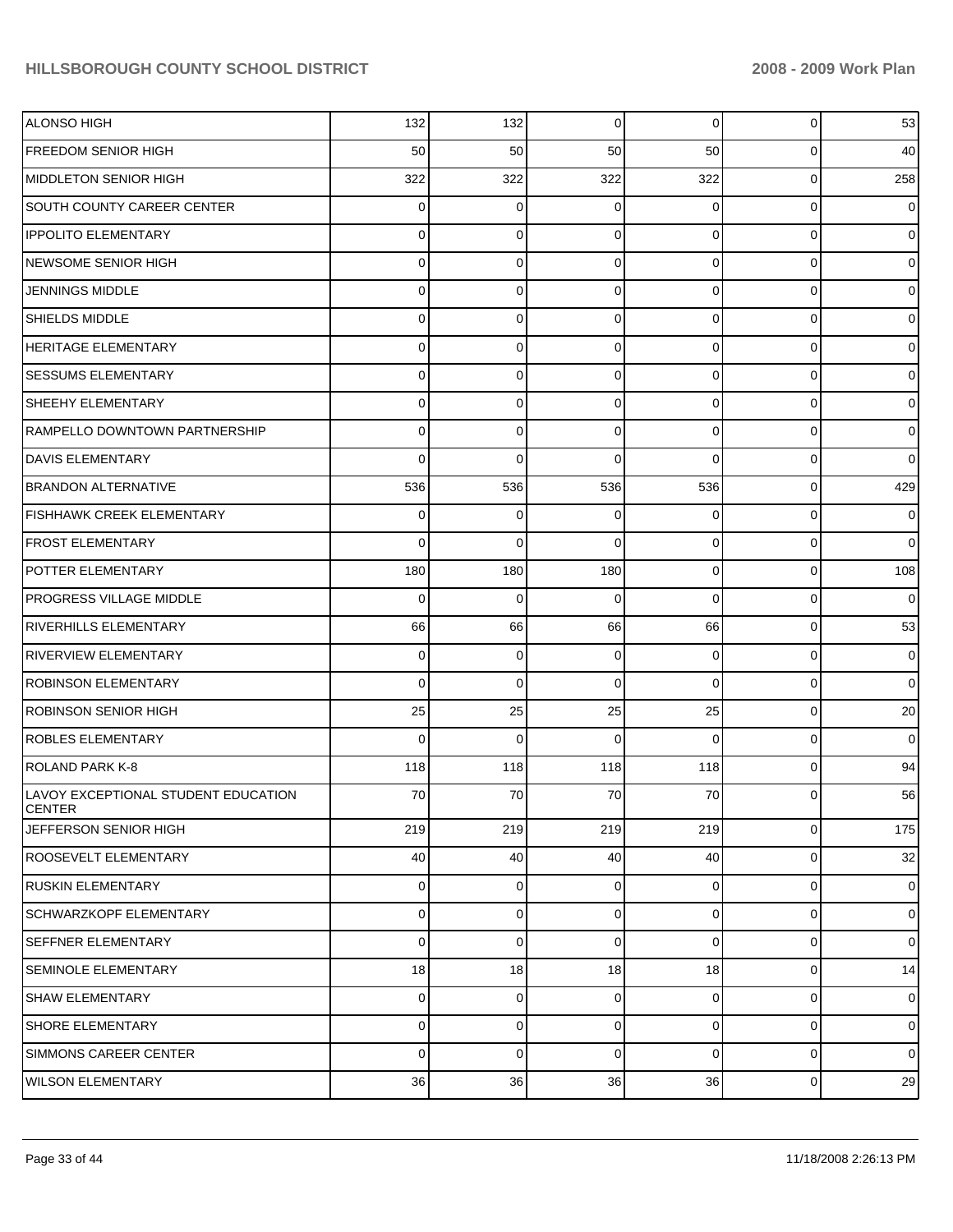| IWIMAUMA ELEMENTARY                               |          |         |         | 0        |         | $\Omega$ |
|---------------------------------------------------|----------|---------|---------|----------|---------|----------|
|                                                   |          |         |         |          |         |          |
| <b>IWITTER ELEMENTARY</b>                         | 33       | 33      | 33      | 33       |         | 26       |
| WOODBRIDGE ELEMENTARY                             |          |         | n       | $\Omega$ |         | 0        |
| <b>YATES ELEMENTARY</b>                           |          |         |         | $\Omega$ |         |          |
| <b>YOUNG MIDDLE</b>                               |          |         |         | $\Omega$ |         | 0        |
| <b>REDDICK ELEMENTARY SCHOOL</b>                  |          |         |         | $\Omega$ |         | 0        |
| ELEMENTARY M (Temple Heights)                     |          |         |         | $\Omega$ |         | 0        |
| STEINBRENNER HIGH SCHOOL                          |          |         |         | $\Omega$ |         | 0        |
| KNIGHTS (OLD)                                     | $\Omega$ |         |         | $\Omega$ |         | 0        |
|                                                   |          |         |         |          |         |          |
| Totals for HILLSBOROUGH COUNTY SCHOOL DISTRICT    |          |         |         |          |         |          |
| Total students in relocatables by year.           | 5,812    | 5,266   | 4,781   | 4,174    |         | 4,007    |
| Total number of COFTE students projected by year. | 184,079  | 182,908 | 182,802 | 183,595  | 185,446 | 183,766  |

### **Leased Facilities Tracking**

Exising leased facilities and plans for the acquisition of leased facilities, including the number of classrooms and student stations, as reported in the educational plant survey, that are planned in that location at the end of the five year workplan.

Percent in relocatables by year. **3 1 3** % **3** % **3** % **3** % **2** % **2** % **0** % **2** %

| Location                      | # of Leased<br>Classrooms 2008 -<br>2009 | <b>FISH Student</b><br><b>Stations</b> | Owner                             | # of Leased<br>Classrooms 2012 -<br>2013 | <b>FISH Student</b><br><b>Stations</b> |
|-------------------------------|------------------------------------------|----------------------------------------|-----------------------------------|------------------------------------------|----------------------------------------|
| <b>ADAMS MIDDLE</b>           | C                                        |                                        | 0 Removed                         | 0                                        | 0                                      |
| APOLLO BEACH ELEMENTARY       | C                                        |                                        | 462 Removed                       | 0                                        | 0                                      |
| <b>COLSON ELEMENTARY</b>      | 0                                        |                                        | 0 GE Capital                      | 0                                        | 0                                      |
| <b>CORK ELEMENTARY</b>        | 0                                        |                                        | 0 GE Capital                      | 0                                        | 0                                      |
| <b>CRESTWOOD ELEMENTARY</b>   | 0                                        |                                        | 90 GE Capital, Mobile<br>Modular  | 0                                        | $\mathbf 0$                            |
| <b>EGYPT LAKE ELEMENTARY</b>  | $\Omega$                                 |                                        | 0 Wm Scottsman                    | 0                                        | $\mathbf 0$                            |
| <b>MABRY ELEMENTARY</b>       | $\Omega$                                 |                                        | 0 GE Capital                      | 0                                        | $\mathbf 0$                            |
| MINTZ ELEMENTARY              | $\Omega$                                 |                                        | 40 GE Capital                     | 0                                        | $\Omega$                               |
| <b>MITCHELL ELEMENTARY</b>    | $\Omega$                                 |                                        | 0 GE Capital                      | 0                                        | $\mathbf 0$                            |
| NORTHWEST ELEMENTARY          | $\Omega$                                 |                                        | 112 GE Capital                    | 0                                        | $\mathbf 0$                            |
| OAK GROVE ELEMENTARY          | $\Omega$                                 |                                        | 69 Wm Scottsman                   | 0                                        | 0                                      |
| SUMMERFIELD ELEMENTARY        | $\Omega$                                 |                                        | 0 GE Capital                      | 0                                        | $\mathbf 0$                            |
| <b>TINKER ELEMENTARY</b>      | $\Omega$                                 |                                        | 624 GE Capital, Mobile<br>Modular | 0                                        | $\Omega$                               |
| <b>TURKEY CREEK MIDDLE</b>    | $\Omega$                                 |                                        | 0 Removed                         | 0                                        | $\Omega$                               |
| <b>WALDEN LAKE ELEMENTARY</b> | $\mathbf 0$                              |                                        | 144 GE Capital                    | 0                                        | $\mathbf 0$                            |
| lwestchase elementary         | $\mathbf 0$                              |                                        | 0 Removed                         | 0                                        | $\mathbf 0$                            |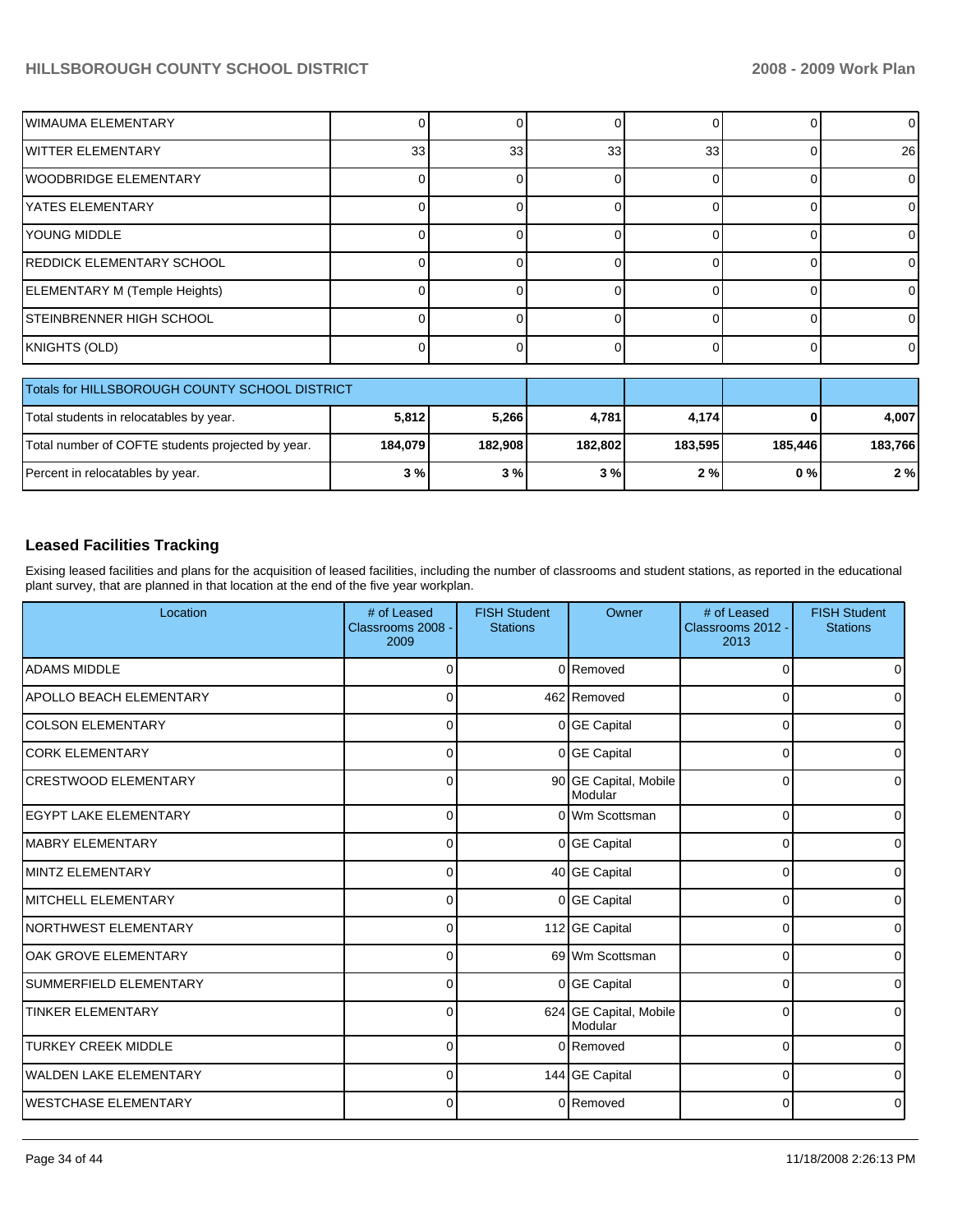| <b>RIVERVIEW SENIOR HIGH</b>   | 0           | 0 Removed                      | 0              | 0              |
|--------------------------------|-------------|--------------------------------|----------------|----------------|
| <b>BEVIS ELEMENTARY</b>        | 0           | 0 GE Capital                   | 0              | $\overline{0}$ |
| RANDALL MIDDLE                 | 0           | 22 Removed                     | $\Omega$       | $\overline{0}$ |
| DAVIDSEN MIDDLE                | 0           | 176 Wm Scottsman               | 0              | 0              |
| PRIDE ELEMENTARY               | 0           | 150 GE Capital                 | 0              | $\overline{0}$ |
| <b>MCKITRICK ELEMENTARY</b>    | 0           | 0 Wm Scottsman                 | 0              | $\overline{0}$ |
| <b>CHILES ELEMENTARY</b>       | 0           | 0 GE Capital                   | 0              | $\overline{0}$ |
| <b>LIBERTY MIDDLE</b>          | 0           | 0 Wm Scottsman                 | $\mathbf 0$    | $\overline{0}$ |
| ALONSO HIGH                    | 0           | 275 Wm Scottsman               | 0              | $\overline{0}$ |
| FREEDOM SENIOR HIGH            | 0           | 200 Wm Scottsman               | 0              | $\overline{0}$ |
| MIDDLETON SENIOR HIGH          | 0           | 219 GE Capital                 | 0              | $\overline{0}$ |
| <b>IPPOLITO ELEMENTARY</b>     | 0           | 94 Wm Scottsman                | $\mathbf 0$    | $\overline{0}$ |
| <b>JENNINGS MIDDLE</b>         | 0           | 0 GE Capital                   | 0              | $\overline{0}$ |
| SHEEHY ELEMENTARY              | 0           | 18 GE Capital                  | $\mathbf 0$    | $\overline{0}$ |
| <b>DAVIS ELEMENTARY</b>        | 0           | 64 GE Capital, Wm<br>Scottsman | 0              | $\overline{0}$ |
| FISHHAWK CREEK ELEMENTARY      | 0           | 184 GE Capital                 | $\mathbf 0$    | $\overline{0}$ |
| EAST COUNTY ALTERNATIVE CENTER | 1           | 22 Removed                     | $\mathbf 0$    | $\overline{0}$ |
| <b>FARNELL MIDDLE</b>          | 0           | 198 Wm Scottsman               | 0              | $\overline{0}$ |
| <b>BRYANT ELEMENTARY</b>       | 0           | 238 GE Capital                 | $\mathbf 0$    | $\overline{0}$ |
| <b>JUST ELEMENTARY</b>         | $\mathbf 0$ | 0 Wm Scottsman                 | 0              | $\overline{0}$ |
| <b>BROWARD ELEMENTARY</b>      | 0           | 54 GE Capital                  | $\mathbf 0$    | $\overline{0}$ |
| <b>BUCKHORN ELEMENTARY</b>     | 0           | 0 Removed                      | 0              | $\overline{0}$ |
| <b>BURNEY ELEMENTARY</b>       | $\mathbf 0$ | 0 Removed                      | $\mathbf 0$    | $\overline{0}$ |
| CANNELLA ELEMENTARY            | 0           | 0 Removed                      | 0              | $\overline{0}$ |
| CHAMBERLAIN SENIOR HIGH        | 0           | 0 Removed                      | $\overline{0}$ | $\overline{0}$ |
| <b>GIBSONTON ELEMENTARY</b>    | $\mathbf 0$ | 36 Removed                     | 0              | $\overline{0}$ |
| BELLAMY ELEMENTARY             | $\mathbf 0$ | 0 GE Capital                   | $\mathbf 0$    | $\overline{0}$ |
| HUNTERS GREEN ELEMENTARY       | 0           | 18 Wm Scottsman                | 0              | $\overline{0}$ |
| JACKSON ELEMENTARY             | $\mathbf 0$ | 163 GE Capital                 | $\mathbf 0$    | $\overline{0}$ |
| KINGSWOOD ELEMENTARY           | $\mathbf 0$ | 0 Wm Scottsman,<br>Resun       | $\mathbf 0$    | $\overline{0}$ |
| KNIGHTS ELEMENTARY             | 0           | 153 Wm Scottsman               | $\mathbf 0$    | $\overline{0}$ |
| LAKE MAGDALENE ELEMENTARY      | 0           | 0 GE Capital                   | $\mathbf 0$    | $\overline{0}$ |
| <b>TOMLIN MIDDLE</b>           | 0           | 88 GE Capital                  | 0              | $\overline{0}$ |
| POTTER ELEMENTARY              | 3           | 90 GE Capital                  | $\mathbf 0$    | $\overline{0}$ |
| RIVERHILLS ELEMENTARY          | 0           | 18 Removed                     | 0              | $\overline{0}$ |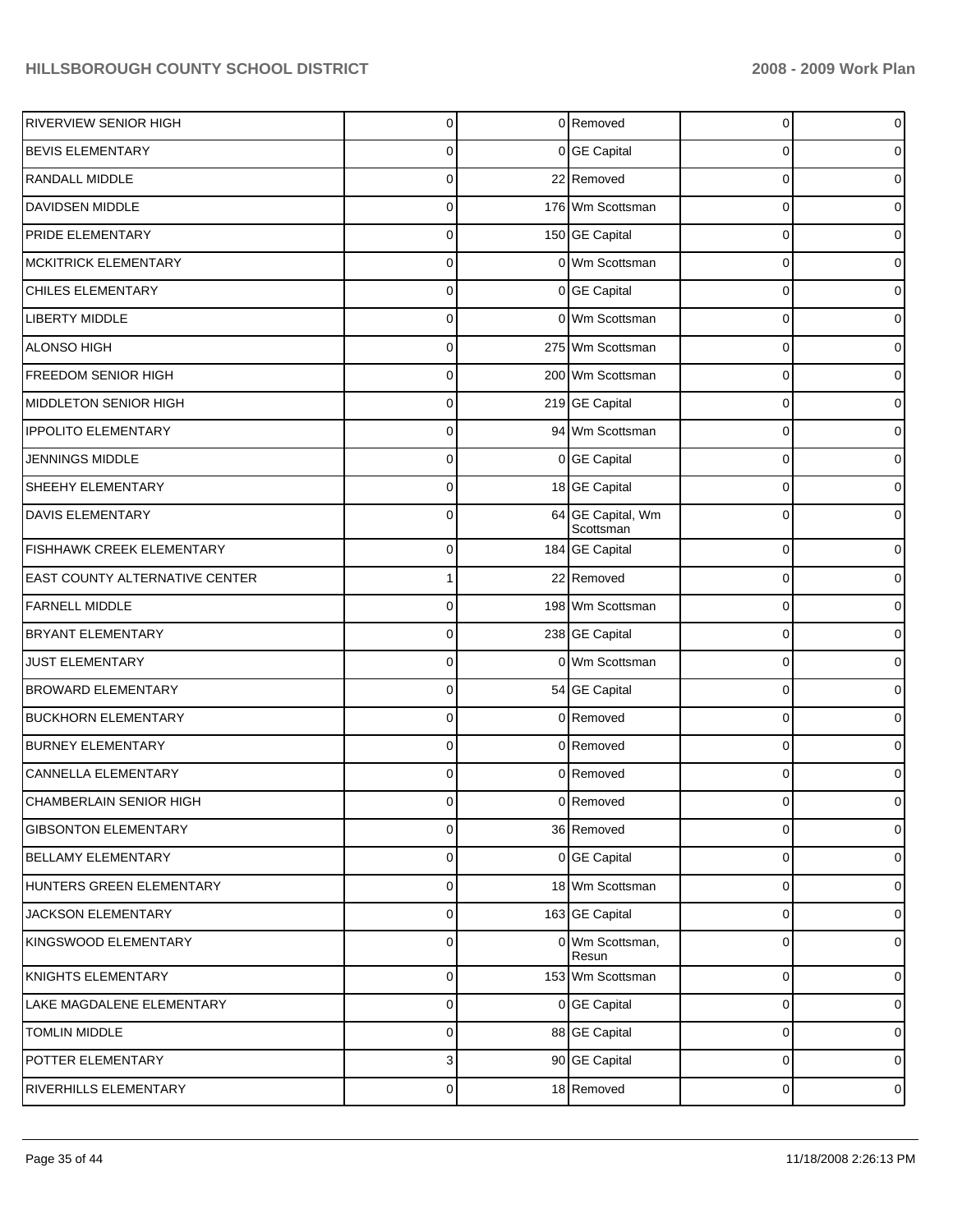| ROOSEVELT ELEMENTARY            | 0              |          | 0 GE Capital                    | 0           | $\boldsymbol{0}$ |
|---------------------------------|----------------|----------|---------------------------------|-------------|------------------|
| RUSKIN ELEMENTARY               | 0              | 468      | Wm Scottsman,<br>Mobile Modular | 0           | $\overline{0}$   |
| SCHWARZKOPF ELEMENTARY          | $\mathbf 0$    |          | 0 GE Capital                    | 0           | 0                |
| WIMAUMA ELEMENTARY              | $\Omega$       |          | 382 GE Capital, Resun           | $\mathbf 0$ | 0                |
| <b>VALRICO ELEMENTARY</b>       | $\mathbf 0$    |          | 0 GE Capital                    | $\mathbf 0$ | $\overline{0}$   |
| <b>BENITO MIDDLE</b>            | $\Omega$       |          | 0 GE Capital                    | $\mathbf 0$ | 0                |
| LENNARD HIGH SCHOOL             | $\Omega$       | C        |                                 | 0           | 0                |
| TURNER ELEMENTARY               | $\Omega$       | $\Omega$ |                                 | 0           | 0                |
| <b>COLLINS ELEMENTARY</b>       | $\mathbf 0$    | $\Omega$ |                                 | $\mathbf 0$ | 0                |
| NORTH TAMPA ALTERNATIVE CENTER  | $\Omega$       | $\Omega$ |                                 | $\Omega$    | 0                |
| <b>GARY ADULT CENTER (NEW)</b>  | $\Omega$       | $\Omega$ |                                 | $\mathbf 0$ | 0                |
| CARVER EXCEPTIONAL CENTER       | 0              | $\Omega$ |                                 | 0           | 0                |
| BARTELS MIDDLE SCHOOL           | $\mathbf 0$    | $\Omega$ |                                 | $\mathbf 0$ | 0                |
| SUMMERFIELD CROSSINGS           | $\Omega$       | $\Omega$ |                                 | $\Omega$    | $\overline{0}$   |
| DOBY ELEMENTARY                 | $\Omega$       | $\Omega$ |                                 | $\mathbf 0$ | 0                |
| Oak Park Elementary             | 0              | $\Omega$ |                                 | 0           | 0                |
| SMITH MIDDLE SCHOOL             | $\Omega$       | $\Omega$ |                                 | $\mathbf 0$ | 0                |
| DEER PARK ELEMENTARY            | $\Omega$       | $\Omega$ |                                 | $\Omega$    | $\overline{0}$   |
| HAMMOND ELEMENTARY              | $\Omega$       | $\Omega$ |                                 | $\mathbf 0$ | 0                |
| REDDICK ELEMENTARY SCHOOL       | 0              | $\Omega$ |                                 | 0           | 0                |
| ELEMENTARY M (Temple Heights)   | $\Omega$       | $\Omega$ |                                 | $\mathbf 0$ | 0                |
| STEINBRENNER HIGH SCHOOL        | $\Omega$       | $\Omega$ |                                 | $\Omega$    | $\overline{0}$   |
| FOREST HILLS ELEMENTARY         | $\Omega$       | $\Omega$ |                                 | $\mathbf 0$ | 0                |
| MEMORIAL MIDDLE                 | 0              | $\Omega$ |                                 | $\Omega$    | 0                |
| ALEXANDER ELEMENTARY            | 0              | 0        |                                 | 0           | 0                |
| PIERCE MIDDLE                   | 0              | $\Omega$ |                                 | 0           | $\overline{0}$   |
| ANDERSON ELEMENTARY             | $\Omega$       | $\Omega$ |                                 | $\Omega$    | $\overline{0}$   |
| ARMWOOD SENIOR HIGH             | $\Omega$       | $\Omega$ |                                 | $\mathbf 0$ | $\overline{0}$   |
| <b>BALLAST POINT ELEMENTARY</b> | $\Omega$       | $\Omega$ |                                 | $\Omega$    | $\overline{0}$   |
| BAY CREST ELEMENTARY            | $\mathbf 0$    | $\Omega$ |                                 | 0           | $\overline{0}$   |
| <b>BING ELEMENTARY</b>          | $\Omega$       | $\Omega$ |                                 | $\Omega$    | $\overline{0}$   |
| <b>ALAFIA ELEMENTARY</b>        | $\Omega$       | $\Omega$ |                                 | $\mathbf 0$ | $\overline{0}$   |
| <b>STEWART MIDDLE</b>           | $\Omega$       | $\Omega$ |                                 | $\Omega$    | $\overline{0}$   |
| <b>BRANDON SENIOR HIGH</b>      | $\Omega$       | $\Omega$ |                                 | $\mathbf 0$ | $\overline{0}$   |
| BOYETTE SPRINGS ELEMENTARY      | $\overline{0}$ | $\Omega$ |                                 | 0           | $\overline{0}$   |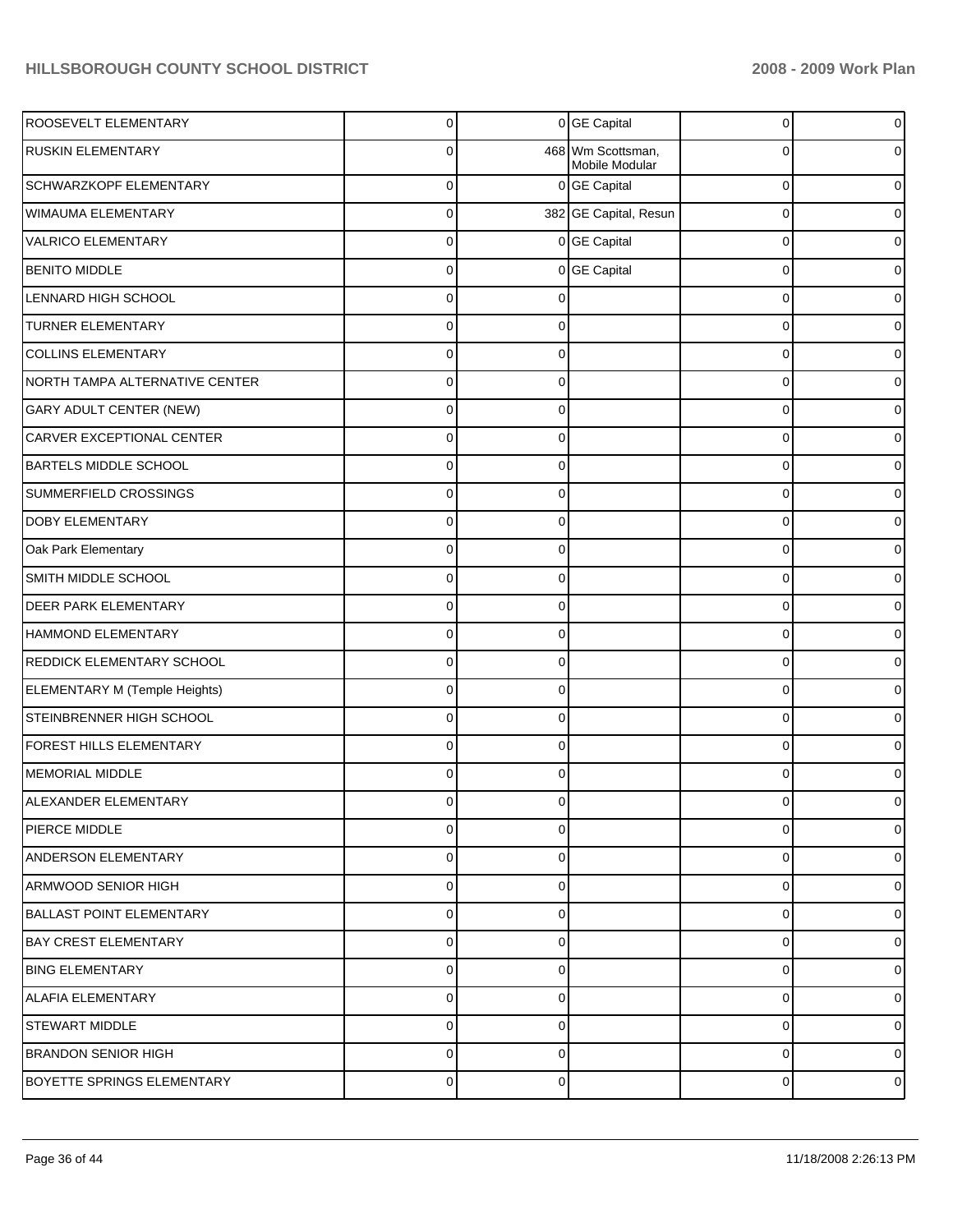| MCLANE MIDDLE                          | 0         | 0        | 0 | 0        |
|----------------------------------------|-----------|----------|---|----------|
| <b>BREWSTER ADULT CENTER</b>           | 0         | 0        | 0 |          |
| <b>BROOKER ELEMENTARY</b>              | 0         | $\Omega$ | 0 |          |
| <b>BRYAN ELEMENTARY</b>                | 0         | 0        | 0 |          |
| <b>BUCHANAN MIDDLE</b>                 | 0         | $\Omega$ | 0 |          |
| <b>BURNS MIDDLE</b>                    | 0         | 0        | 0 |          |
| CAHOON ELEMENTARY                      | 0         | $\Omega$ | 0 |          |
| VAN BUREN MIDDLE                       | 0         | 0        | 0 |          |
| CARROLLWOOD ELEMENTARY                 | 0         | $\Omega$ | 0 |          |
| CHIARAMONTE ELEMENTARY                 | 0         | 0        | 0 |          |
| <b>CITRUS PARK ELEMENTARY</b>          | 0         | $\Omega$ | 0 |          |
| CLAIR-MEL ELEMENTARY                   | 0         | 0        | 0 |          |
| DOWDELL MIDDLE                         | 0         | $\Omega$ | 0 |          |
| <b>CLAYWELL ELEMENTARY</b>             | 0         | 0        | 0 |          |
| CLEVELAND ELEMENTARY                   | 0         | $\Omega$ | 0 |          |
| <b>COLEMAN MIDDLE</b>                  | 0         | 0        | 0 |          |
| LOCKHART ELEMENTARY                    | 0         | $\Omega$ | 0 |          |
| <b>CYPRESS CREEK ELEMENTARY</b>        | 0         | 36       | 0 |          |
| <b>DESOTO ELEMENTARY</b>               | 0         | $\Omega$ | 0 |          |
| <b>DICKENSON ELEMENTARY</b>            | 0         | 0        | 0 |          |
| DOVER ELEMENTARY                       | 0         | $\Omega$ | 0 |          |
| <b>DUNBAR ELEMENTARY</b>               | 0         | 0        | 0 |          |
| <b>EAST BAY SENIOR HIGH</b>            | 0         | $\Omega$ | 0 |          |
| <b>EISENHOWER MIDDLE</b>               | 0         | 0        | 0 |          |
| <b>EDISON ELEMENTARY</b>               | 0         | 0        | 0 |          |
| ERWIN AREA VOCATIONAL-TECHNICAL CENTER | 0         | 0        | 0 | 0        |
| <b>ESSRIG ELEMENTARY</b>               | 0         | 0        | 0 | 0        |
| <b>FOLSOM ELEMENTARY</b>               | 0         | $\Omega$ | 0 | 0        |
| <b>FOSTER ELEMENTARY</b>               | 0         | 0        | 0 | 0        |
| <b>SLIGH MIDDLE</b>                    | 0         | 0        | 0 | o        |
| <b>FRANKLIN MIDDLE</b>                 | 0         | 0        | 0 | o        |
| <b>GAITHER SENIOR HIGH</b>             | 0         | $\Omega$ | 0 | o        |
| <b>GORRIE ELEMENTARY</b>               | 0         | 0        | 0 | 0        |
| <b>GRADY ELEMENTARY</b>                | 0         | 0        | 0 | 0        |
| <b>GRAHAM ELEMENTARY</b>               | 0         | 0        | 0 | 0        |
| <b>GRECO MIDDLE SCHOOL</b>             | $\pmb{0}$ | 0        | 0 | $\Omega$ |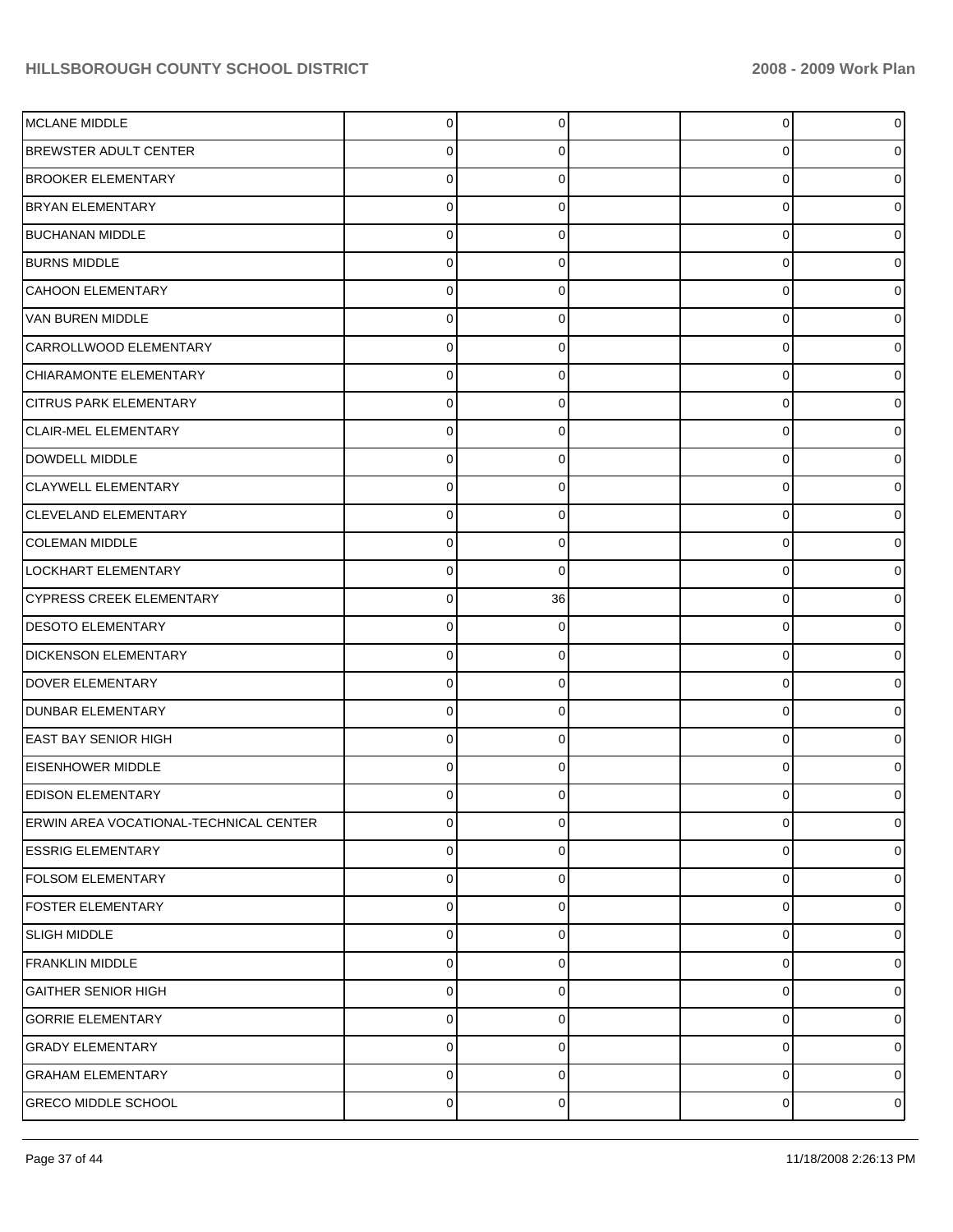| <b>HILL MIDDLE</b>                  | 0           | $\Omega$    | 0 | 0 |
|-------------------------------------|-------------|-------------|---|---|
| HILLSBOROUGH SENIOR HIGH            | 0           | O           | 0 |   |
| D. W. WATERS CENTER                 | $\Omega$    | ∩           | 0 |   |
| KENLY ELEMENTARY                    | $\Omega$    | $\Omega$    | 0 |   |
| KING SENIOR HIGH                    | $\Omega$    | ∩           | 0 |   |
| LANIER ELEMENTARY                   | $\Omega$    | 0           | 0 |   |
| MONROE MIDDLE                       | $\Omega$    | ∩           | 0 |   |
| LEAREY ADULT CENTER                 | $\Omega$    | $\Omega$    | 0 |   |
| LEE ELEMENTARY SCHOOL OF TECHNOLOGY | $\Omega$    | ∩           | 0 |   |
| <b>LETO SENIOR HIGH</b>             | 0           | 0           | 0 |   |
| LIMONA ELEMENTARY                   | $\Omega$    | 90          | 0 |   |
| <b>LINCOLN ELEMENTARY</b>           | $\Omega$    | 0           | 0 |   |
| LEWIS ELEMENTARY                    | $\Omega$    | ∩           | 0 |   |
| LITHIA SPRINGS ELEMENTARY           | 0           | 0           | 0 |   |
| <b>LOMAX ELEMENTARY</b>             | $\Omega$    | ∩           | 0 |   |
| <b>LOPEZ ELEMENTARY</b>             | $\Omega$    | $\Omega$    | 0 |   |
| <b>LOWRY ELEMENTARY</b>             | $\Omega$    | ∩           | 0 |   |
| LUTZ ELEMENTARY                     | $\Omega$    | $\Omega$    | 0 |   |
| MACFARLANE ELEMENTARY               | $\Omega$    | ∩           | 0 |   |
| <b>MADISON MIDDLE</b>               | $\Omega$    | $\Omega$    | 0 |   |
| MANGO ELEMENTARY                    | $\Omega$    | U           | 0 |   |
| MANISCALCO ELEMENTARY               | 0           | $\Omega$    | 0 |   |
| MANN MIDDLE                         | $\Omega$    | ∩           | 0 |   |
| MARSHALL MIDDLE                     | $\Omega$    | ∩           | 0 |   |
| MCDONALD ELEMENTARY                 | ∩           |             |   |   |
| MEACHAM CENTER                      | 0           | $\mathbf 0$ | 0 | 0 |
| MENDENHALL ELEMENTARY               | $\mathbf 0$ | 0           | 0 | 0 |
| <b>FERRELL MIDDLE MAGNET</b>        | $\mathbf 0$ | $\Omega$    | 0 | 0 |
| MILES ELEMENTARY                    | $\mathbf 0$ | $\Omega$    | 0 | 0 |
| MORGAN WOODS ELEMENTARY             | $\mathbf 0$ | 0           | 0 | 0 |
| MORT ELEMENTARY                     | $\mathbf 0$ | $\Omega$    | 0 | 0 |
| ORANGE GROVE MIDDLE                 | $\mathbf 0$ | $\Omega$    | 0 | 0 |
| PALM RIVER ELEMENTARY               | $\mathbf 0$ | 54          | 0 | 0 |
| PINECREST ELEMENTARY                | $\mathbf 0$ | 0           | 0 | 0 |
| PLANT SENIOR HIGH                   | $\mathbf 0$ | 0           | 0 | 0 |
| PLANT CITY SENIOR HIGH              | $\mathbf 0$ | 25          | 0 | 0 |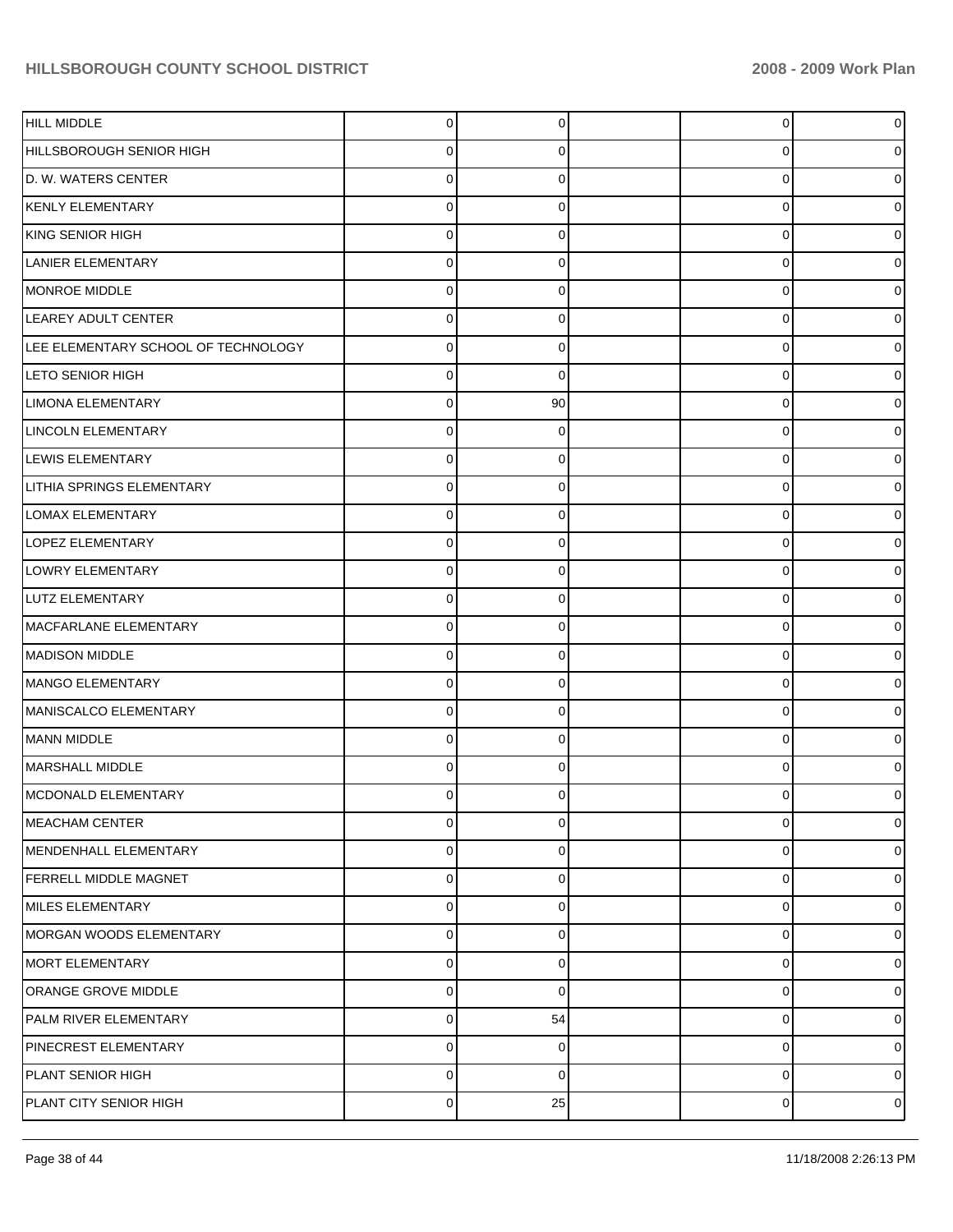| <b>PROGRESS VILLAGE MIDDLE</b>                          | 0              | 0           | 0        | 0           |
|---------------------------------------------------------|----------------|-------------|----------|-------------|
| <b>RIVERVIEW ELEMENTARY</b>                             | 0              | 288         | 0        |             |
| <b>ROBINSON ELEMENTARY</b>                              | 0              | 0           | 0        |             |
| ROBINSON SENIOR HIGH                                    | 0              | 0           | 0        |             |
| <b>ROBLES ELEMENTARY</b>                                | $\mathbf 0$    | $\Omega$    | 0        |             |
| <b>ROLAND PARK K-8</b>                                  | 0              | 0           | 0        |             |
| LAVOY EXCEPTIONAL STUDENT EDUCATION<br><b>CENTER</b>    | $\mathbf 0$    | $\Omega$    | 0        |             |
| JEFFERSON SENIOR HIGH                                   | $\mathbf 0$    | 0           | 0        | 0           |
| <b>SEFFNER ELEMENTARY</b>                               | $\mathbf 0$    | 0           | 0        | 0           |
| <b>SEMINOLE ELEMENTARY</b>                              | $\overline{0}$ | 0           | 0        | 0           |
| <b>SHAW ELEMENTARY</b>                                  | $\mathbf 0$    | 0           | 0        | 0           |
| <b>SHORE ELEMENTARY</b>                                 | $\mathbf 0$    | 0           | 0        | 0           |
| SIMMONS CAREER CENTER                                   | $\pmb{0}$      | 0           | 0        | 0           |
| <b>BLOOMINGDALE SENIOR HIGH</b>                         | $\overline{0}$ | 0           | 0        | 0           |
| <b>SPRINGHEAD ELEMENTARY</b>                            | $\mathbf 0$    | 0           | 0        | 0           |
| <b>SULPHUR SPRINGS ELEMENTARY</b>                       | $\mathbf 0$    | 0           | 0        | 0           |
| TAMPA BAY TECHNICAL HIGH SCHOOL                         | $\mathbf 0$    | 0           | 0        | 0           |
| TAMPA BAY BOULEVARD ELEMENTARY                          | $\overline{0}$ | 0           | 0        | 0           |
| TAMPA PALMS ELEMENTARY                                  | $\mathbf 0$    | 0           | 0        | 0           |
| TEMPLE TERRACE ELEMENTARY                               | $\pmb{0}$      | 0           | 0        | 0           |
| THONOTOSASSA ELEMENTARY                                 | $\mathbf 0$    | 0           | 0        | 0           |
| TOWN & COUNTRY ELEMENTARY                               | $\mathbf 0$    | 0           | 0        | 0           |
| <b>WEBB MIDDLE</b>                                      | $\mathbf 0$    | 0           | 0        | 0           |
| <b>TRAPNELL ELEMENTARY</b>                              | $\mathbf 0$    | 0           | $\Omega$ |             |
| <b>TWIN LAKES ELEMENTARY</b>                            | $\Omega$       | $\Omega$    | 0        | 0           |
| CAMINITI EXCEPTIONAL STUDENT EDUCATION<br><b>CENTER</b> | $\mathbf 0$    | 0           | $\Omega$ | 0           |
| WASHINGTON ELEMENTARY                                   | $\mathbf 0$    | $\Omega$    | 0        | 0           |
| WESTSHORE ELEMENTARY                                    | $\overline{0}$ | 180         | 0        | 0           |
| WEST TAMPA ELEMENTARY                                   | $\mathbf 0$    | 0           | 0        | 0           |
| JAMES ELEMENTARY SCHOOL                                 | $\mathbf 0$    | $\mathbf 0$ | 0        | 0           |
| WILSON MIDDLE                                           | $\mathbf 0$    | 0           | 0        | 0           |
| WILSON ELEMENTARY                                       | $\mathbf 0$    | $\mathbf 0$ | 0        | 0           |
| WITTER ELEMENTARY                                       | $\mathbf 0$    | $\Omega$    | 0        | 0           |
| WOODBRIDGE ELEMENTARY                                   | $\overline{0}$ | 428         | 0        | 0           |
| YATES ELEMENTARY                                        | $\pmb{0}$      | 0           | 0        | $\mathbf 0$ |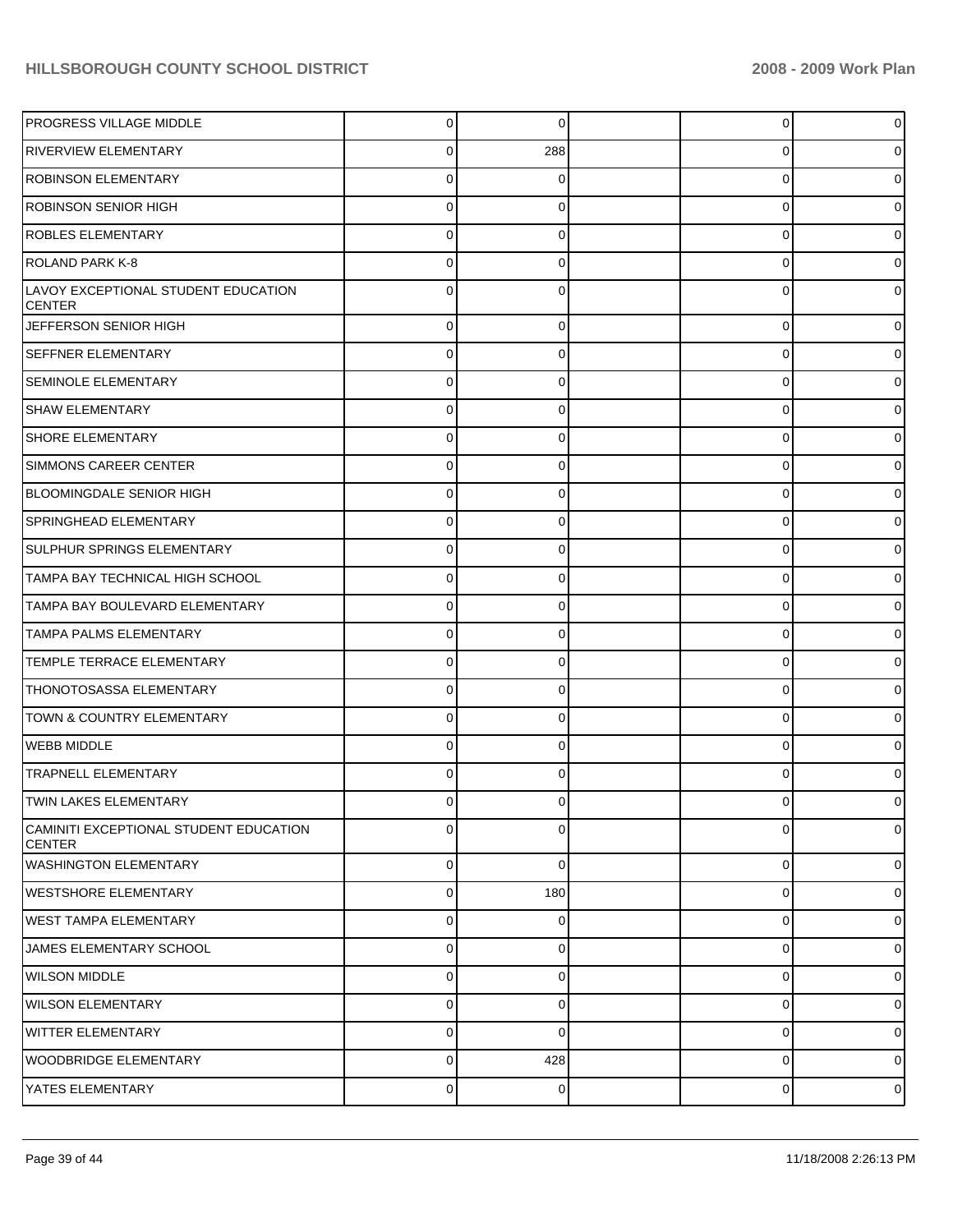|                                | 4           | 6,319    | 0        | 0           |
|--------------------------------|-------------|----------|----------|-------------|
| APARICIO-LEVY TECHNICAL CENTER | $\Omega$    | $\Omega$ | 0        | $\Omega$    |
| GIUNTA MIDDLE SCHOOL           | $\Omega$    | $\Omega$ | 0        | $\Omega$    |
| <b>FROST ELEMENTARY</b>        | $\mathbf 0$ | $\Omega$ | 0        | $\Omega$    |
| SPOTO HIGH SCHOOL              | $\mathbf 0$ | $\Omega$ | 0        | $\Omega$    |
| <b>BRANDON ALTERNATIVE</b>     | $\mathbf 0$ | $\Omega$ | 0        | $\Omega$    |
| RAMPELLO DOWNTOWN PARTNERSHIP  | $\mathbf 0$ | $\Omega$ | 0        | $\Omega$    |
| BOWERS WHITLEY CAREER CENTER   | $\mathbf 0$ | $\Omega$ | 0        | $\mathbf 0$ |
| <b>CORR ELEMENTARY</b>         | $\mathbf 0$ | 0        | 0        | $\mathbf 0$ |
| MULLER ELEMENTARY              | n           |          |          |             |
| <b>SCHMIDT ELEMENTARY</b>      | $\Omega$    | $\Omega$ | 0        |             |
| MULRENNAN MIDDLE               | $\Omega$    | $\Omega$ | $\Omega$ |             |
| NELSON ELEMENTARY              | $\Omega$    | $\Omega$ | $\Omega$ |             |
| <b>SESSUMS ELEMENTARY</b>      | $\Omega$    | $\Omega$ | 0        |             |
| <b>HERITAGE ELEMENTARY</b>     | $\Omega$    | $\Omega$ | 0        |             |
| SHIELDS MIDDLE                 | $\Omega$    | 22       | $\Omega$ |             |
| NEWSOME SENIOR HIGH            | $\Omega$    | 75       | 0        |             |
| <b>CIMINO ELEMENTARY</b>       | $\Omega$    | $\Omega$ | $\Omega$ |             |
| SOUTH COUNTY CAREER CENTER     | $\Omega$    | $\Omega$ | 0        |             |
| MARTINEZ MIDDLE                | $\Omega$    | $\Omega$ | $\Omega$ |             |
| <b>SYMMES ELEMENTARY</b>       | $\Omega$    | $\Omega$ | 0        |             |
| RODGERS MIDDLE                 | $\Omega$    | $\Omega$ | $\Omega$ |             |
| PIZZO ELEMENTARY               | $\Omega$    | $\Omega$ | 0        |             |
| <b>CLARK ELEMENTARY</b>        | $\Omega$    | $\Omega$ | $\Omega$ |             |
| <b>BLAKE SENIOR HIGH</b>       | $\Omega$    | 0        | 0        |             |
| WHARTON SENIOR HIGH            | $\Omega$    | $\Omega$ | $\Omega$ |             |
| <b>SICKLES SENIOR HIGH</b>     | $\Omega$    | 250      | 0        |             |
| <b>WILLIAMS MIDDLE</b>         | $\Omega$    | $\Omega$ | $\Omega$ |             |
| <b>WALKER MIDDLE</b>           | $\Omega$    | $\Omega$ | 0        |             |
| <b>BURNETT MIDDLE</b>          | $\Omega$    | $\Omega$ | $\Omega$ |             |
| <b>DURANT SENIOR HIGH</b>      | $\Omega$    | $\Omega$ | 0        |             |
| KNIGHTS (OLD)                  | $\Omega$    | $\Omega$ | $\Omega$ |             |
| VELASCO STUDENT SERVICE CENTER | $\Omega$    | 0        | 0        |             |
| YOUNG MIDDLE                   | $\Omega$    | $\Omega$ | 0        | o           |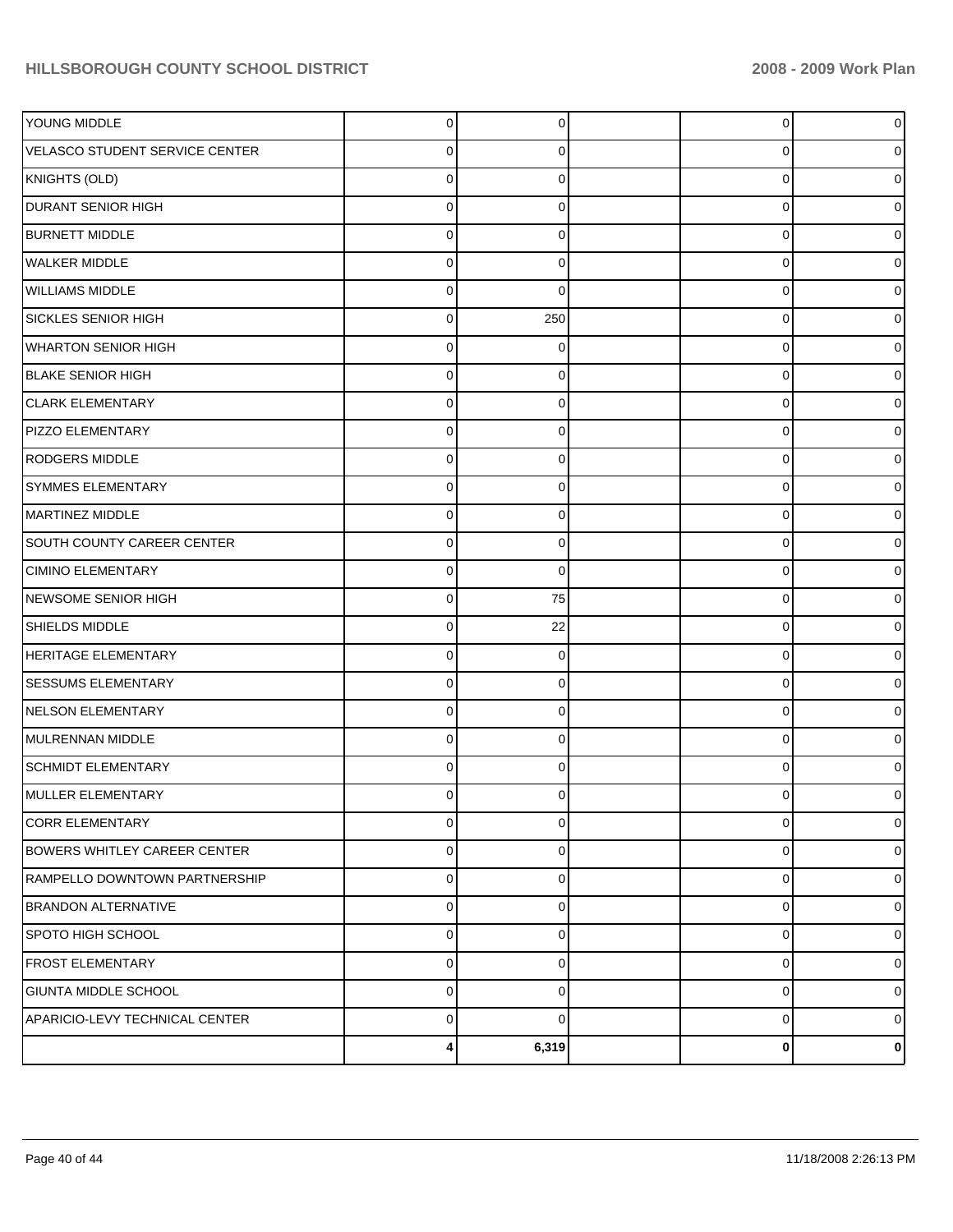#### **Failed Standard Relocatable Tracking**

Relocatable units currently reported by school, from FISH, and the number of relocatable units identified as 'Failed Standards'.

Nothing reported for this section.

## **Planning**

#### **Class Size Reduction Planning**

**Plans approved by the school board that reduce the need for permanent student stations such as acceptable school capacity levels, redistricting, busing, year-round schools, charter schools, magnet schools, public-private partnerships, multitrack scheduling, grade level organization, block scheduling, or other alternatives.** 

Hillsborough County has implemented redistricting, busing, charter schools, magnet schools, public-private partnerships, grade level organization, and Hillsborough Online.

#### **School Closure Planning**

**Plans for the closure of any school, including plans for disposition of the facility or usage of facility space, and anticipated revenues.** 

None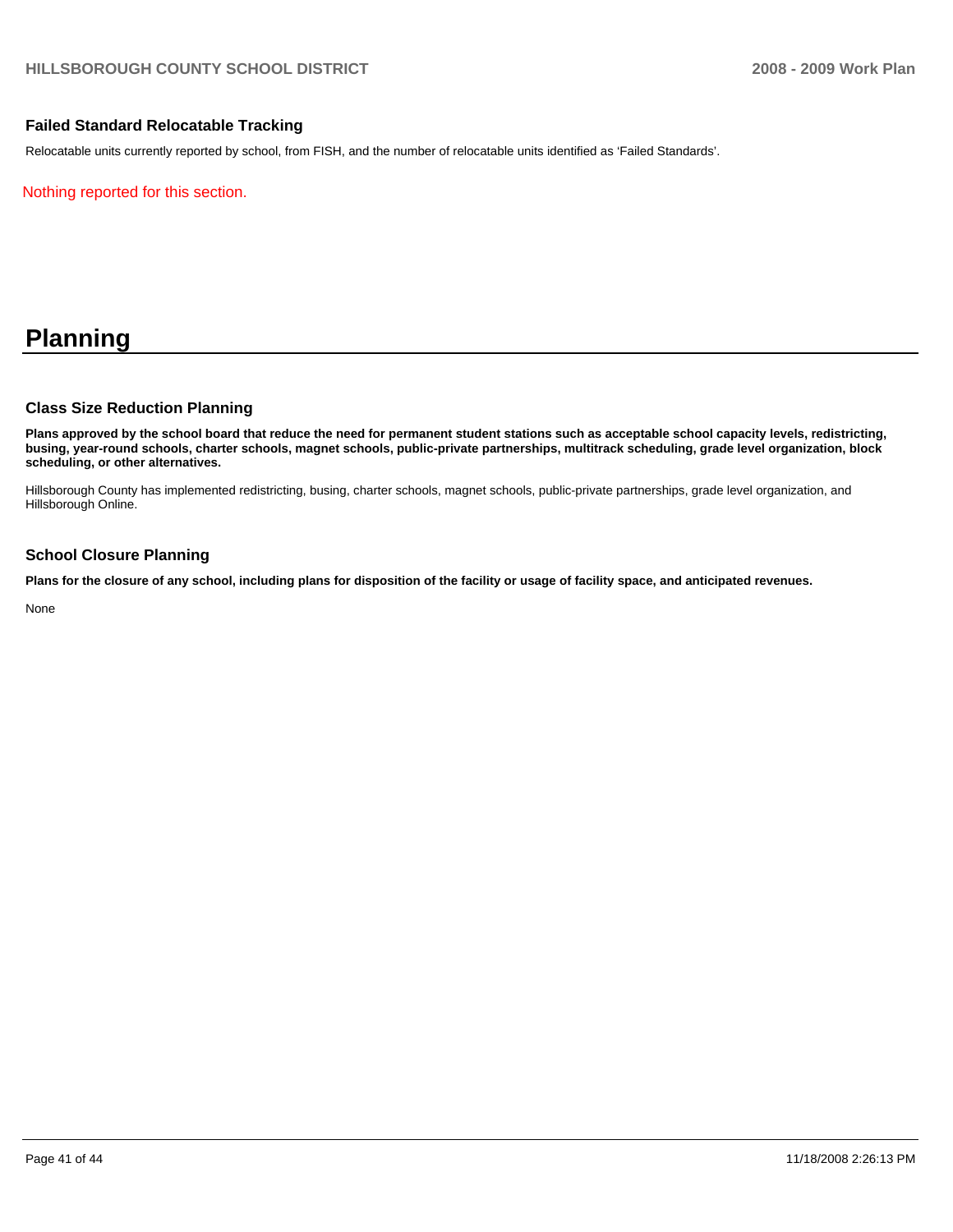# **Long Range Planning**

#### **Ten-Year Maintenance**

District projects and locations regarding the projected need for major renovation, repair, and maintenance projects within the district in years 6-10 beyond the projects plans detailed in the five years covered by the work plan.

| Project                  | 2012 - 2013 / 2017 - 2018<br><b>Projected Cost</b> |
|--------------------------|----------------------------------------------------|
| <b>IManor Renovation</b> | \$319,349,538                                      |
|                          | \$319,349,538                                      |

#### **Ten-Year Capacity**

Schedule of capital outlay projects projected to ensure the availability of satisfactory student stations for the projected student enrollment in K-12 programs for the future 5 years beyond the 5-year district facilities work program.

| Project               | Location, Community, Quadrant or other<br>general location | 2012 - 2013 / 2017 - 2018<br><b>Projected Cost</b> |
|-----------------------|------------------------------------------------------------|----------------------------------------------------|
| New Elementary School | South Tampa Region                                         | \$18,805,675                                       |
| New Elementary School | South County Region                                        | \$18,805,675                                       |
| New Elementary School | <b>East County Region</b>                                  | \$18,805,675                                       |
| New Elementary School | Tampa Heights Area                                         | \$18,805,675                                       |
| New Middle School     | Central Park (Meacham)                                     | \$29,883,756                                       |
|                       |                                                            | \$105,106,456                                      |

#### **Ten-Year Planned Utilization**

Schedule of planned capital outlay projects identifying the standard grade groupings, capacities, and planned utilization rates of future educational facilities of the district for both permanent and relocatable facilities.

| Grade Level Projections         | <b>FISH</b><br>Student<br><b>Stations</b> | <b>Actual 2007 -</b><br><b>2008 FISH</b><br>Capacity | Actual<br>$2007 -$<br>2008<br><b>COFTE</b> | Actual 2007 - 2008<br><b>Utilization</b> | Actual 2008 - 2009 / 2017 - 2018 new<br>Student Capacity to be added/removed | Projected 2017<br>2018 COFTE | Projected 2017 -<br>2018 Utilization |
|---------------------------------|-------------------------------------------|------------------------------------------------------|--------------------------------------------|------------------------------------------|------------------------------------------------------------------------------|------------------------------|--------------------------------------|
| Elementary - District<br>Totals | 112.733                                   | 112,733                                              | 88,529.13                                  | 78.53 %                                  | 3,800                                                                        | 108.300                      | 92.94 %                              |
| Middle - District Totals        | 56,435                                    | 50.793                                               | 41.674.15                                  | 82.05 %                                  | 1.395                                                                        | 49,433                       | 94.72 %                              |
| High - District Totals          | 61,532                                    | 58,247                                               | 50.174.37                                  | 86.14 %                                  |                                                                              | 52,566                       | 90.25 %                              |
| Other - ESE, etc                | 14.636                                    | 9.041                                                | 3.744.54                                   | 41.42 %                                  |                                                                              | 5,896                        | 65.21 %                              |
|                                 | 245,336                                   |                                                      | 230,814   184,122.19                       | 79.77 %                                  | 5,195                                                                        | 216,195                      | 91.60 %                              |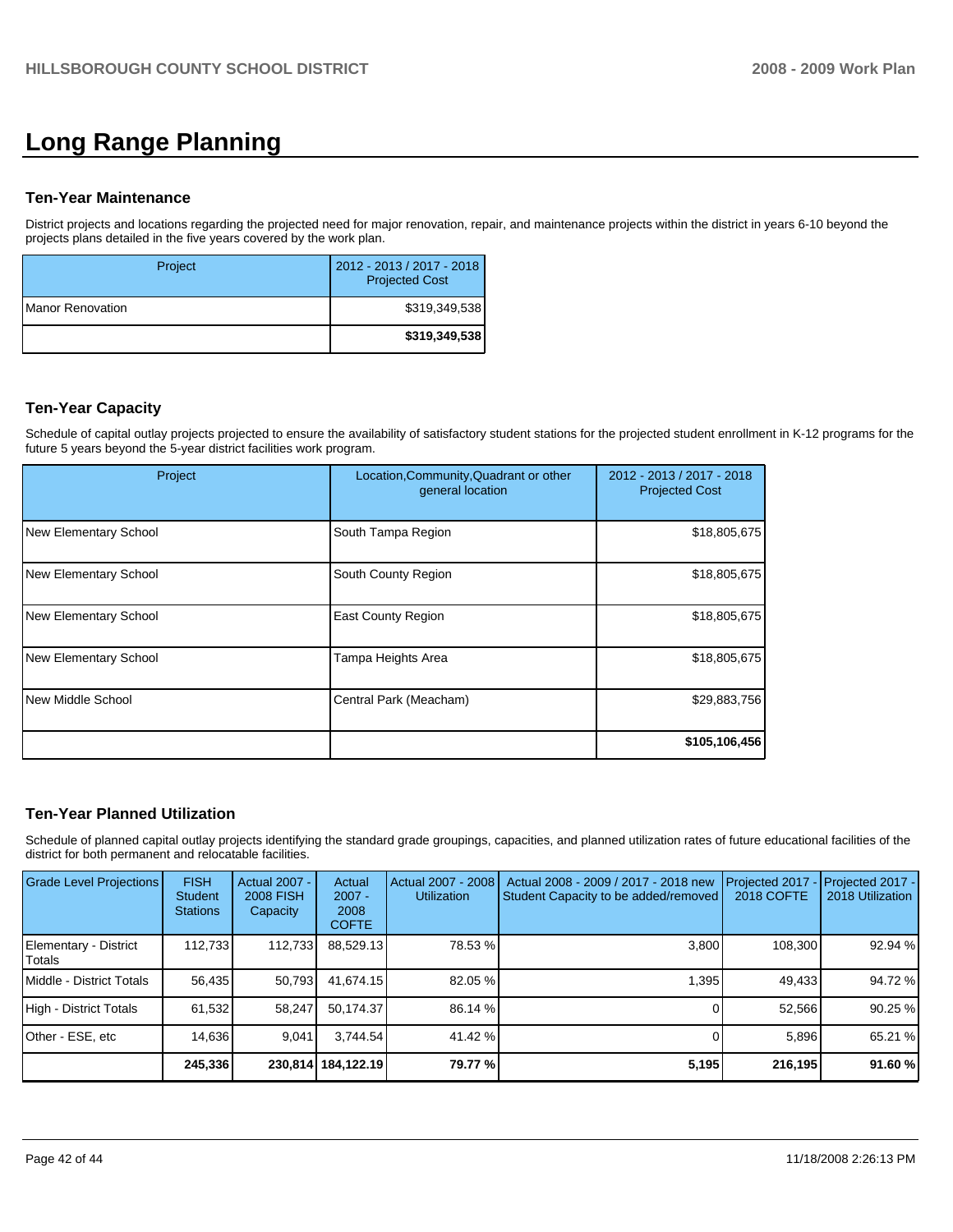#### **Ten-Year Infrastructure Planning**

**Proposed Location of Planned New, Remodeled, or New Additions to Facilities in 06 thru 10 out years (Section 28).** 

South Tampa Region Elementary, K-5 South County Region Elementary, K-5 East County Region Elementary, K-5�� Tampa Heights Area Elementary, K-5�� Central Park (Meacham) Middle School, K-5

Plans for closure of any school, including plans for disposition of the facility or usage of facility space, and anticipated revenues in the 06 thru 10 out **years (Section 29).** 

None

#### **Twenty-Year Maintenance**

District projects and locations regarding the projected need for major renovation, repair, and maintenance projects within the district in years 11-20 beyond the projects plans detailed in the five years covered by the work plan.

| Project                 | 2017 - 2018 / 2027 - 2028 Projected Cost |
|-------------------------|------------------------------------------|
| <b>Major Renovation</b> | \$1,104,387,146                          |
|                         | \$1,104,387,146                          |

#### **Twenty-Year Capacity**

Schedule of capital outlay projects projected to ensure the availability of satisfactory student stations for the projected student enrollment in K-12 programs for the future 11-20 years beyond the 5-year district facilities work program.

| Project                   | Location, Community, Quadrant or other<br>general location | 2017 - 2018 / 2027 - 2028<br><b>Projected Cost</b> |
|---------------------------|------------------------------------------------------------|----------------------------------------------------|
| 21 New Elementary Schools | Regions 1-7                                                | \$454,035,752                                      |
| New Middle School         | Southeast County                                           | \$39,077,180                                       |
|                           |                                                            | \$493,112,932                                      |

#### **Twenty-Year Planned Utilization**

Schedule of planned capital outlay projects identifying the standard grade groupings, capacities, and planned utilization rates of future educational facilities of the district for both permanent and relocatable facilities.

| <b>Grade Level Projections</b>         | <b>FISH</b><br><b>Student</b><br><b>Stations</b> | <b>Actual 2007 -</b><br><b>2008 FISH</b><br>Capacity | Actual<br>$2007 -$<br>2008<br><b>COFTE</b> | Actual 2007 - 2008<br><b>Utilization</b> | Actual 2008 - 2009 / 2027 - 2028 new<br>Student Capacity to be added/removed | Proiected 2027 - Proiected 2027 -<br>2028 COFTE | 2028 Utilization |
|----------------------------------------|--------------------------------------------------|------------------------------------------------------|--------------------------------------------|------------------------------------------|------------------------------------------------------------------------------|-------------------------------------------------|------------------|
| Elementary - District<br><b>Totals</b> | 112.733 <b>1</b>                                 | 112.733                                              | 88.529.13                                  | 78.53 %                                  |                                                                              | 128.727                                         | 114.19 %         |
| Middle - District Totals               | 56.435                                           | 50.793                                               | 41.674.15                                  | 82.05 %                                  |                                                                              | 57.586                                          | 113.37 %         |
| High - District Totals                 | 61,532                                           | 58.247                                               | 50.174.37                                  | 86.14 %                                  |                                                                              | 60,623                                          | 104.08 %         |